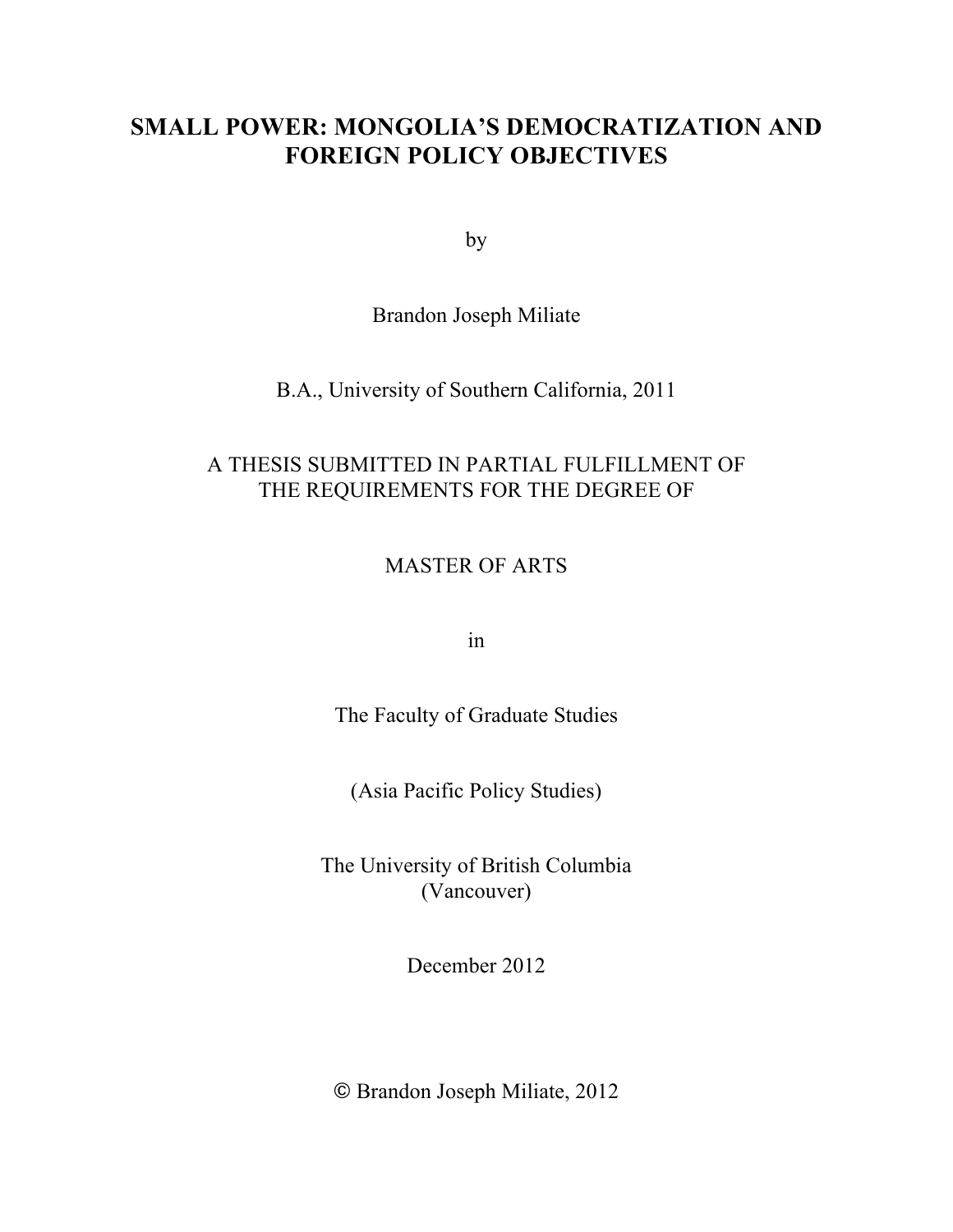### **Abstract**

Small states are in a unique position, where they cannot hope to meet their foreign policy and security objectives through hard power. Rather, small states must balance against large neighbors via more subtle and nuanced ways. Through a critique of soft power, the author presents a new analytical framework for understanding *small power* and new criteria for defining "smallness" in today's international system. *Small power* attempts to explain small state foreign policy decision-making and the role that "attractiveness" plays in their relations with larger states. One potential source of *small power*- democratic governance- is explored through a detailed look at the Mongolian model of democratization as a foreign policy tool in its "third neighbor policy". Successful democratic transitions in small states can attract more securityrelated, economic, and institutional support from leading democratic countries than their small size might initially suggest.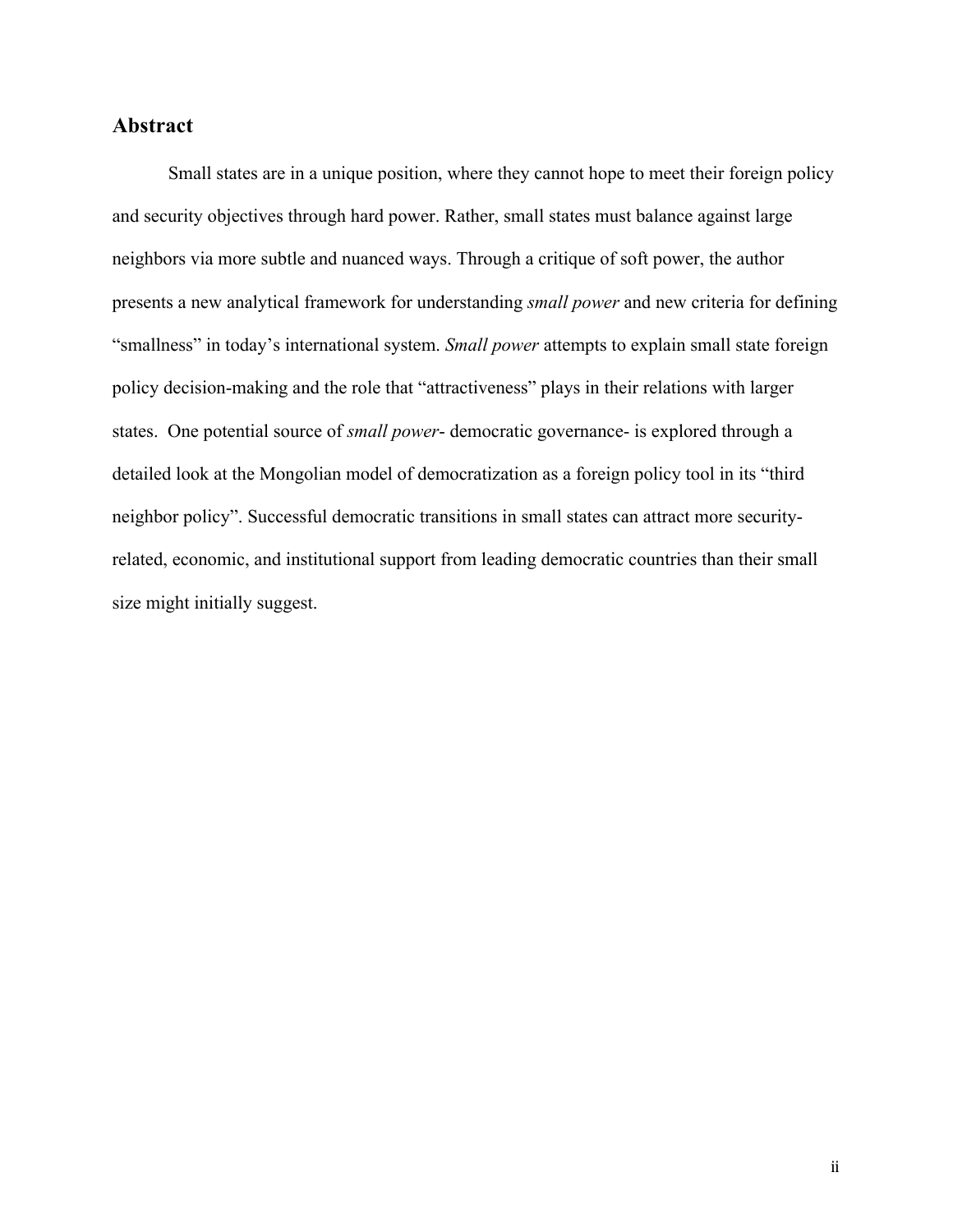# **Table of Contents**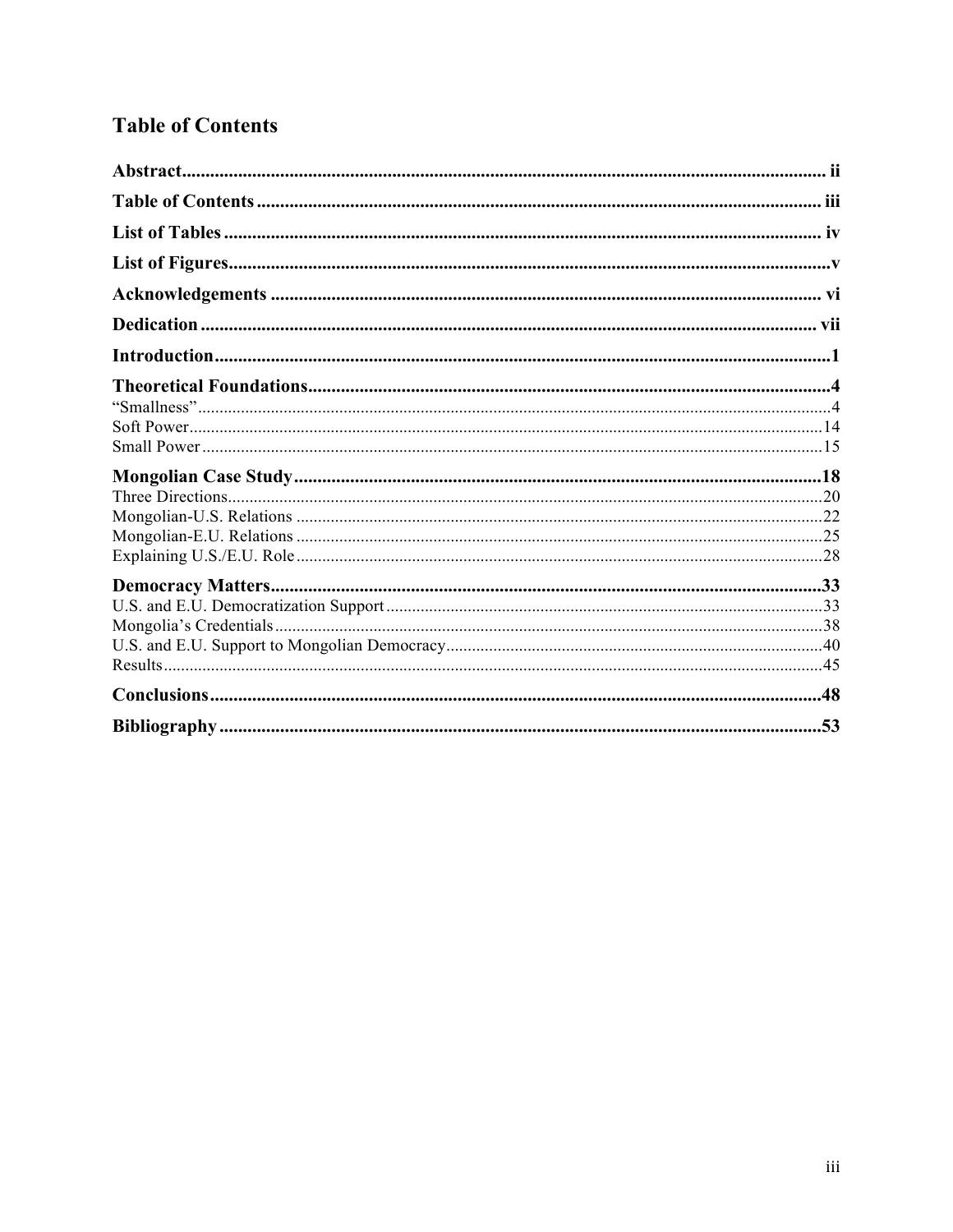# **List of Tables**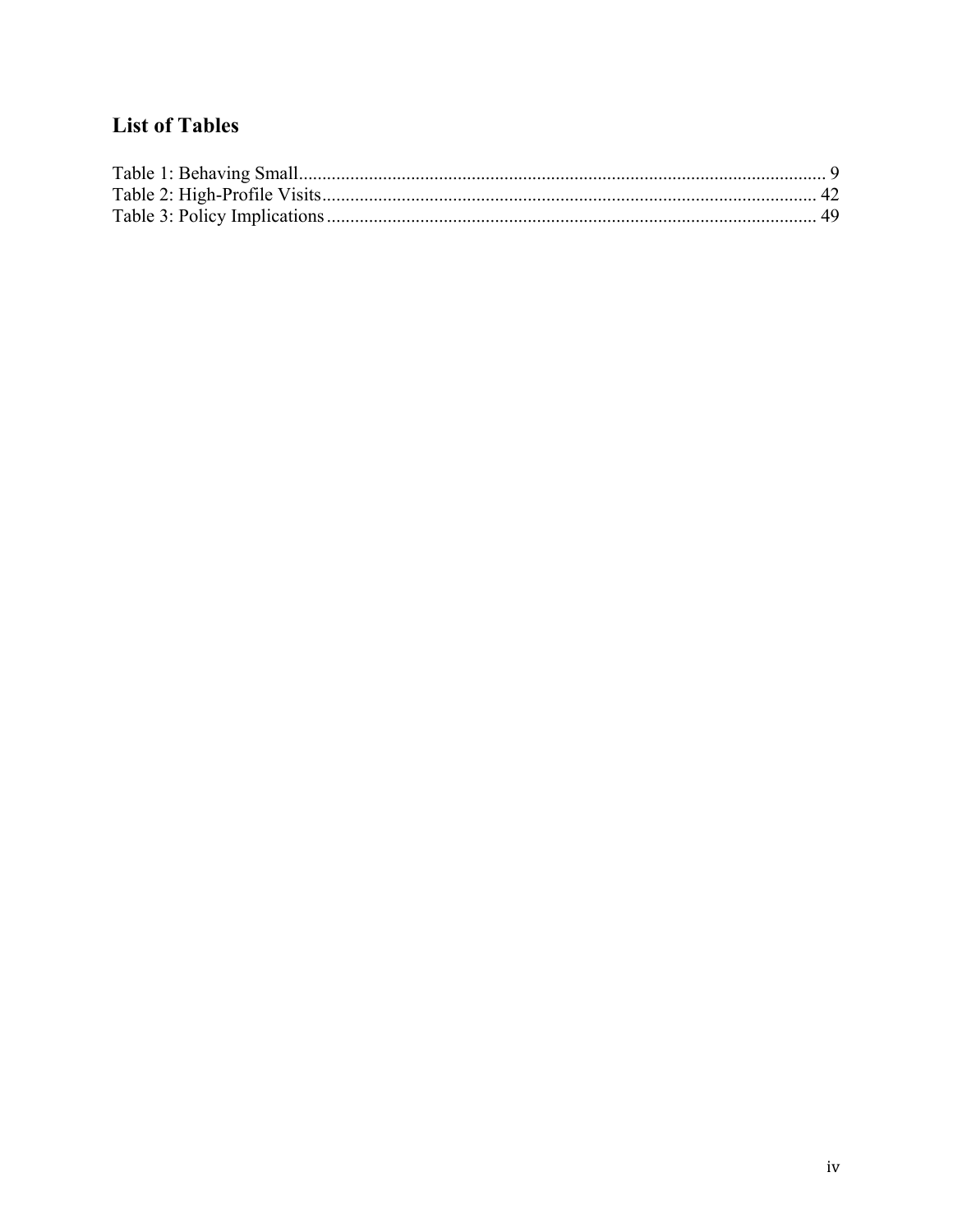# **List of Figures**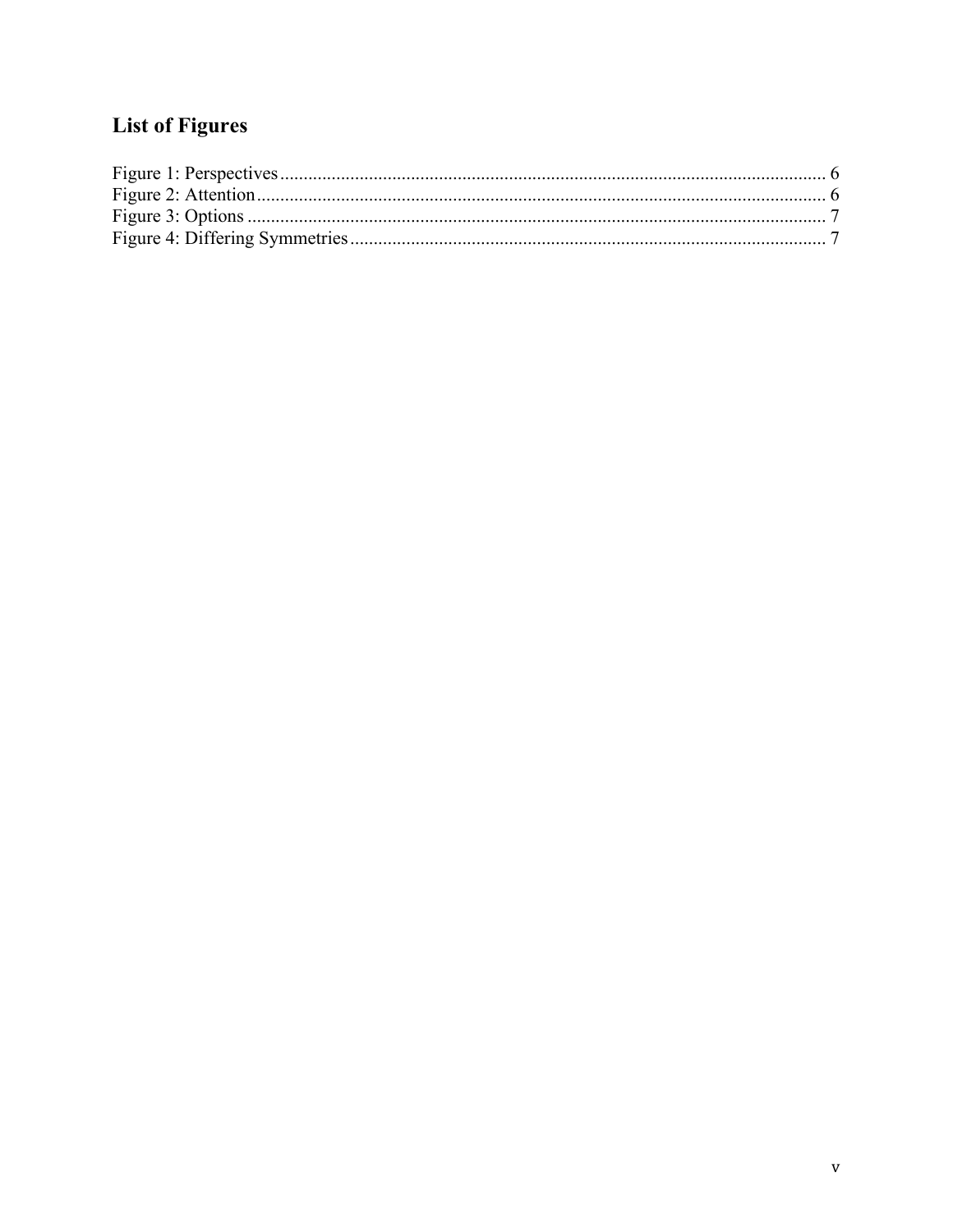### **Acknowledgements**

This thesis would not have been possible without the support of my advisor, Dr. Julian Dierkes. His continuing support and dedication to helping me prepare this thesis in a timely fashion went a long way towards getting the finished product submitted. I am indebted to him for his insights on Mongolian policy making, interdisciplinary perspective, and detailed notes on previous drafts. My secondary reader, Dr. Brian Job was indispensible for his advice and assistance. His demand for clarity and support through facts and theory has produced a much stronger and more complete argument for this thesis. I am, furthermore, indebted to the M.A. Asia Pacific Policy Studies program at the Institute for Asian Research within The University of British Columbia. The university's diversity of faculty, course options, and talented graduate student population have provided me with the academic grounding necessary to complete a thesis of this kind. In particular, Mendee Jargalsaikhan's publications and thoughts regarding my research interests have pushed me to re-evaluate criteria and have given me key insights into Mongolian foreign policy making. I would also like to thank the Institute for Strategic Studies in Ulaanbaatar, Mongolia. The institute was very helpful in arranging a number of interviews and offered an all-important insider-perspective.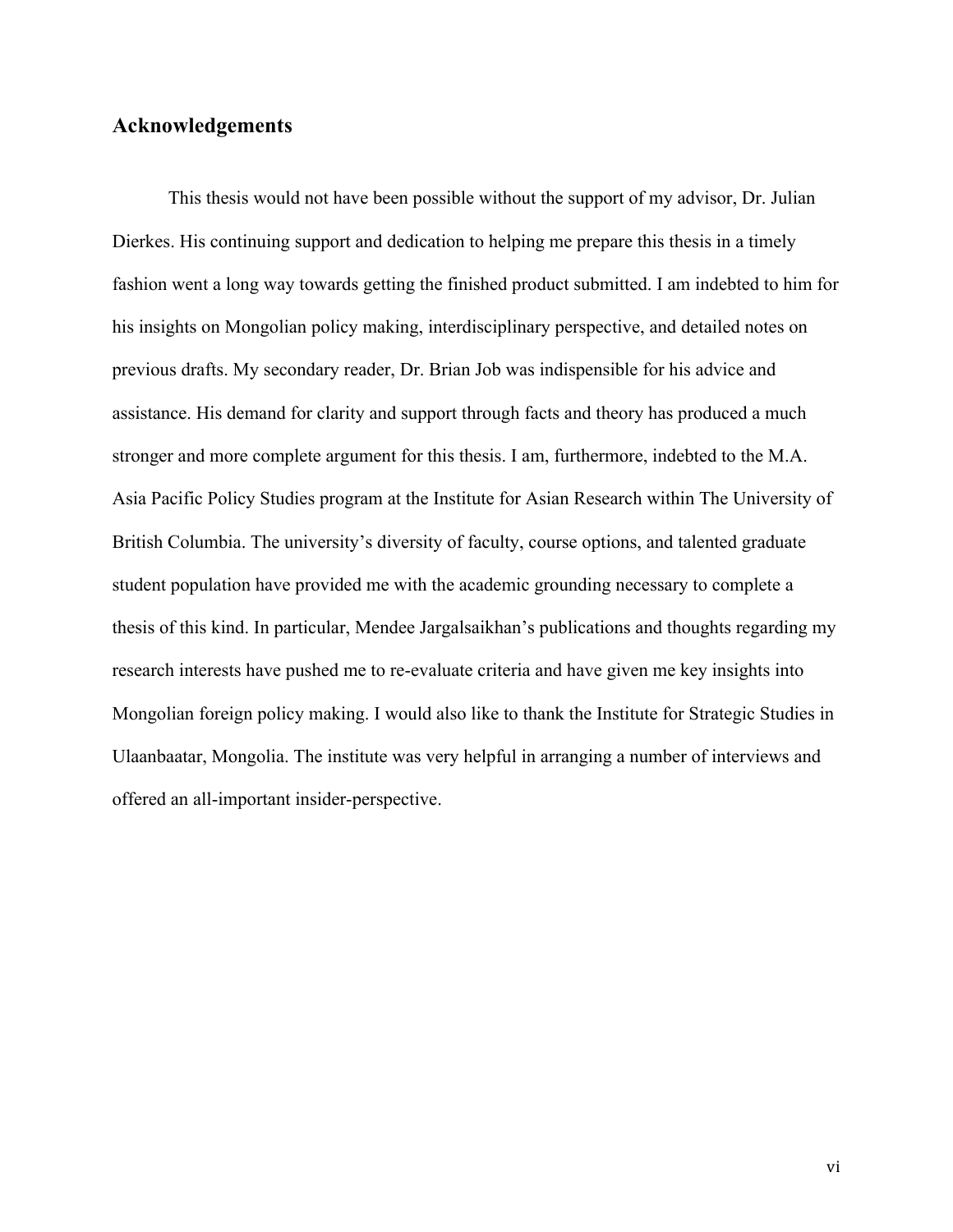*To my supportive grandmother, Frances Anderson Miliate, and my loving partner, Matthew Grant Mallon. Without their encouragement and occasional pushiness, I would never have finished!*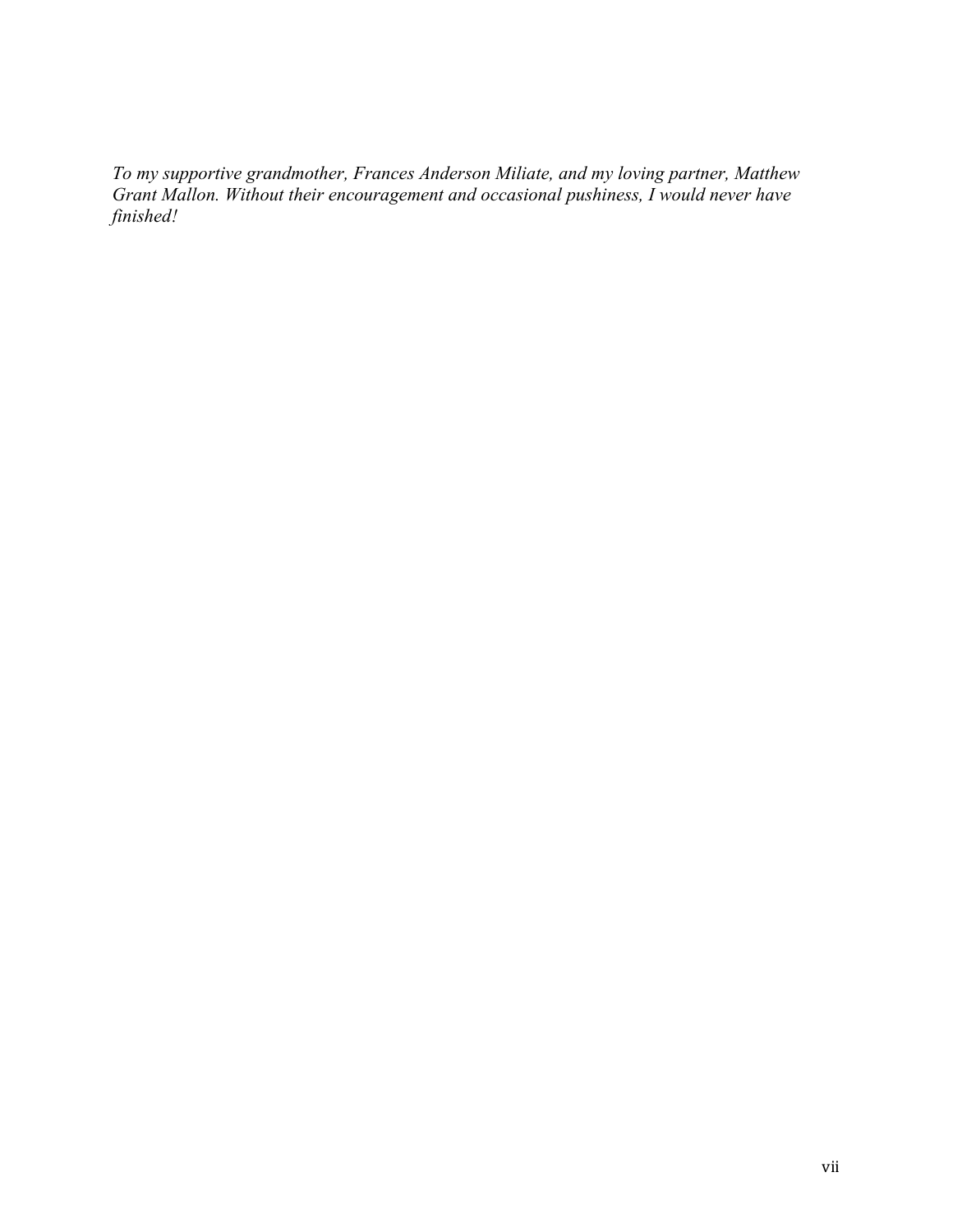### **Introduction**

Small states stand to gain substantially from the effective implementation and nurturing of a specific form of soft power. Small states that border much stronger nations will find themselves in a position of uncertainty, their sovereign status unguaranteed, and their economies dependently tied to a larger neighbor or neighbors. The disparity in military and economic capabilities between small states and their larger neighbors means that exercising hard power is not an option. Mongolia, the primary case study of this thesis, cannot hope to stand for long in a military battle between itself and China or Russia. And, if China were to shut down rail links with Ulaanbaatar,<sup>1</sup> Mongolia's economy would crash with little impact on the Chinese side. Small states must rely on other ways of achieving their economic, security, and foreign policy goals.

Small states do, however, have the ability to command a different kind of power in the promotion of their interests. Hard power might be an impossible dream for Mongolia, and the current debate around soft power remains limited to larger powers. Joseph Nye defined soft power as the "ability to get what you want through attraction rather than coercion or payments"; however, this thesis shows that soft power is not a wholly appropriate term for the way small states have sought to rise above their inherent smallness- it implies an option between hard or soft, but for small states hard power is simply absent. Rather, I present a new theory of small state capabilities, called *small power*. Small states use *small power* to attract international interest and balance the roles of their potentially threatening neighbors against the influence of global powers such as the U.S. and the E.U. (and, by extension, NATO) where no hard power

 $1$  For example, when the Dalai Lama visited Ulaanbaatar in 2002, rail links between Mongolia and China were temporarily shut down.

<sup>2</sup> Nye, Joseph S. Jr., *Soft Power: The Means to Success in World Politics* (Boston: PublicAffairs, 2005). p. x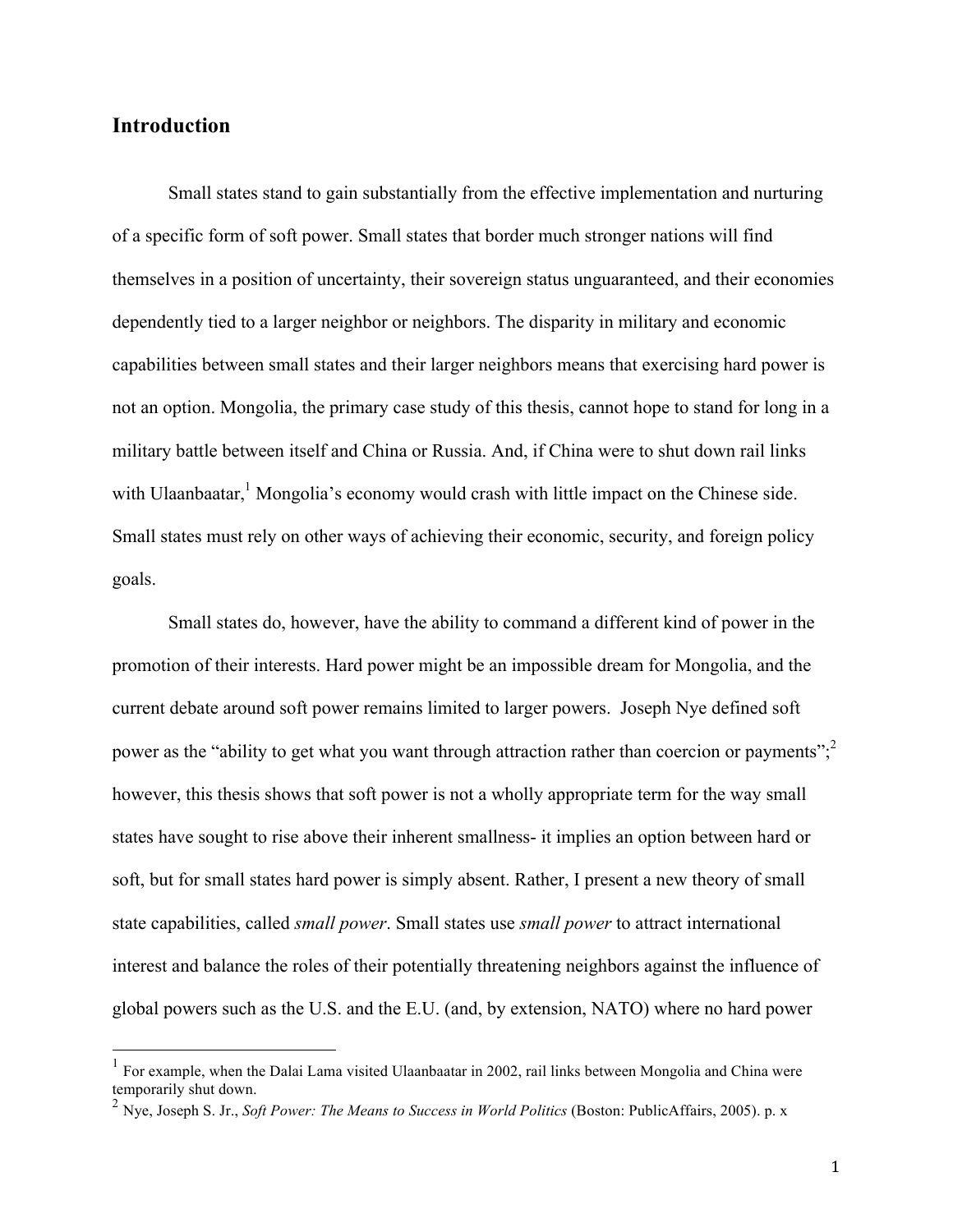alternative is present. After a theoretical discussion of the nature of "smallness" in today's international system, I present a detailed, albeit preliminary, definition of *small power*. The primary case study demonstrates that by virtue of proven democratic status, Mongolia has been able to fulfill its "Third Neighbor Policy" and work towards its primary foreign policy and security objectives.

The world's leading democratic countries promote democracy with an eye to the domestic and international benefits that democracy can bring. Democracy is promoted by the United States, the European Union, and a number of other leading democratic nations. For example, the U.S. National Endowment for Democracy's official mission remains to grow and strengthen democracies on a global level. $3$  The E.U. also has instituted a number of private and governmental organizations to promote and assist in international democratization. Democratic states are believed to be more stable, promote the development of open market economies, best promote human rights, and strengthen governmental legitimacy. It is in the interests of global powers to ensure a stable international system; the promotion of democracy is one way that the larger powers have gone about ensuring their own interests and objectives.

Democracy is more than a domestic policy; rather, it is regarded as strongly linked to foreign policy objectives. Leading democracies might promote democratic governance for their own goals, but what are the rewards available to small states after they have democratized? This thesis seeks to answer a relatively simple question: Do democratic credentials allow small states leverage in their foreign policy and security objectives? Or, in other words, is democracy a source of *small power* for the globe's smaller players? Indeed, some small states with little

 <sup>3</sup> As reported on the NED's official website: http://www.ned.org/about (Accessed on December 1, 2012).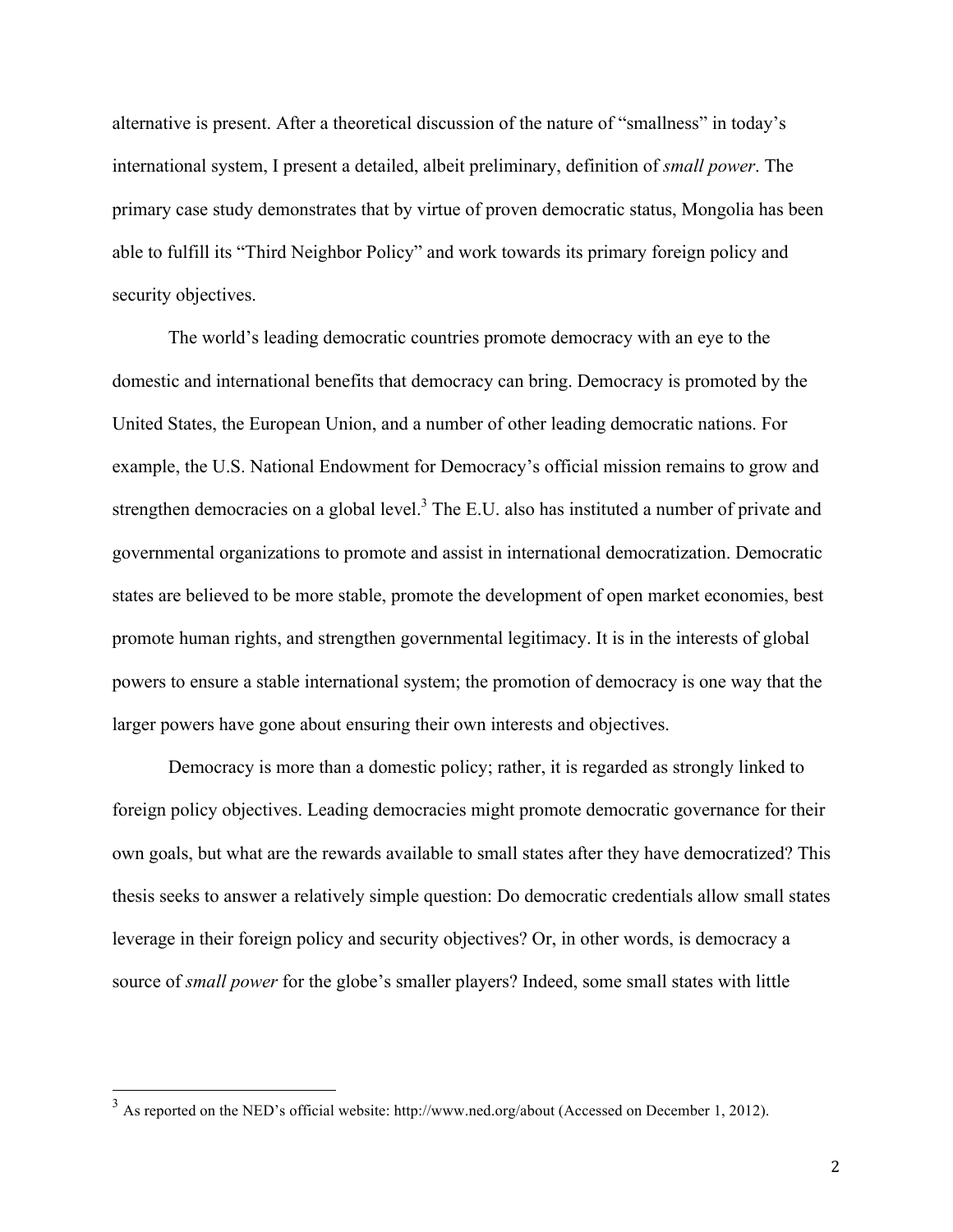economic importance and limited geo-strategic potential have been able to garner what appears to be disproportionate support from the U.S., E.U., and other democratic powers.

I conclude with implications for policy makers in both small state and American/European policy makers as to how small states can be approached with their interests in mind to improve relations between democracies and influence deeper democratization. It is argued more broadly that recognizing the potential role of *small power* as a small state security strategy would allow the United States and European countries to better partner with those states.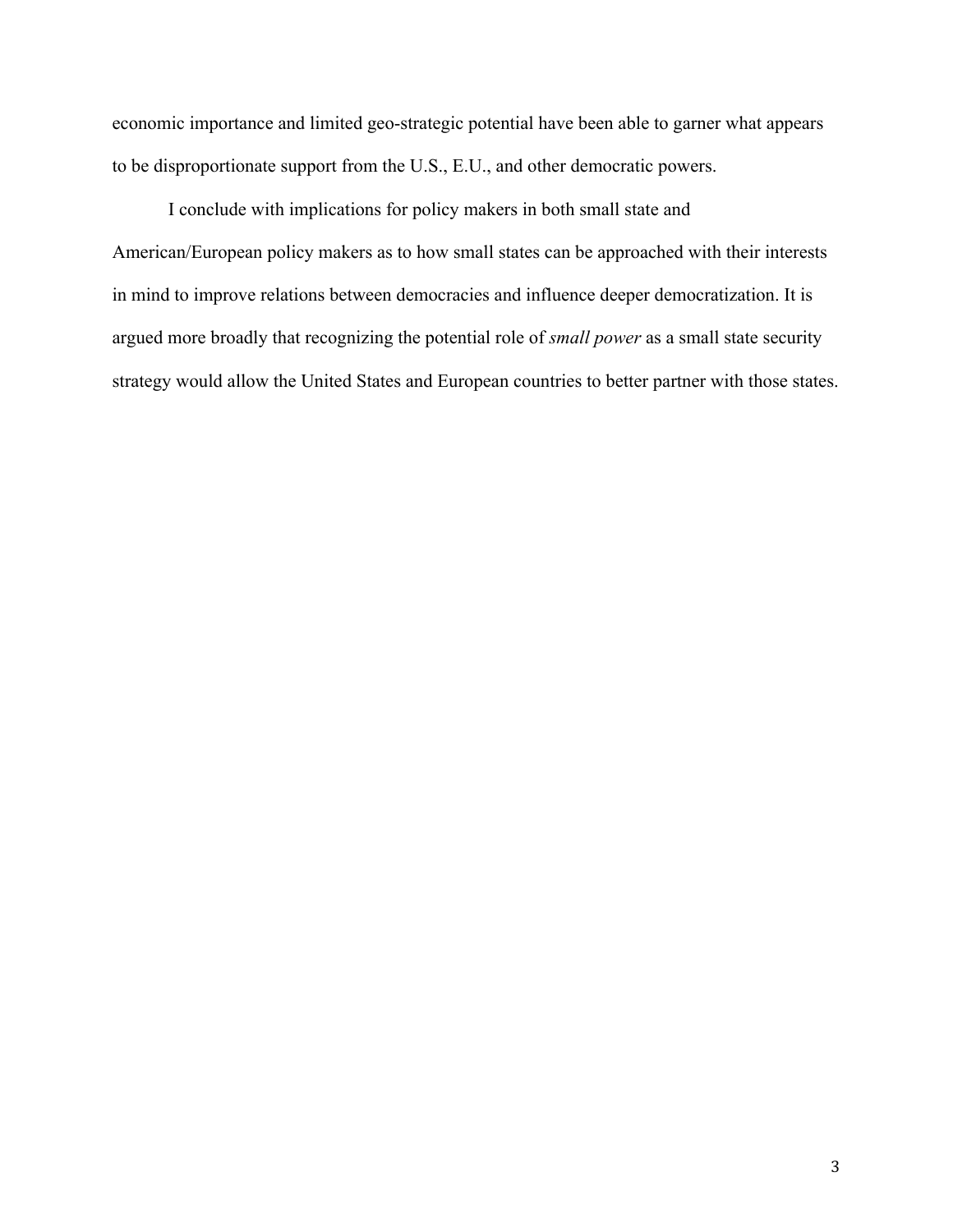### **Theoretical Foundations**

This section outlines the development of small state foreign policy, concluding that small states are confined, but not necessarily powerless in the international system. Indeed, it is argued that small states are uniquely capable of wielding a totally different kind of power, albeit with notable limitations. At the end of this section I propose a model for how small states can and do use the various means at their disposal to increase their attractiveness as potential regional partners for global powers such as the U.S. and E.U. A new analytical concept, *small power*, will be key to understanding small state foreign policy decision-making in a comparative perspective as well as directly related to the primary case study, Mongolia.

### *"Smallness"*

Before looking directly at small state foreign policy, I propose a new, two-sided definition for identifying a "small state". How can we define *smallness* versus *medium-ness* versus *giganticness*? The available scholarship on this topic remains limited, but several themes emerge. Some scholars have attempted to set hard parameters to define a small state according to its population, territory, and economic performance.<sup>4</sup> Others have defined small states as any state that is not a large power, putting the majority of the world's countries into this category. This paper takes a dual approach saying that small states are small when they are in a position of clear asymmetry, and when they meet a number of behavioral criteria that point to a selfunderstanding of their own "smallness". That is not say that there are not other types of small states; rather, states that meet all the criteria in my two-sided approach are the types of states that

 <sup>4</sup> Crowards, Tom. "Defining the Category of Small States." *Journal of International Development* 14, no. 2 (March 2002). p 143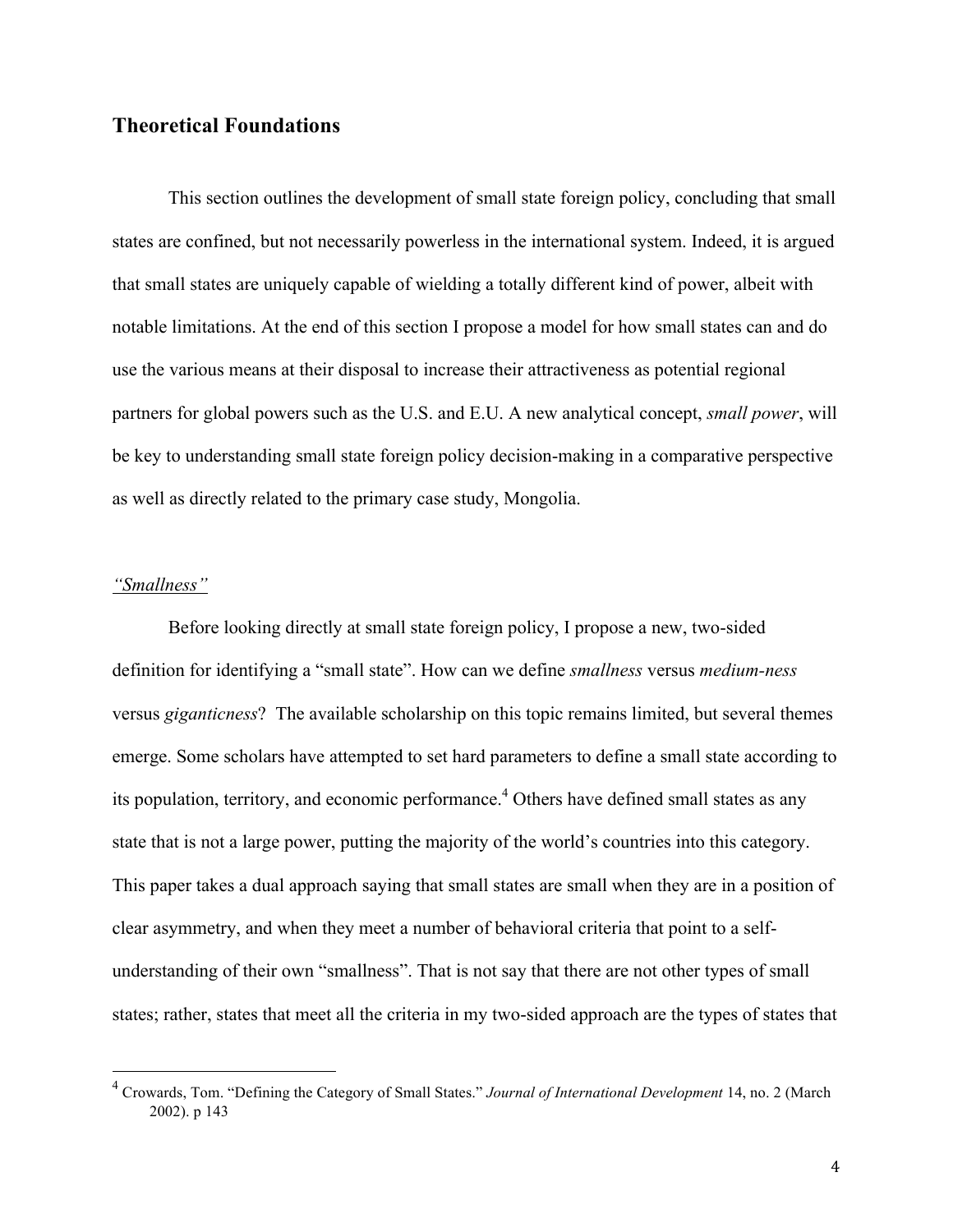this thesis is particularly concerned with. By extension, they are also the types of small states that require new analytical frameworks to fully access their foreign policy and security objectives.

Approaching "smallness" as an inherently comparative concept means defining small states as those that relate with other states- more often than not their immediate neighbors- from an asymmetrical position. Small states are those countries that are vulnerable because of territorial, demographic, economic, and/or military asymmetries. The exact parameters of just how asymmetrical relations must be in order to qualify as large state-small state is outside of the scope of this thesis; what is important is that this asymmetric relationship corresponds to certain norms. Brantly Womack has explored asymmetry at length, defining what he calls "asymmetry theory"<sup>5</sup> as a way to understand the relations between China and its neighbors. Womack makes an important contribution to the study of "smallness" by identifying the key characteristics of asymmetrical relations along the following 4 factors:

1. **Difference in Perspectives:**<sup>6</sup> Two states in an asymmetrical relationship will have differing perspectives on both their own goals and the goals of the other side. The smaller state will perceive a direct threat from the larger power, and the larger state will see the smaller as irrelevant. Conversely, the small state will see itself as a victim, while the larger power will view its own policies as fair and justified.

 <sup>5</sup> Womack, Brantly, *China Among Unequals: Asymmetric Foreign Relationships in Asia* (World Scientific Publishing: New Jersey, 2010).

 $^6$  Ibid., p. 4  $\,$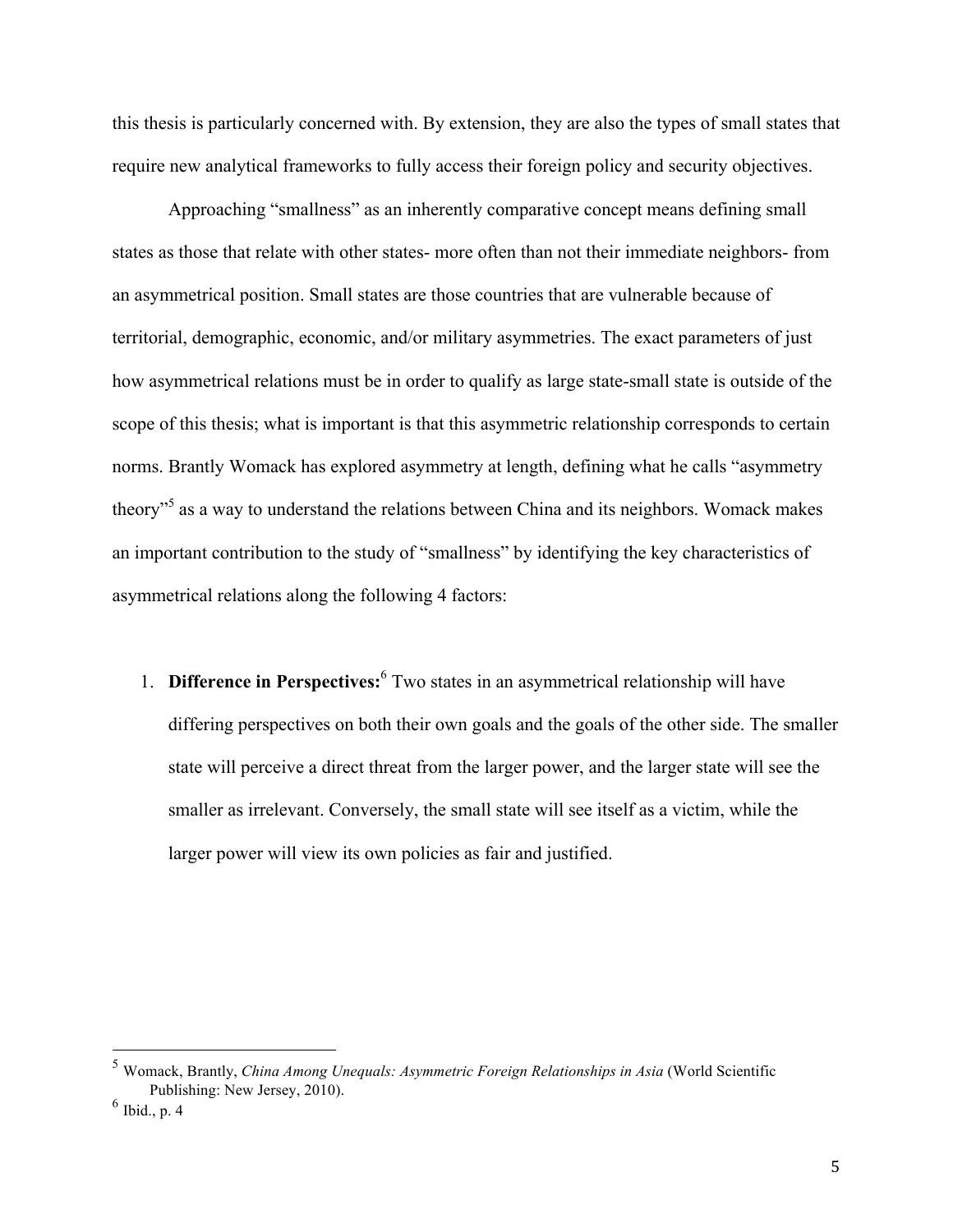

**Figure 1: Perspectives**

2. **Difference of Attention:** 7 The smaller country will give priority to its relationship with the larger power. For the small country in an asymmetrical, bilateral relationship, the larger country is the largest potential threat, and the relationship must be carefully managed. The larger country often has more important relationships with other large powers, and the relationship with the smaller state will not appear as pressing a concern.



 <sup>7</sup> Ibid.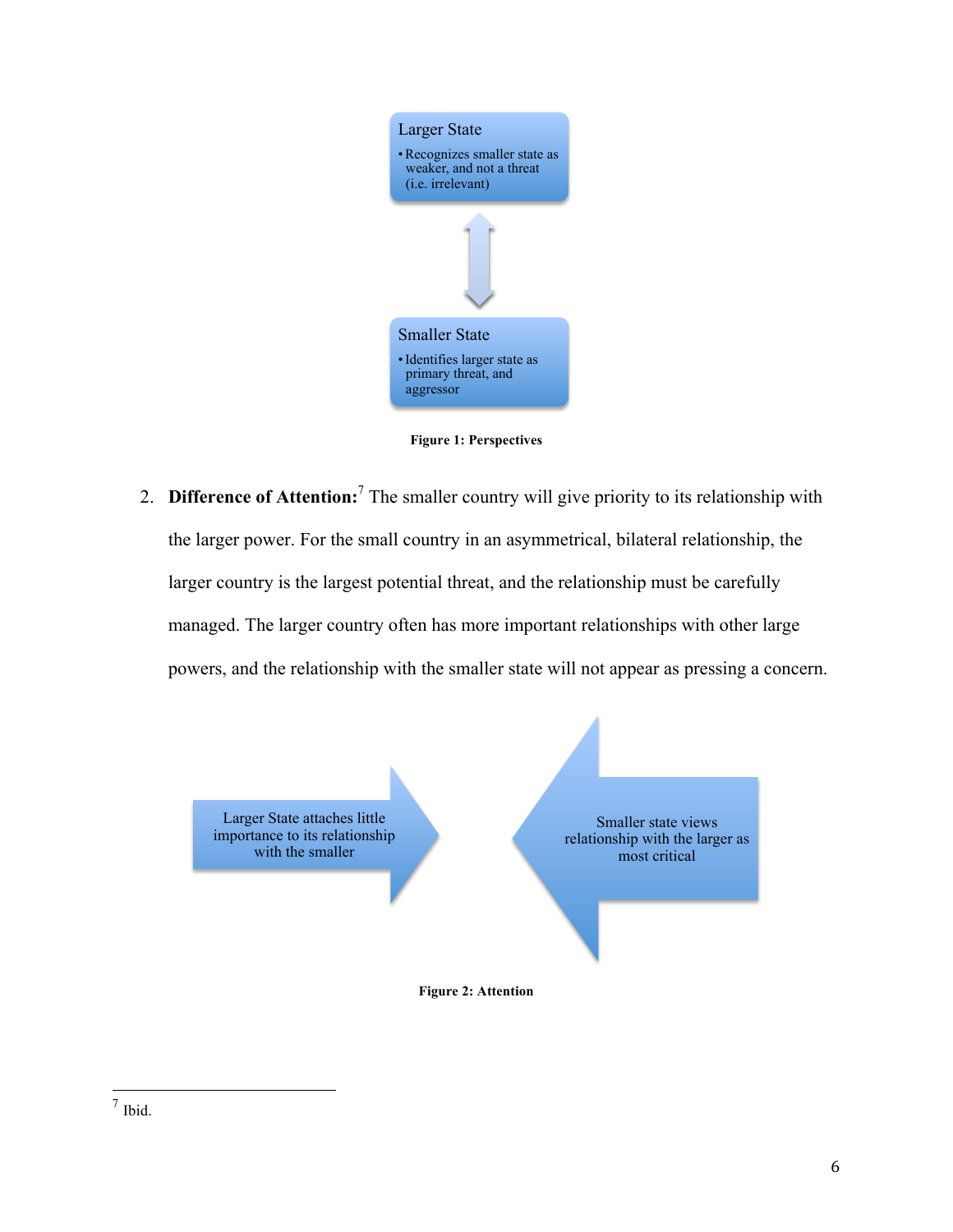3. **Difference of Options:**<sup>8</sup> The smaller state in an asymmetrical relationship will be limited in what, how, where, and when it can resist actions taken against it by a larger state. That is not to say that it will have no options, but the options available will be limited by the overwhelming disparity between itself and the larger power.



**Figure 3: Options**

4. **Excludes Differing Symmetries**: 9 Finally, asymmetrical relationships are distinct from relationships of differing symmetries. For example while Japan might have a much smaller military than China, its economic output, means that their relationship is not entirely asymmetrical.



**Figure 4: Differing Symmetries**

 <sup>8</sup> Ibid., p. 23

 $9 \overline{\text{Ibid.}}$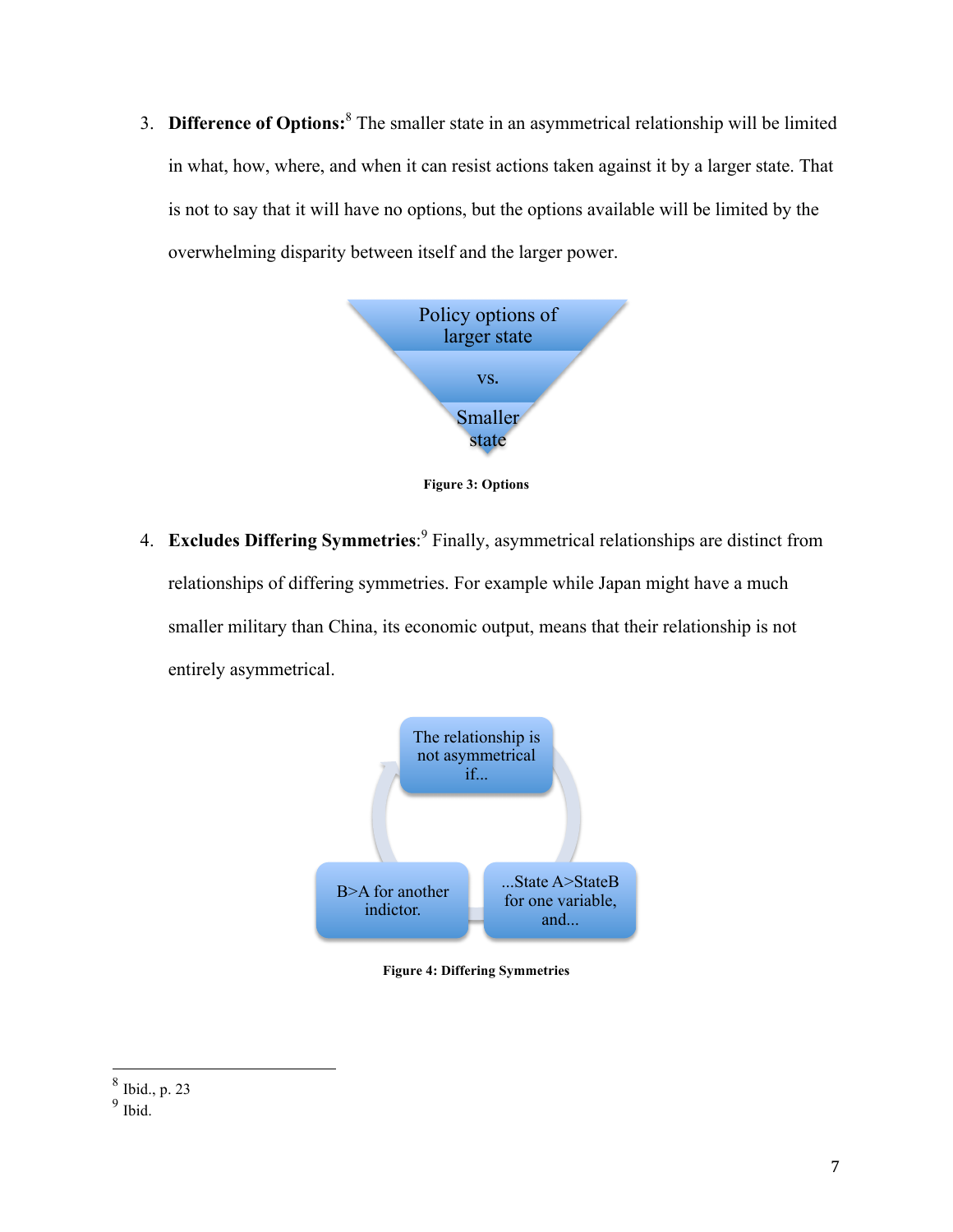All four of these factors are required for a relationship to be defined as asymmetrical and to begin classify a state as comparatively small. However, asymmetry alone is not enough, because it is unable to identify the foreign policy behaviors of small states. Asymmetry theory can identify a small state, while behavioral characteristics can shed light on what distinguishes small state foreign policy from that of larger states. With the addition of specific small state behaviors we can achieve a working definition of "smallness" in the contemporary international system that will better lend itself to analyzing small state foreign policy decision-making. I identify the following four behavioral characteristics (as summarized in Table 1) as indicative of "engaged" small states: 1) a clear "perception of vulnerability"<sup>10</sup>; 2) acknowledgement of a lack of military options; 3) demonstrated and necessary adaptability; 4) specialized balancing behavior. Adaptability and balancing are behaviors that develop over time and involve the active agency of the small state in question, while a lack of military options and vulnerability are more constant and passive characteristics that will ultimately influence decision-making.

These behavioral criteria are specific to "engaged" small states. By an "engaged" small state, I am referring to a country that is asymmetrically small and seeks to maintain its full independence through actively adapting its foreign and security policies to changes in the international system. Non-engaged small states might decide that their survival is better approached through isolation or bandwagoning with one specific neighbor. For example, North Korea has resisted adapting to today's international norms; Laos has proven itself content to bandwagon with Vietnam; and Belarus seeks continued alliance with the Russian Federation. These states do not display adaptability or specialized balancing behavior, and instead remain effectively unengaged. As a result, either their independence is limited, or they remain isolated

 <sup>10</sup> Katzenstein, Peter J. "Small States and Small States Revisited." *New Political Economy* 8, no. 1 (March 2003). p. 11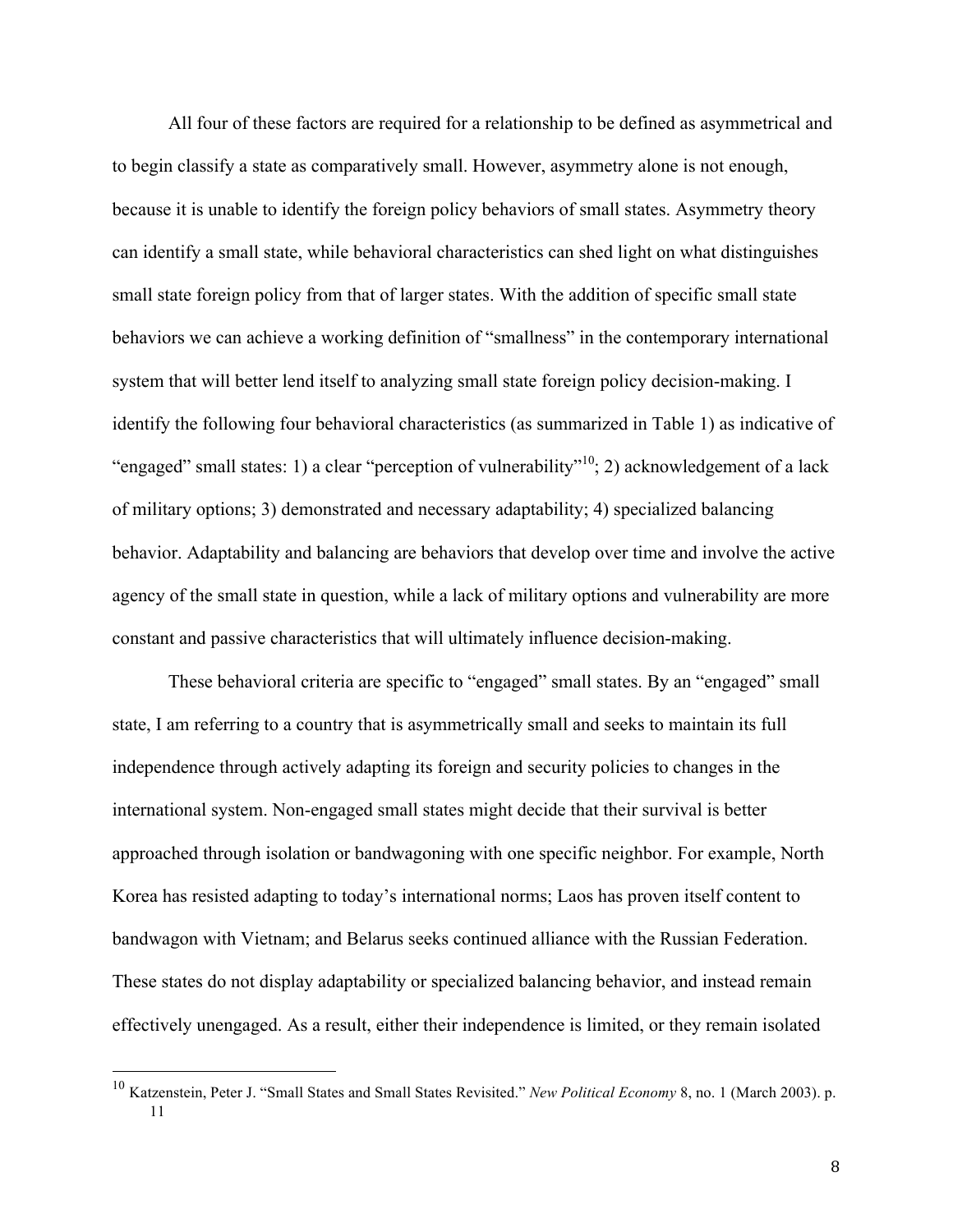pariahs. Engaged, small states, on the other hand, will display all four of the behavior criteria identified here, taking active policy measures to improve their external security environment.

#### **Table 1: Behaving Small**

| <b>Behavior</b>                 | <b>Definition</b>                                                                                  | <b>Example</b>                                                                                              |
|---------------------------------|----------------------------------------------------------------------------------------------------|-------------------------------------------------------------------------------------------------------------|
| Perception of Vulnerability     | The <i>perception</i> that the state is<br>vulnerable to loosing its<br>sovereignty and autonomy   | The state perceives that a<br>neighbor could eventually<br>control their economy,<br>government, etc.       |
| <b>Lack of Military Options</b> | Asymmetrical military strength<br>means the state cannot rely on<br>military solutions for defense | The state's military capacity is<br>so small, that the other side<br>could win easily.                      |
| Adaptability                    | Changing course and policies in<br>reaction to changing balances of<br>power                       | The rise of a neighboring state<br>necessitates resetting relations<br>with that country.                   |
| <b>Specialized Balancing</b>    | Neither balancing nor<br>bandwagoning with any state,<br>but keep as many partners as<br>possible  | The state seeks to improve<br>relations with two other states<br>that are widely acknowledged<br>as rivals. |

If we accept that any state's security identity is defined as "a product of past behavior and the images and myths linked to it, which have been internalized over long periods of time by the political elite and population of a state<sup>" 11</sup> then it becomes clear how a small state would perceive its security. A key-identifying characteristic of *smallness* is a perception of vulnerability that creates an ideology of social partnership.<sup>12</sup> By social partnership, it is meant that small states need to partner with other states that will offer them support, without harming their already fragile and unguaranteed sovereignty. In other words, small states are states that will seek to work with other powers in order to protect themselves. The "perception of vulnerability",

 $^{11}$  Ibid.

<sup>12</sup> Katzenstein, *Small States,* p. 11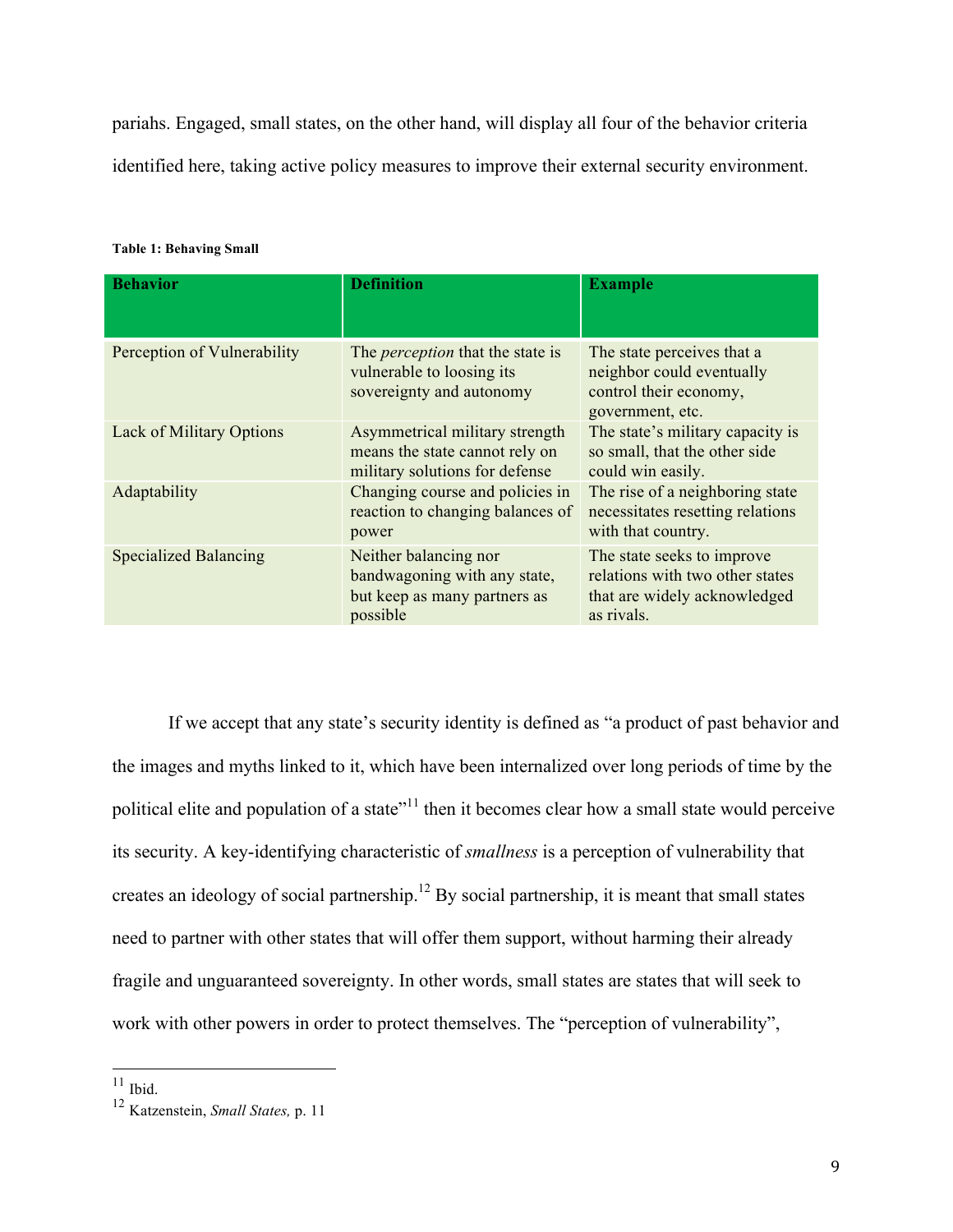identified by Peter Katzenstein, is the most definitive characteristic of *smallness*. 13 A perception of vulnerability does not immediately entail a real threat, but that the disparities between a small state and its larger neighbor(s) imply a level of strategic vulnerability. This is akin to Stephen Walt's balance of threat, according to which states will react by bandwagoning with or balancing against the largest threat, not necessarily the most powerful state.<sup>14</sup> Threat in this sense refers to a state's aggregate power, its proximity to other bandwagoning or balancing states, the offensive capability of the threatening state, and the perceived offensive intentions of that state.<sup>15</sup> Small states are those that perceive their acute vulnerability vis-a-vis larger powers; however, their options to mitigate that vulnerability remain relatively constricted.

Small states cannot hope to maintain their sovereignty and security through military means. Mongolia will not win in any armed conflict between itself and China and Russia; Nepal has no chance in fighting off India or China; and Georgia knows only too well how asymmetry between itself and Russia can mean almost instant defeat. It is not necessary that such a threat be forthcoming, but that the option remains. For example, it is unlikely that China would take military action against Mongolia in the foreseeable future; however, Mongolia cannot ignore that the possibility exists and that in such a scenario it would not stand a chance. Many small states' security and foreign policy objectives have been shaped by past dependence on a larger neighbor, often resulting in a loss of sovereignty and even full occupation/colonialization. Many small states know that they must find alternative methods to balance against their larger, potentially threatening neighbors, and that they must adapt those methods to new developments in the international system.

 $13$  Ibid.

<sup>14</sup> Walt, Stephen M. "Alliance Formation and the Balance of World Power." *International Security* 9, no. 4 (1985). p. 9

 $15$  Ibid.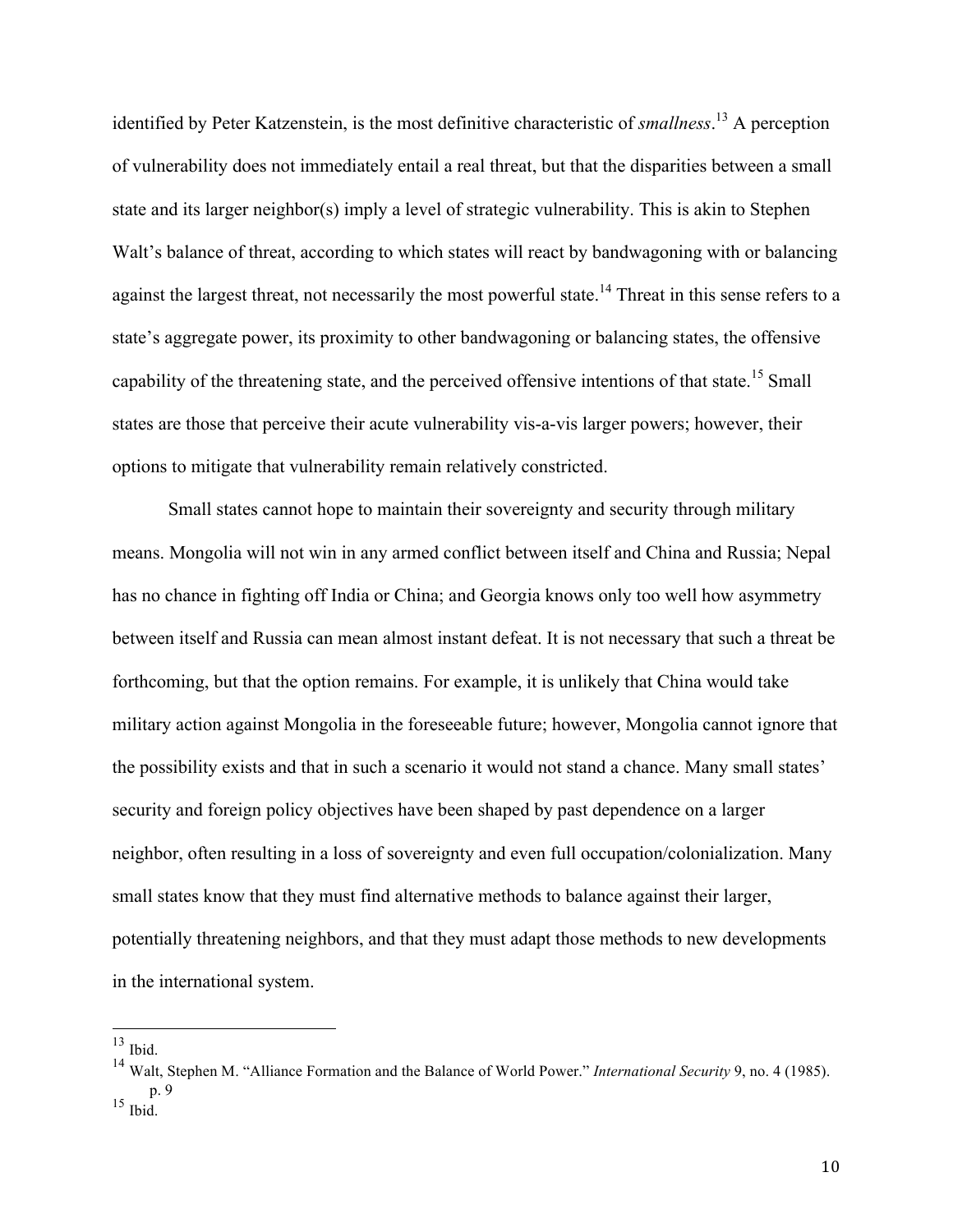Small states are those that must adapt in order to survive. There is a general tendency for small states to adapt to the international environment.<sup>16</sup> A small state can, therefore, be defined by the fact that it must adapt to circumstances outside of its control. "Control" is the property of the larger powers, which have greater immediate influence in the international system. That is not to say that small states do not have any influence, it is simply to note that more powerful actors will largely govern the institutions of the international system. However, states without immediate influence, may adapt by finding new and innovative ways to get their voices heard. An important characteristic of small states is that they will seek out more equal status with larger powers through international institutions and other forms of multilateral diplomacy, where all players are formally guaranteed an equal say. International institutions can constrain great powers, softening the blow of international anarchy by regulating the use of force and reducing the importance of power asymmetries.<sup>17</sup> Larger powers may use these institutions to further the status quo or challenge it, but small states generally must accept the order created by great powers in exchange for the potential benefits these organizations afford them.<sup>18</sup> Adaptability goes hand-in-hand with the ability of small states to play larger powers off of each other. By adapting to the concerns of multiple larger states, small states are afforded more options in influencing their immediate security environment.

Newer theoretical concepts that fall outside of traditional realism or liberalism offer some important tools in analyzing small states' broader strategic goals and security needs. Goh and Thayer have written extensively on Southeast Asia, and the role that ASEAN plays in furthering

<sup>&</sup>lt;sup>16</sup> Wivel, Anders. "The Security Challenge of Small EU Member States: Interests, Identity and the Development of the EU as a Security Actor\*." *JCMS: Journal of Common Market Studies* 43, no. 2 (June 2005). p. 395

 $17$  Ibid.

 $18$  Ibid.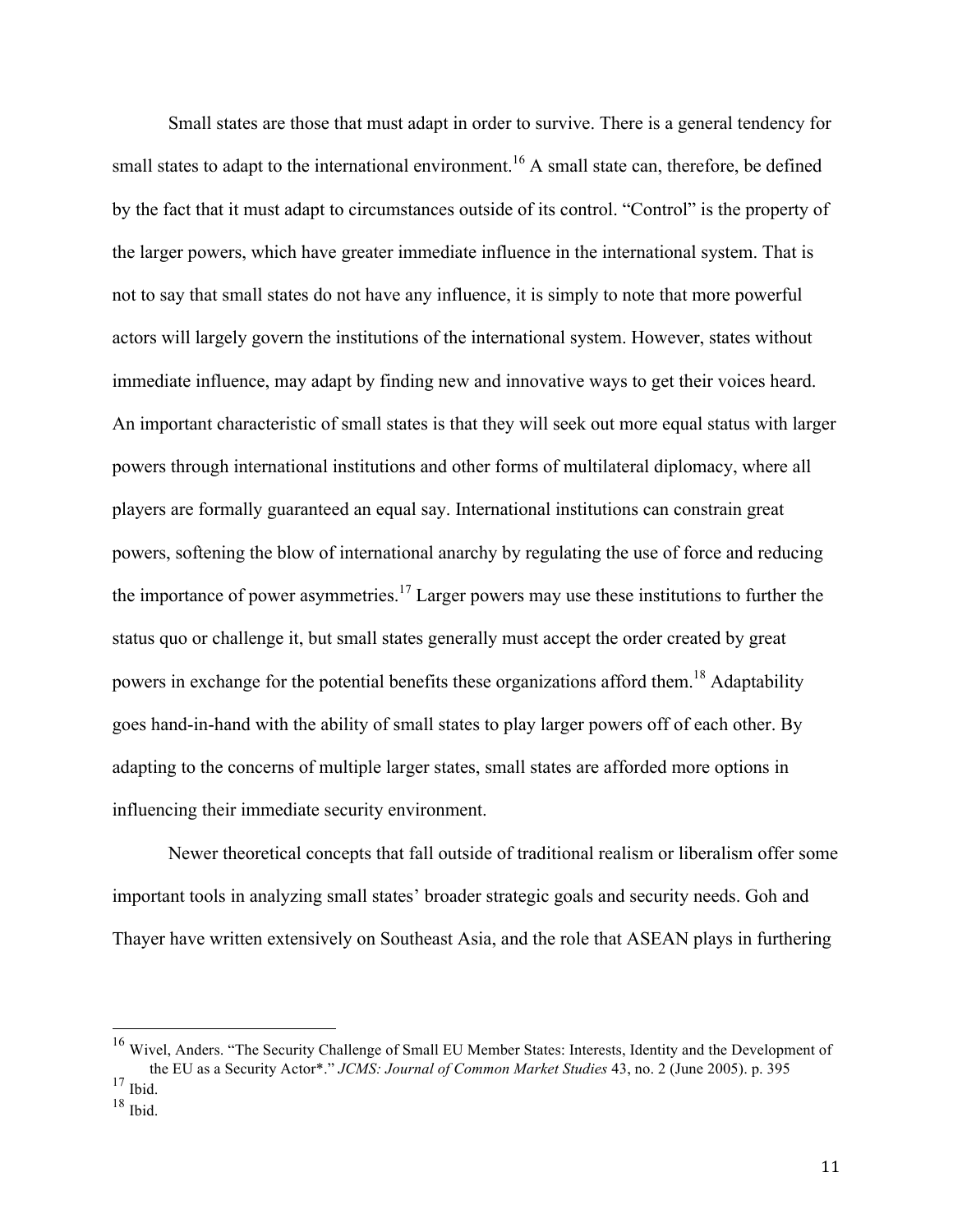the security concerns faced by small states in the region.<sup>19</sup> First among these concepts is hedging. Goh defines hedging as a time buying move that allows states not to bandwagon with any one regional player until it becomes clear which side is in their better interests.<sup>20</sup> However, as Goh later points out, Southeast Asian states do have clear strategic preferences and actively seek to influence a new regional order.<sup>21</sup> To replace hedging, "omni-entrenchment"<sup>22</sup> is proposed as an alternative strategy that better shows the interests of these states beyond simply buying time. Where entrenchment refers to the deep socialization of a given state to integrate it into institutional norms and behaviors, "omni-entrenchment" is the act of entrenching multiple states in as many ways as possible.<sup>23</sup> The idea is to develop international interest and importance to maintaining regional and state stability by giving as many states as possible a stake in the region.<sup>24</sup> Therefore, Southeast Asia does not need the U.S. to protect it from an aggressive neighbor, but rather needs to ensure that both global powers have sufficient interest in the region. In this way, China will not want to needlessly upset U.S. interests; the U.S. will have to engage ASEAN with regard to Chinese interests; and neither will want to see the other dominate the region. This gives the Southeast Asian states more control over the situation than they would have if they chose to bandwagon with only one large power or the other. This balancing behavior is not confined to Southeast Asia, rather is the most readily available policy option for the majority of small states.

This specialized balancing behavior is strongly related to the idea of soft balancing. T.V. Paul defines soft balancing as:

 $19$  See the Bibliography for a detailed list of relevant publications by these two scholars.

<sup>20</sup> Goh, Evelyn. "Great Powers and Hierarchical Order in Southeast Asia: Analyzing Regional Security Strategies." *International Security* 32.3 (2008). p. 119

 $21$  Ibid.

 $22$  Ibid.

 $^{23}$  Ibid., p.121

<sup>24</sup> Ibid., p. 122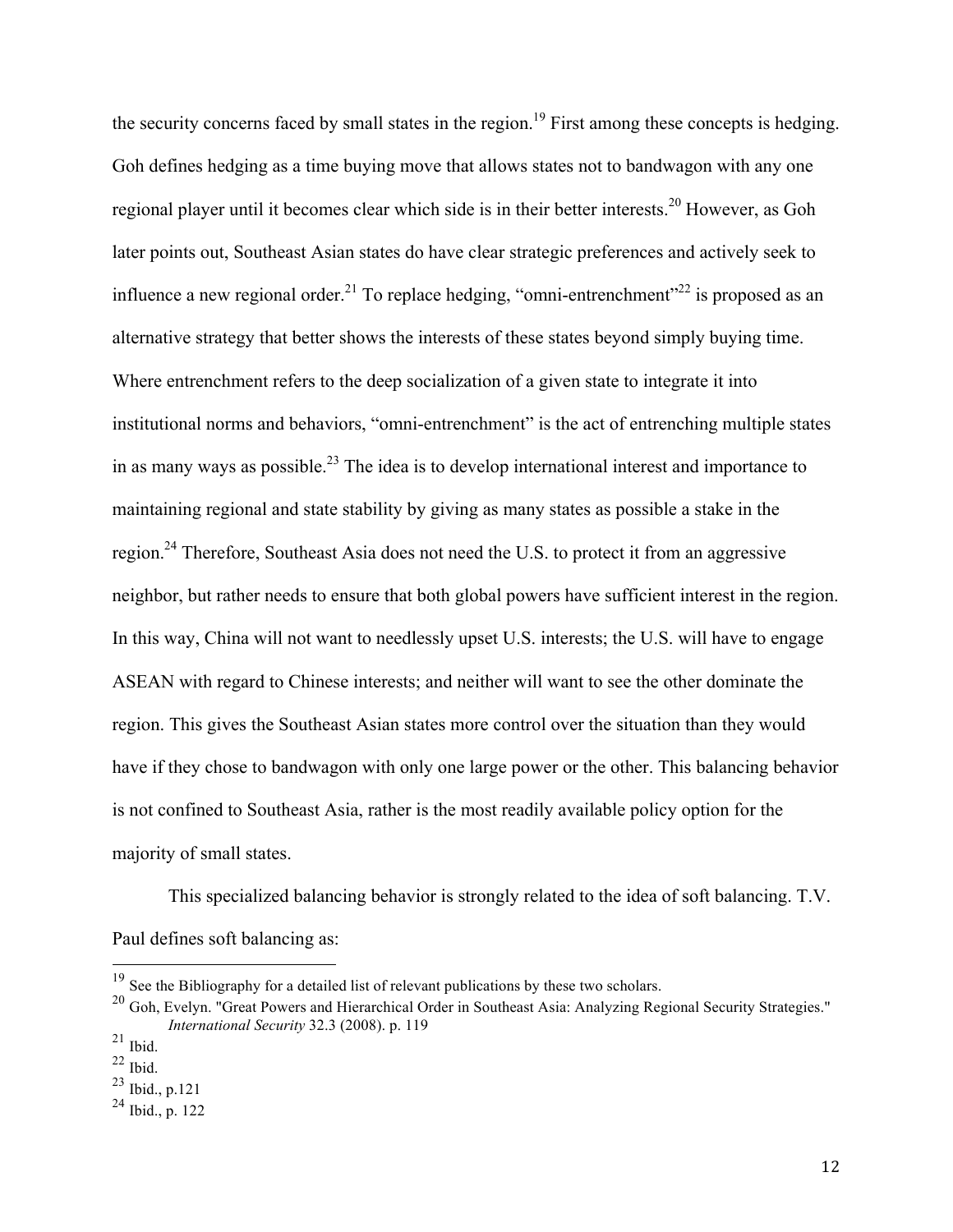"Soft balancing involves tacit balancing short of formal alliances. It occurs when states generally develop ententes or limited security understandings with one another to balance a potentially threatening state or a rising power. Soft balancing is often based on a limited arms buildup, ad hoc cooperative exercises, or collaboration in regional or international institutions; these policies may be converted to open, hard-balancing strategies if and when security competition becomes intense and the powerful state becomes threatening." 25

Small states will seek to develop mutually beneficial relations with various partners in such a way as to most effectively safeguard their own sovereignty. While not necessarily a soft balancing measure since it is unlikely to escalate and the "balancing" partners will often include both the rising power as well as the established powers, small state balancing behavior does include many key elements of soft balancing. Through specialized balancing behavior, small states can more effectively balance the influence of large neighbors with the influence of extraregional powers.

By defining "smallness" as both a relational concept based on asymmetry and a series of behaviors, I have sought to establish a model for identifying small states beyond cut-offs in population, geographical size, economic or military power, and strategic importance. I have also differentiated between "engaged" and "non-engaged" small states, allowing future analysis to focus on those small states that seek to actively engage with, adapt to, and change their external security environment. This relational and behavioral definition carries over into a working definition of a large state as well. A large state in today's international system can be identified as a powerful actor in terms of economic weight, military capabilities and influence in international institutions. Large states will not necessarily have to adapt to the international system, because they inherently have some level of control over it, and they may display more direct balancing behavior vis-à-vis rising challengers.

 <sup>25</sup> T.V. Paul, James J. Wirtz, and Michel Fortmann, *Balance of Power: Theory and Practice in the 21st Century* (Stanford: Stanford University Press, 2004). p. 3.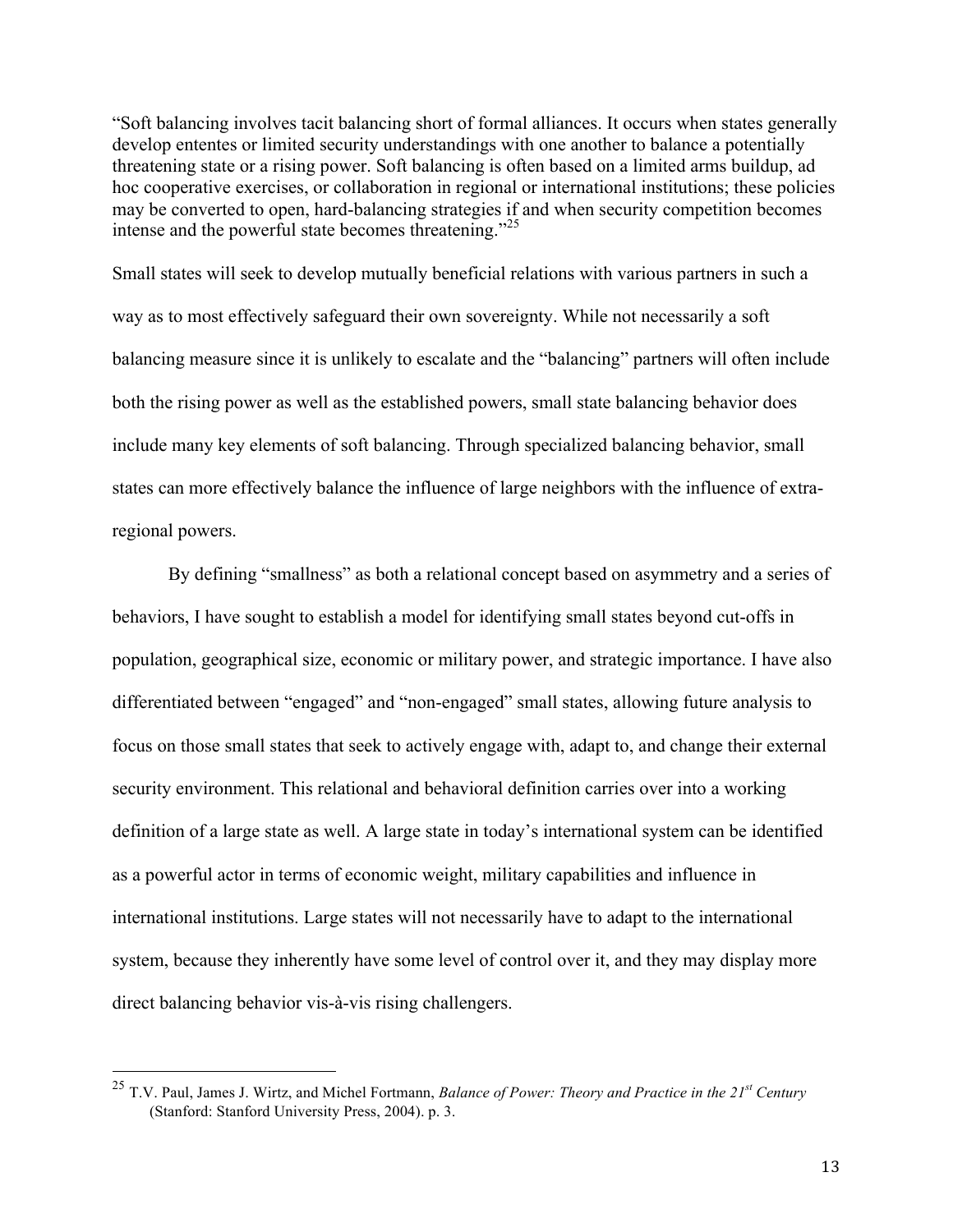#### *Soft Power*

Having defined "smallness," we must now turn our attention back to what options small states actually have in alleviating their own small status? Small states, such as Mongolia, cannot seek to manage their external security by military force or economic coercion; still, such states do have options. In the absence of hard power capabilities, we may assume that soft power is the default option. Joseph Nye's definition for the term he coined is simple enough: "It is the ability to get what you want through attraction rather than coercion or payments. It arises from the attractiveness of a country's culture, political ideals, and policies."<sup>26</sup> He goes onto say that the basic logic is to get others to want what you want.<sup>27</sup> It is more than simple persuasion through influence or argument- soft power must be the ability to attract others to your cause through the virtue of having an attractive cause to support.<sup>28</sup> If the dictionary definition of power is the ability to affect the behavior of others, then soft power is an idea that a state can make its interests the agenda of other states without military or economic force. A country with a relatively large population, territory, resources, economy, military force, and social stability might be able to coerce other nations into working with it to achieve its own security objectives. However, a state that has managed to cooperate with other states because of shared interests has proven itself adept at exercising soft power. Generally, international soft power is produced through three different spheres: 1) culture; 2) political values; 3) foreign policy. All three are combined to further a given state's interests and its attractiveness to other states.

The literature on soft power is primarily concerned with the United States of America, and serves as an oppositional voice to the connection between American military power and the

 <sup>26</sup> Nye, *Soft Power*, p. x

 $^{27}$  Ibid., p. 5

 $28$  Ibid., p. 6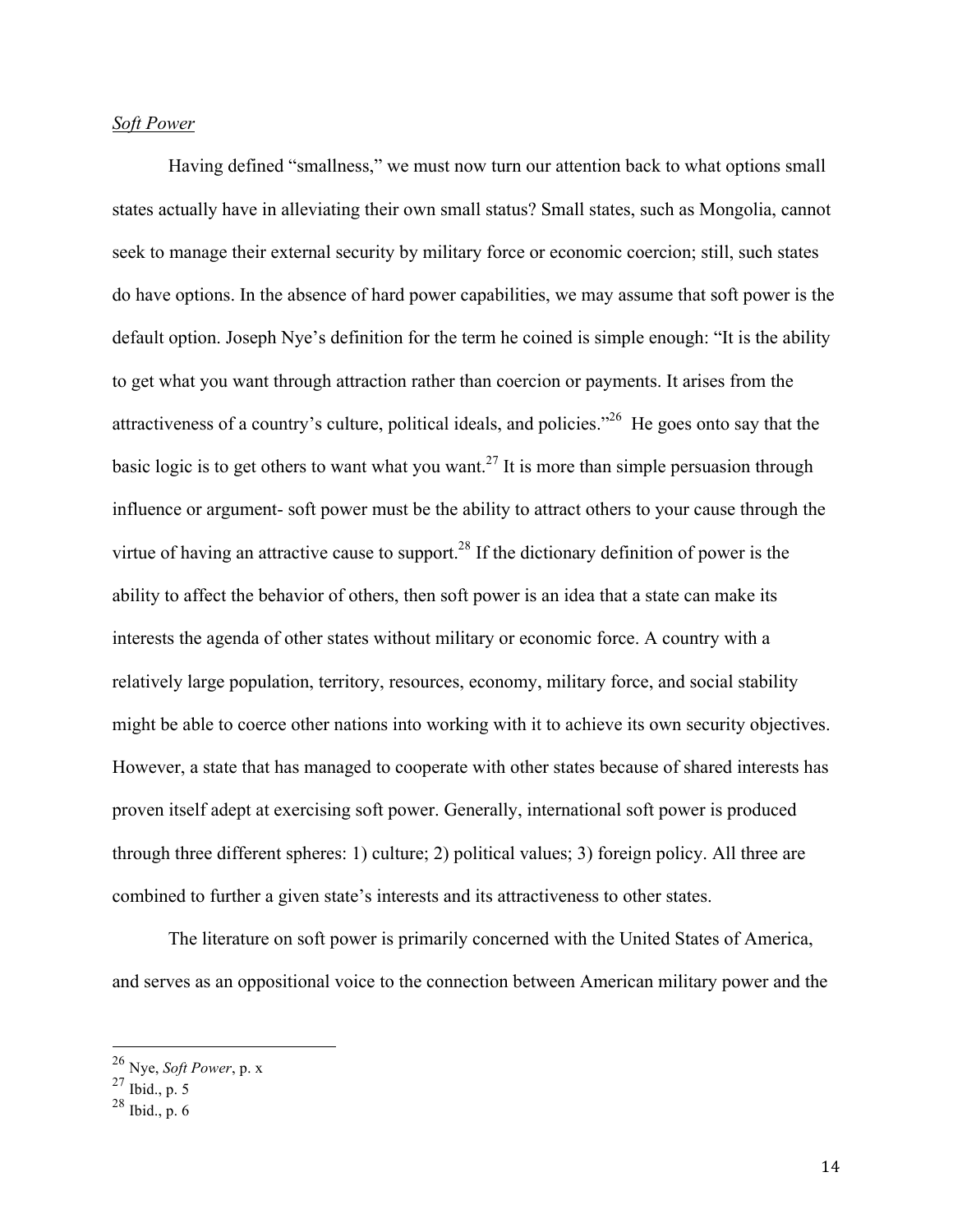country's foreign policy. The concern of many articles on soft power is to point out alternatives to hard power as a way to achieve U.S. security goals and foreign policy objectives. There has been concern that despite U.S. military superiority, groups of countries could band together to resist U.S. international efforts not through hard balancing but through soft balancing, as defined in the previous section. While soft balancing and soft power refer to very different things, the connecting idea is that soft power can prevent hard or soft balancing against the United States. Scholars have noted the limitations of hard power projection, since the overreliance on military strength can alienate allies and create an international backlash. Soft power, however, is not without its own limitations both theoretically and practically in applying the concept to small states.

#### *Small Power*

Although soft power is a useful analytical concept, it has some notable limitations in its application to small state foreign policy. First, large and small states will approach power projection in very different ways. For example, Nye observed the connection between soft power and democracy, when he pointed out that "soft power is a staple of daily democratic politics."<sup>29</sup> It may be that democracies are more adept at utilizing their soft power resources, as a result of their familiarity with political concession making at home. It seems likely that larger powers, such as the U.S. or regional actors such as the E.U. may be more familiar with soft power as a PR-campaign. For smaller states, however, it may actually be the reverse: democracy is a source of soft power, not a teacher of it. In other words, small states might be able to use democracy to attract international partners, not as a way to train themselves for other modes of power

 <sup>29</sup> Nye, *Soft Power*, p. 6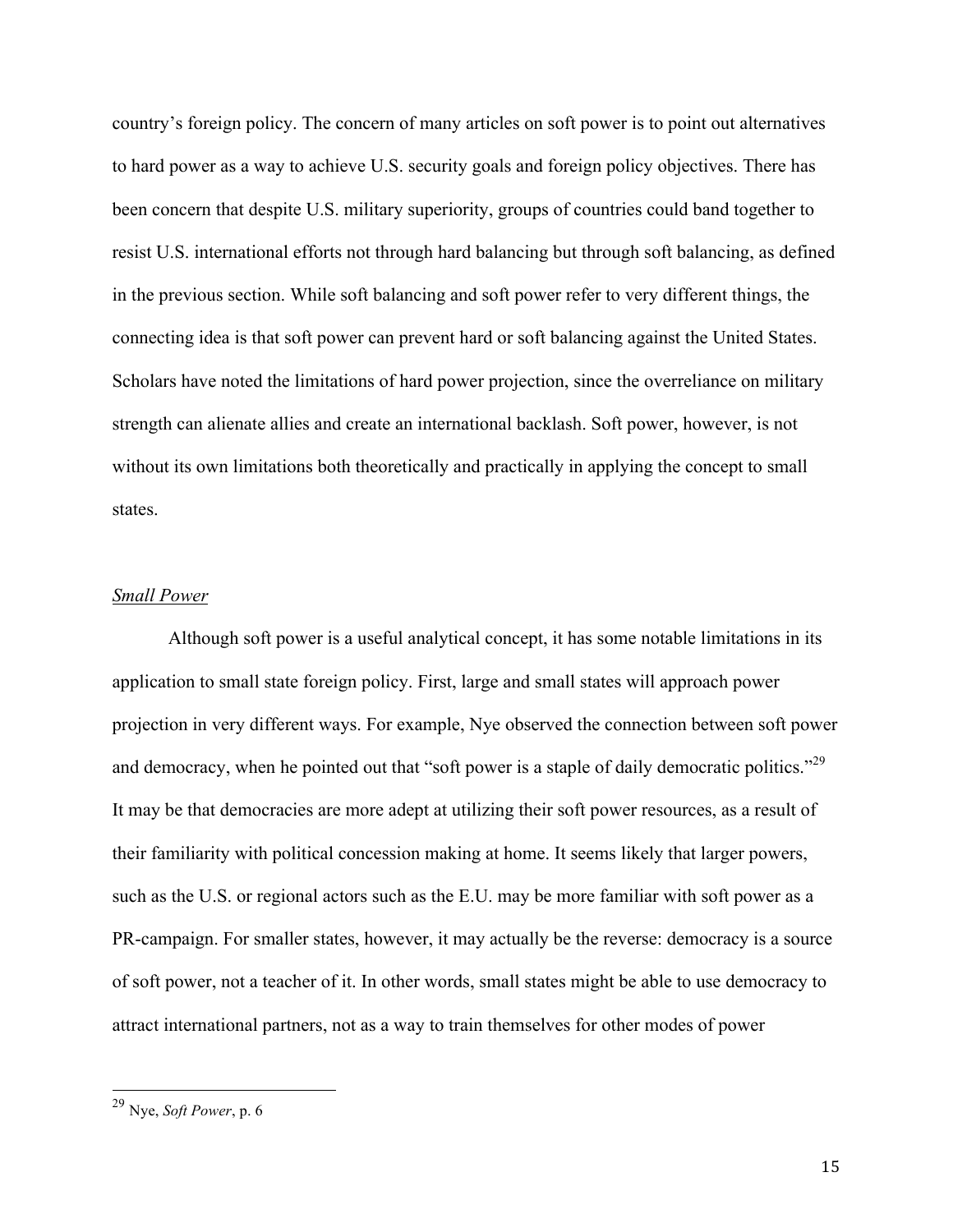projection. Second, while larger states might be able to depend on the attractiveness of their culture, smaller less-well-known countries will have to restrict themselves to the later two options (i.e. political values and foreign policy). Third, the concept of soft power assumes that hard power is an available option, as indicated by Nye's concept of "smart power" as the ideal combination of the two, which any global power must harness to remain on top.<sup>30</sup> When hard power is not available, the projection of softer resources is not necessarily soft power; rather it is the only power available.

By combining what we know about soft power, with the previously presented two-sided definition of small states, we can begin to refer to some small state-specific power, which I will call *small power*. *Small power* is an analytical concept for understanding how small states will make themselves appear more attractive for partnerships with larger, often extra-regional powers as part of an effort to discourage threats from other states, often their neighbors. Working within the modes of asymmetry and behaviors that I have previously laid out to identify small states in today's international system, the concept that small states will almost invariably engage in some sort of specialized balancing behavior has already been established. *Small power* is thereby defined as the power to affect the international system by attracting the attention of larger, lessthreatening powers in an effort to balance against the role of a threatening state. *Small power* is tailored for states that have limited economic and/or mineral wealth and without clear geostrategic advantages. Small oil-producing states, for example, can leverage their natural resources in their foreign relations, and strategically located states can leverage their territory for foreign military installations. What can a state leverage to make itself an attractive partner, when it has neither economic nor strategic incentives?

16

 $30$  Ibid., p. x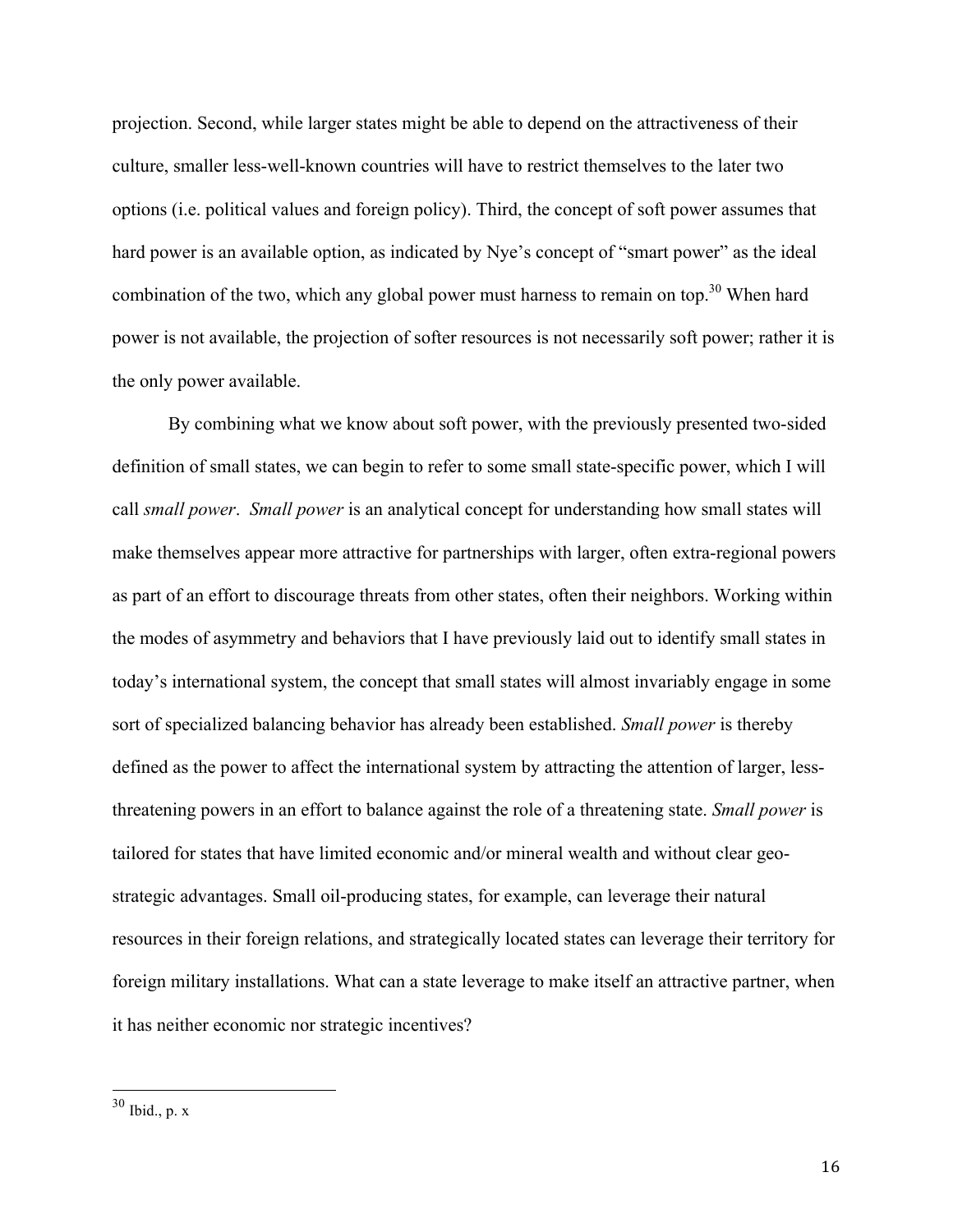Small states have utilized a number of strategies to increase their *small power* resources. A number of states have volunteered a symbolic number of military personnel to peacekeeping operations,<sup>31</sup> others have worked to build records of consistent adherence to international norms, and still others have sought to act in line with regional interests to help foster stability.<sup>32</sup> The following case study will describe how Mongolia has utilized its democratic status as a source of *small power*. Mongolia is an important case study, as a small state locked between Russia and China with a clear foreign policy objective to increase outside interest in its slowly developing economy and political institutions. Since democratic governance affects the attractiveness of a small state's political values, its foreign policy goals and *small power* capability may be directly influenced by its ability to get its democratic credentials noticed and rewarded.

<sup>&</sup>lt;sup>31</sup> For example: Georgia, Mongolia, and Poland are three prominent examples of small states currently contributing troops to U.S. operations in Afghanistan.

 $32$  South Korea and Thailand are key regional partners for the U.S.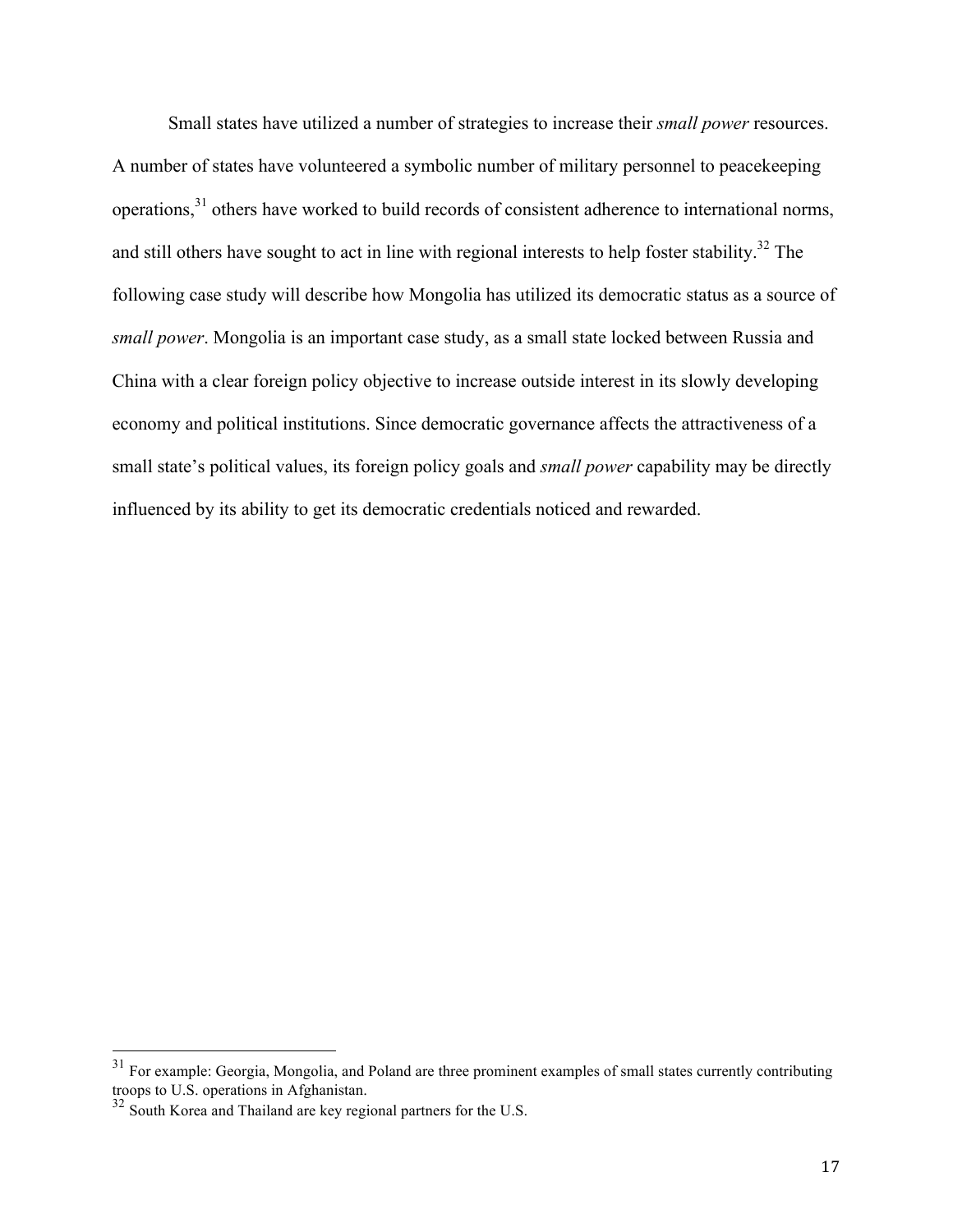### **Mongolian Case Study**

Mongolia is the ideal case study for exploring both the proposed definition of "smallness" and understanding the role that democratization plays in the new concept of *small power*. In the previous section, I defined "smallness" as a relational and behavioral term that works to identify how an "engaged" small state will relate to larger powers and how that relationship will influence its foreign policy behavior. Mongolia has undertaken a specific balancing strategy that recognizes its asymmetric relations with its neighbors, while pushing the country to actively adapt to its changing strategic environment.

Mongolia is an example of a small state all too aware of its own history and struggle for independence. Since the last Mongol princes accepted the control of Qing Dynasty China in 1691,<sup>33</sup> Mongolians have known that their independence as a people and country are not guaranteed. It would not be until 1911, that the Bogd Khaan would establish an independent Outer Mongolia. This newly independent country was soon to learn, however, that sometimes independence came at the price of controlling allies. In 1921, Mongolian revolutionaries proclaimed the world's second communist nation, the Mongolian People's Republic (MPR). The MPR would maintain *de facto* independence from the Soviet Union, but its domestic and foreign policies were dominated by the agenda of the Soviet Union. This partnership was not one-sided, however, since the USSR also provided Mongolia with an important ally and economic support: one strong enough to keep Beijing at bay. Modern Mongolia, in contrast, has become adept in balancing its powerful neighbors against other leading countries.

 <sup>33</sup> Sneath, David. "Competing Factions and Elite Power: Political Conflict in Inner Mongolia." *Conflict and Social Order in Tibet and Inner Asia* (Lieden: Brill, 2008). p. 88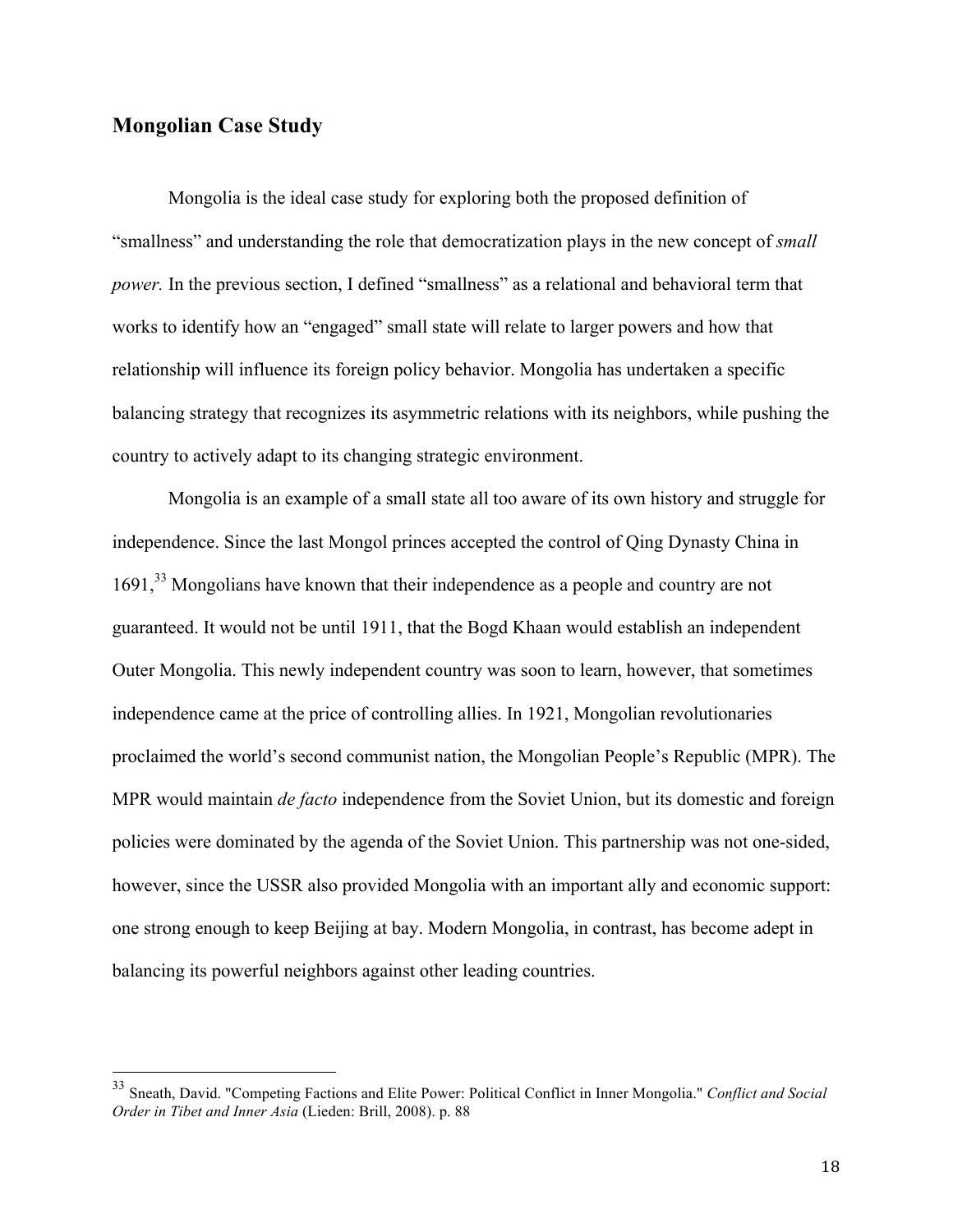Following Mongolia's democratic revolution in 1990, the MPR was dissolved and a democratic Mongolia established. At this point, Mongolia's foreign policy adapted quickly to the international reality, with an eye to ensuring the country's continued independence and sovereignty. With the fall of the Soviet Union, Mongolia could distance itself from Moscow, but still had to tread carefully in its relationship with China. Recognizing that economic and political dependence on Moscow had cost Mongolia the ability to make autonomous policy decisions, Mongolia released its first *Concept of Foreign Policy* and *National Security Concept* in 199434 with a distinct focus on balancing the influence of its two physical neighbors by developing deeper relations with other leading global powers. This policy has become widely known as the "Third Neighbor Policy".

The term "third neighbor" was first used by then U.S. Secretary of State James Baker in 1990, while commenting on the potential for U.S.-Mongolian relations. 35 The term was almost immediately picked up by the Mongolian foreign policy elite, and re-worked to refer to a larger strategy on the part of Mongolia to balance the influence of its two real neighbors, the Russian Federation and the People's Republic of China. Today the third neighbor policy has evolved and undergone significant changes, highlighting Mongolia's adaptability. While the core concern is diversification of partners, the policy has undergone at least four distinct adaptations: democratization, proactive diplomacy, peacekeeping commitments, and economic interests.<sup>36</sup> By closely cooperating with countries outside of its immediate geography, Mongolia seeks to diversify its allies, partners, investors, donors, and economy to ensure that it is not faced with a choice of only Russia and/or China. While the "third neighbor policy" may have started with the

 <sup>34</sup> See 1994 Concept of Mongolian Foreign Policy

<sup>35</sup> Dorjjugder, Munkh-Ochir. *Mongolia's "Third Neighbor" Doctrine and North Korea*, 2011. p.1

<sup>&</sup>lt;sup>36</sup> Dorijugder, Munkh-Ochir. "Same Rules, New Dimensions For Mongolia's National Security: Adapting to the New Geo-Strategic Environment," Brookings Institute (October 2009).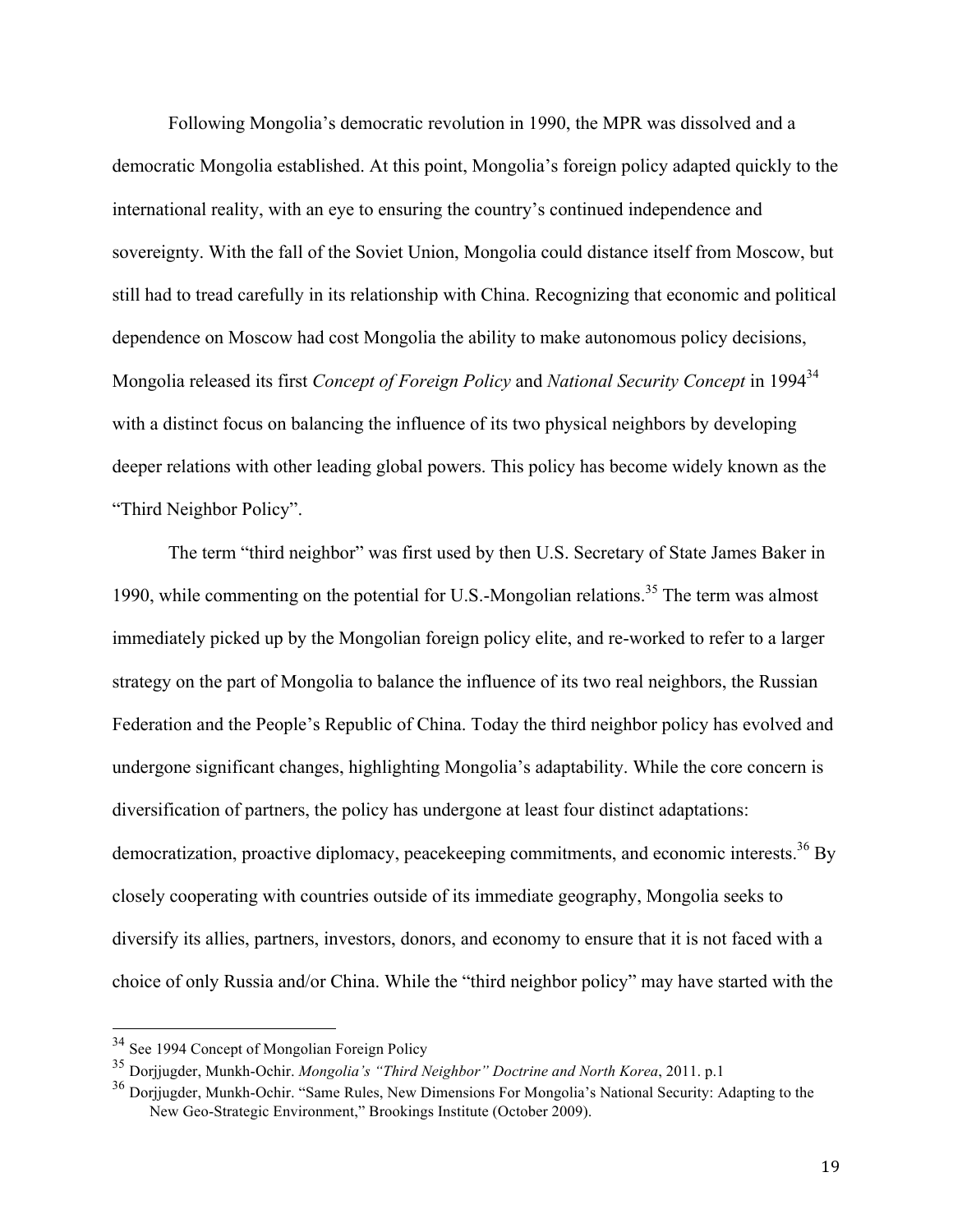deepening of ties with the United States, it ended with Mongolia cultivating relations with a far wider array of regional and extra-regional players.

Mongolia's "Third Neighbor Policy" has proven to be the defining cornerstone of Mongolian foreign policy and security objectives. Mongolia's foreign policy was later updated in  $2010^{37}$  further developing Mongolia's multi-lateral and multi-directional policy. Specifically, the most recently released *Concept of Foreign Policy*, mentioned Japan, South Korea, India, the U.S., and various E.U. member countries (especially Germany, France, and the Czech Republic) as countries Mongolia was most eager to cooperate more fully with.<sup>38</sup> Most notably, all of these countries have one important thing in common: they are all established and recognized democracies.

#### *Three Directions*

Mongolia's foreign policy has advanced along three directions: relations with neighbors, continued ties to old allies, and new relations with many of the OECD member states. The reasons for Mongolia to pursue relations in this three-tiered strategy vary by country, but several important themes dominate. First, Mongolia is keen to maintain a stable regional environment. Second, the country sees little reason to develop ties with its other post-Soviet partners, but at the same time sees no reason to cut ties altogether. Third, the new focus on ties with a number of OECD countries can be initially divided into 3 groups: those states with regional interests; those states with economic interests; and, those states that are potentially interested in democratization.

Mongolia recognizes that its continued independence will depend first and foremost on its ability to maintain friendly relations with its two neighbors. The geographic reality remains

 <sup>37</sup> See 2010 Concept of Foreign Policy, Section II, Article 12b.

<sup>38</sup> Ibid.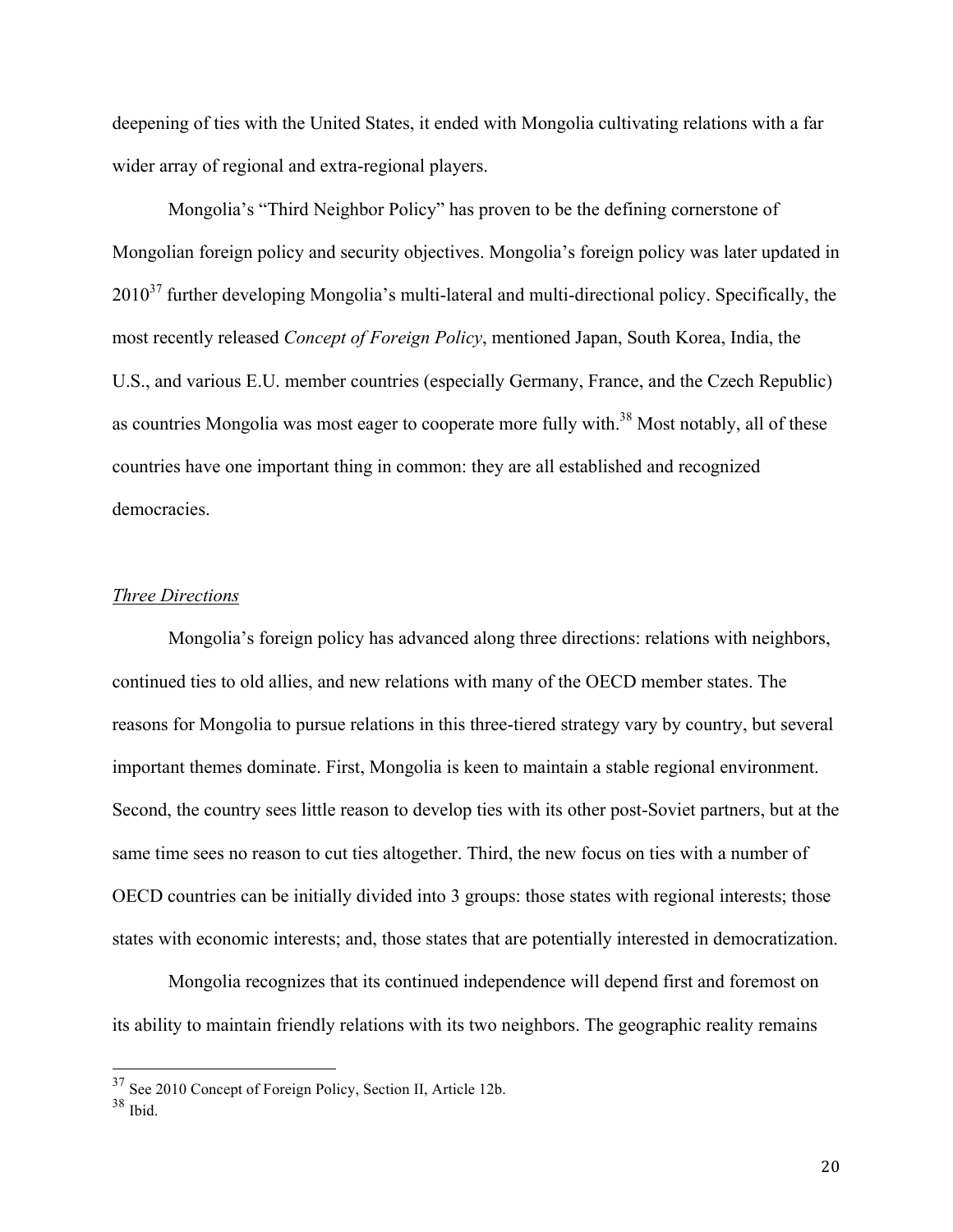that Mongolia is a small country sandwiched between two of the largest countries on the planet. In short, Mongolia's close relations with its neighbors are a matter of necessity. In this regard, Mongolia truly has no foreign policy options. However, as noted in the above discussion on Mongolia's "third neighbor policy", Mongolia has identified its neighbors' ambitions as the most pressing threat to its continued independence. To counter over-reliance on any one neighbor, Mongolia must not only balance the role of each neighbor, it must also engage with other countries outside of its immediate geography.

Before looking at the countries explicitly identified as Mongolia's "third neighbors", it is helpful to identify whom Mongolia has not sought to deepen relations with. To date, Mongolia has not made any effort to engage with authoritarian states, besides its neighbors.<sup>39</sup> Mongolia is separated from Turkic Central Asia by only a thin strip of land, and, yet, political and economic links between Mongolia and its Central Asian cultural neighbors remain extremely limited, with apparently little effort on the part of either side to remedy their diplomatic distance.<sup>40</sup> Mongolia does have notable ties with North Korea, Laos, and number of other non-democratic states; however, these relations are the result of close engagement during Mongolia's communist period, and close interaction in the Soviet sphere. In sharp contrast, a quick look at the "third neighbor policy" as it is developing today, and the countries specifically mentioned in Mongolia's *Concept of Foreign Policy* reveals where Mongolia is actually interested in putting its diplomatic energies.

Mongolia's relations with OECD countries run the gamut of the organization; however, of particular important for our discussion are Japan, South Korea, Canada, Australia, the United

<sup>&</sup>lt;sup>39</sup> While China's one-party system is clearly authoritarian, Russia does express a veneer of democracy. However, recent elections, the rotational government by Putin and Medvedev, and almost complete disregard for human rights allows to describe both of Mongolia's neighbors as authoritarian, non-democratic states.

<sup>40</sup> Daly, John C.K. "Kazakhstan and Mongolia Broaden Relations," The Jamestown Foundation. April 18, 2008.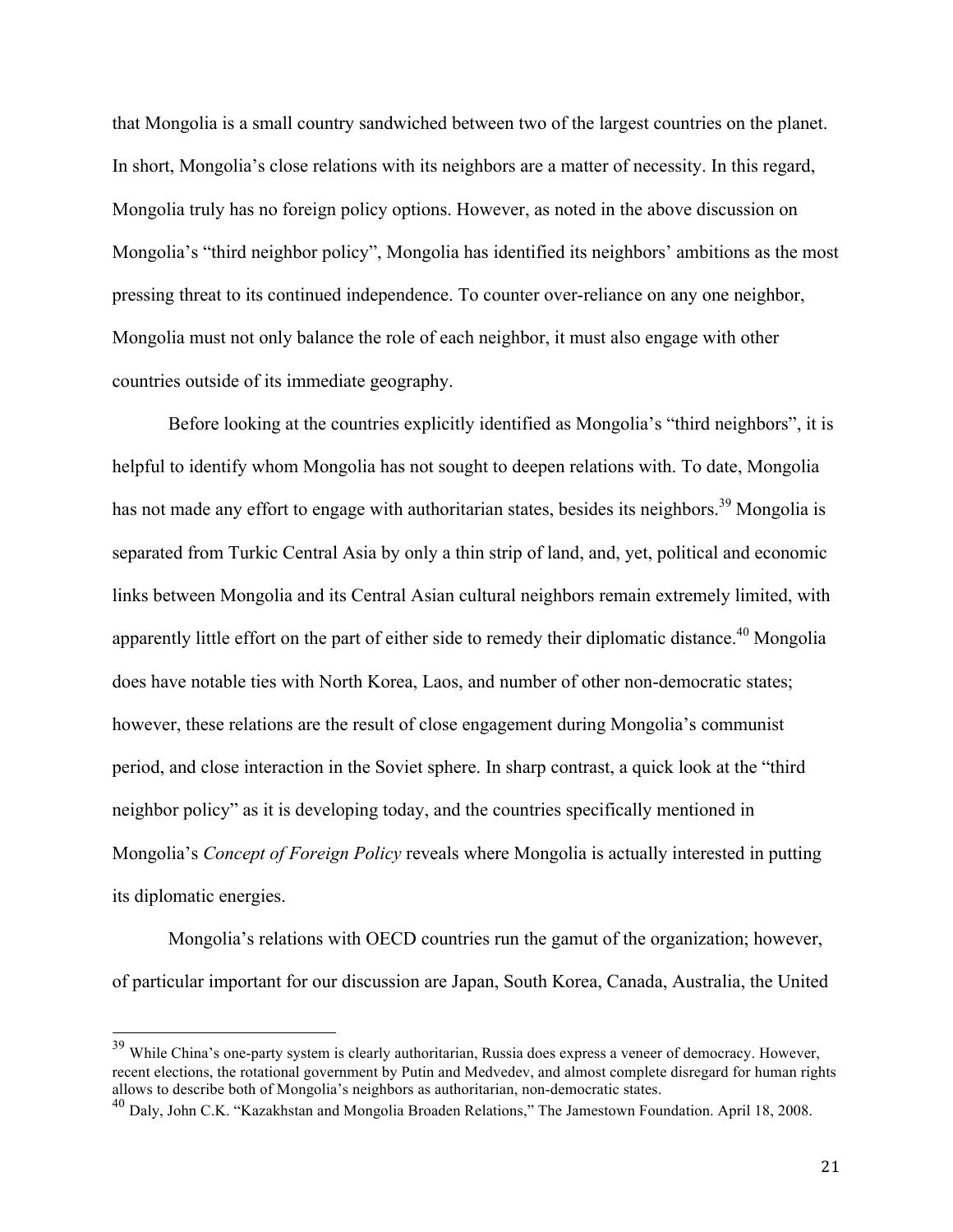States, and various states of the European Union. Japan and Korea both have regional interests to work closely with the Mongolian government as part of Northeast Asian cooperation and stability. Canada and Australia are both operating extensive mining operations in the country, making their presence and purpose economically driven.<sup>41</sup> The U.S. and E.U., however, are not as easy to categorize. Economic links between Mongolia and the U.S./E.U. remain limited, and Mongolia has little to offer in terms of strategic value.

#### *Mongolian-U.S. Relations*

The United States of America and Mongolia continue to develop and deepen their relationship. Diplomatic relations were not established until January 27, 1987, with the U.S. opening its embassy in Ulaanbaatar in 1988 and a Mongolian Embassy opening in Washington, D.C. in 1989.<sup>42</sup> Since that time, however, relations between these two countries have slowly developed, largely in recognition of shared interests. Mongolian-U.S. relations can be divided into three main sectors- military/defense ties, U.S. foreign development aid, and economic relations- all of which continue to develop, but remain relatively limited.

The United States and Mongolia have a shared interest in global security. For its part Mongolia recognizes that its existence as a small state depends on regional stability; the U.S., as the global superpower, recognizes that its position is dependent on global stability. This shared interest has prompted the development on notable military/defense ties between the two countries. Mongolia has contributed over 1000 troops to Iraq and Afghanistan,<sup>43</sup> and has

 <sup>41</sup> Mongolia's largest cooper mine in South Gobi, Oyu Tolgoi, was explored by Canadian firm Ivanhoe Mines, and is currently being developed by Australian company Rio Tinto.

<sup>42</sup> "Mongolia-United States Relations," *Embassy of Mongolia in the United States of America.*  http://www.mongolianembassy.us/mongolia\_and\_usa/mongolia\_us\_relations\_2004.php (Accessed on December 4, 2012).

<sup>43</sup> Jargalsaikhan, Mendee. "Finally A New Era in NATO- Mongolia Relations," 2012. p. 2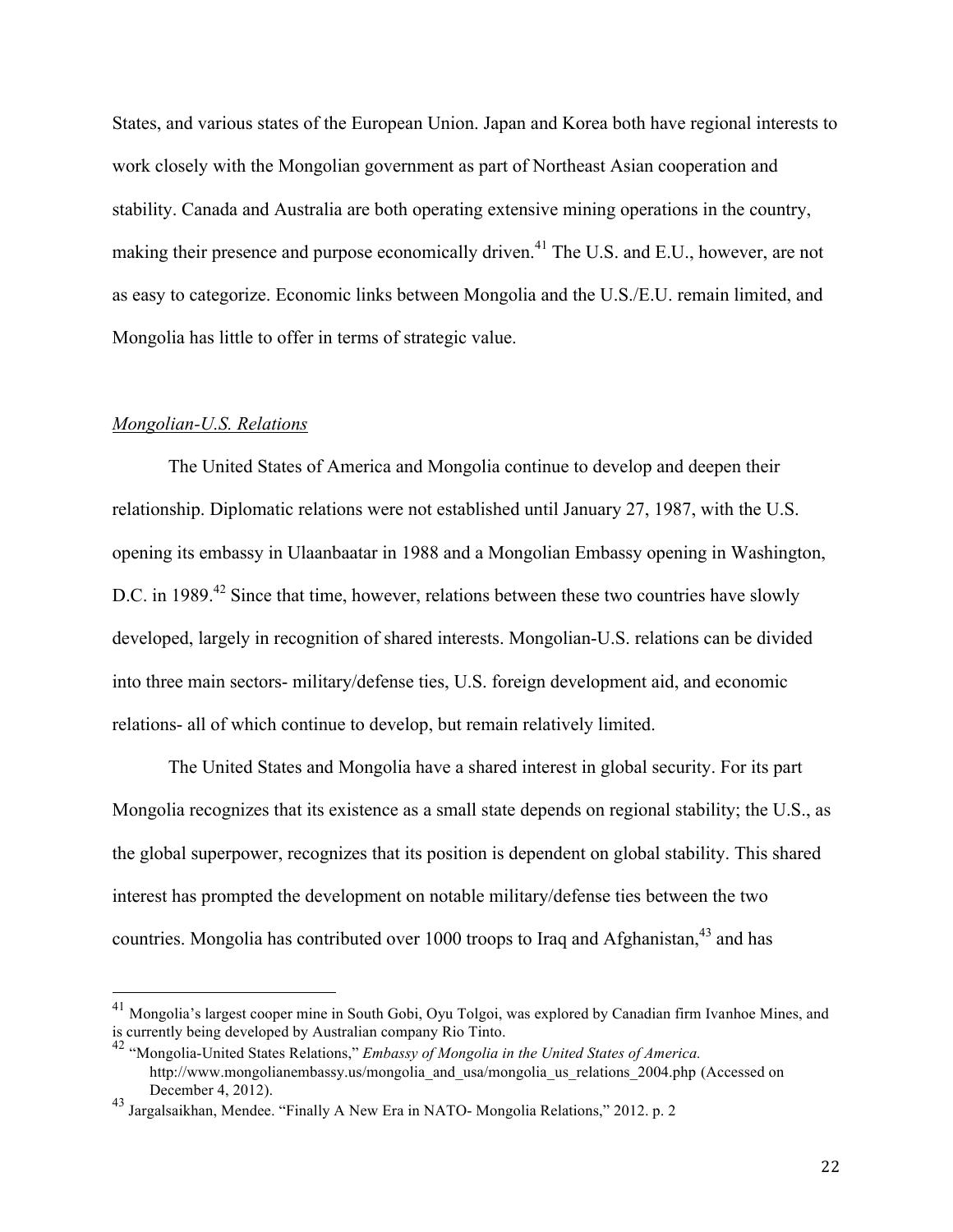stationed an additional 1000 peacekeepers around the world as part of various UN missions.<sup>44</sup> In return, the country has enjoyed U.S. military assistance in training and technology.<sup>45</sup> Mongolia continues to reform its military institutions and cooperate with the U.S. to effectively train a domestic military force capable of serving in peacekeeping missions. Khaan Quest stands out as the highest profile training exercise hosted annually by Mongolia. This multi-national training exercise is designed to promote regional peace and stability through enhancing defense readiness and tactical interoperability.<sup>46</sup> Khaan Quest 2012 saw the participation of over 1000 service members from South Korea, India, Canada, New Zealand, Australia, Japan, France, U.K. and Germany; observers from Russia and China were also in attendance.<sup>47</sup> Additional training exercises, such as Exercise Gobi Wolf, provide emergency response training to the Mongolian public service.<sup>48</sup> Furthermore, on March 19, 2012, Mongolia became the first country to enter the NATO Individual Partnership and Cooperation Program (IPCP) under the newly established guidelines.<sup>49</sup> Importantly, however, while recognizing Mongolia's contribution to peacekeeping missions and global/regional stability, none of these programs means that Mongolia is a U.S. ally or completely under the U.S. security umbrella. It is important to note that the U.S. has no bases or permanently stationed troops in Mongolia, in contrast to its relations with Kyrgyzstan and Afghanistan.

 <sup>44</sup> Mendee, NATO, p. 3

<sup>45</sup> Wachman, Alan, and Allen Wagner. *Mongolia: Growth, Democracy, and Two Wary Neighbors*, 2012. p. 5-6

<sup>46</sup> "Khaan Quest 2012 Opening Ceremony Demonstrates Continued Strength of Multinational Relationships in the Pacific Region," *Embassy of the United States in Ulaanbaatar, Mongolia, August 12, 2012.* http://mongolia.usembassy.gov/en-081212.html (Accessed on December 4, 2012).

<sup>&</sup>lt;sup>47</sup> Brown, Michelle Sgt. "Khaan Quest 2012 opening ceremony demonstrates strength of multilateral relationships," August 13, 2012. http://www.army.mil/article/85459/Khaan\_Quest\_2012\_opening\_ceremony\_demonstrates\_strength\_of\_multin

ational\_relationships/ (Accessed on December 4, 2012).

<sup>48</sup> Bradshaw, Arthur L. "United States and Mongolia Conduct Exercise Gobi Wolf", 2009. p. 1

<sup>49</sup> Mendee, NATO, p. 1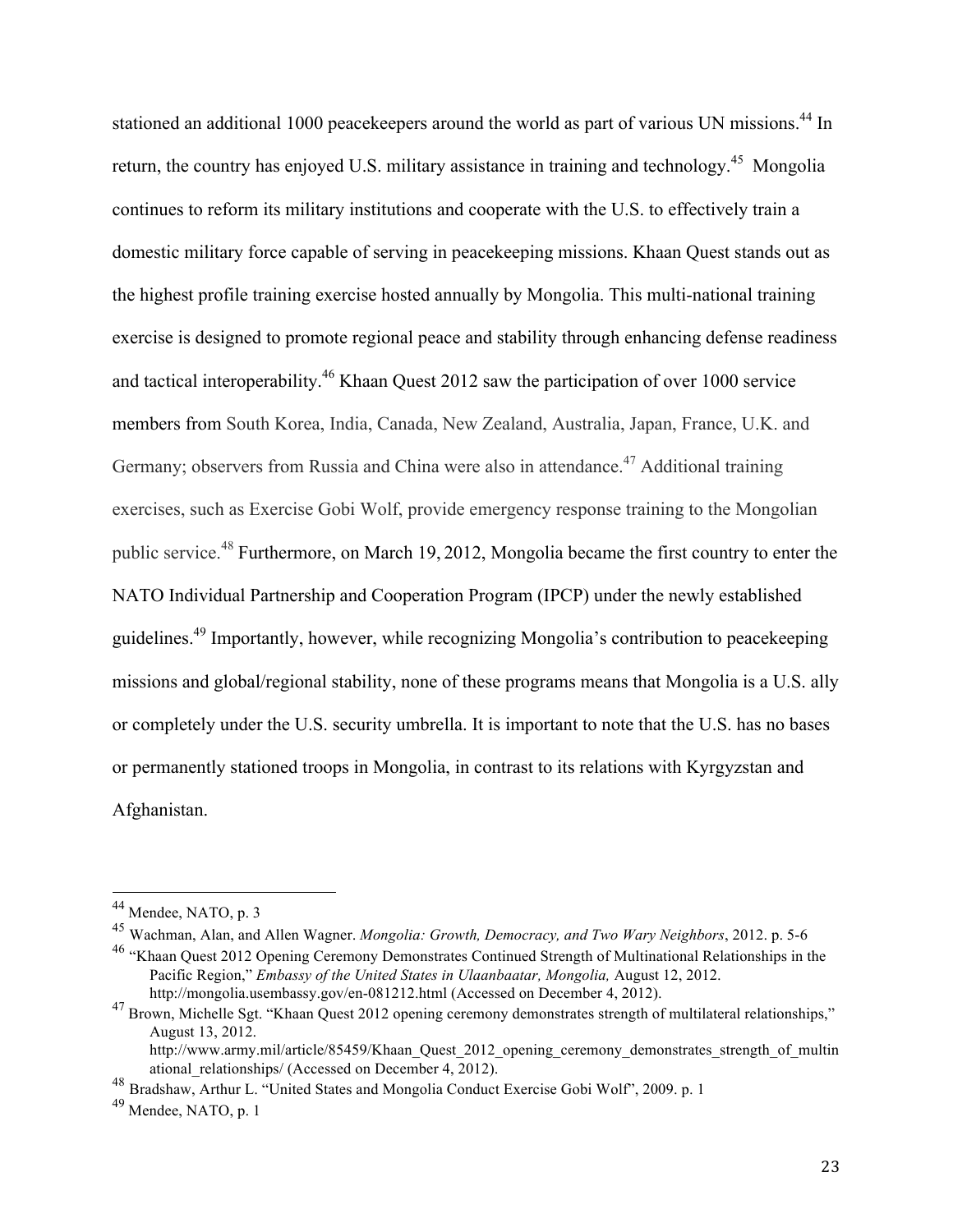The U.S. has supported post-communist Mongolia through a number of large aid programs to drive development, raise living standards, support Mongolia's transition to an openmarket economy, and develop the country's institutional capacity. In 1991, the U.S. began sending Peace Corps volunteers to the country.<sup>50</sup> In 2004, Mongolia became eligible for U.S. assistance through the Millennium Challenge Account and in 2007 was awarded a \$285 million aid package.<sup>51</sup> Additionally, USAID provides a \$20 million funding account for sustainable economic growth and political development.<sup>52</sup> The U.S. recognizes that Mongolia is at a critical juncture. With increased revenues from mining operations throughout the country, Mongolia stands to become significantly richer in the coming years, if managed appropriately, and the U.S. appears keen to support that development.

Economic ties between the United States and Mongolia remain relatively limited. In 1991, Mongolia was granted permanent normal-trade-relations status, prompting an increase in bilateral trade.<sup>53</sup> Still, in 2008 trade between the two countries amounted to only \$110 million,<sup>54</sup> but increased to \$324 million in 2011.<sup>55</sup> While imports and exports remain dominated by Russia and China,<sup>56</sup> the U.S. is playing an increasingly important role. In 2004, the two countries signed a Trade and Investment Framework Agreement, and the North American-Mongolian Business

 <sup>50</sup> Dumbaugh, Kerry, and Wayne M Morrison. *Mongolia and U.S. Policy: Political and Economic Relations*. Washington, D.C., 2009. Summary page

 $^{\rm 51}$  Ibid.

<sup>52</sup> "Program Objectives," USAID Mongolia. http://mongolia.usaid.gov/our-work/program-areas/ (Accessed on December 4, 2012).

<sup>53</sup> Dumbaugh, *Mongolia and U.S. Policy,* summary page

<sup>54</sup> Ibid.

<sup>55</sup> "Mongolia," Office of the United States Trade Representative, Executive Office of the President of the United States. http://www.ustr.gov/countries-regions/china/mongolia (Accessed December 11, 2012) This means that Mongolia ranks 135th for U.S. trade partners.

<sup>56</sup> According to the CIA World Factbook, exports to China accounted for 92.1% of the total, while imports were more spread out with Chinese goods representing 30.7% and Russian imports at 24.5%.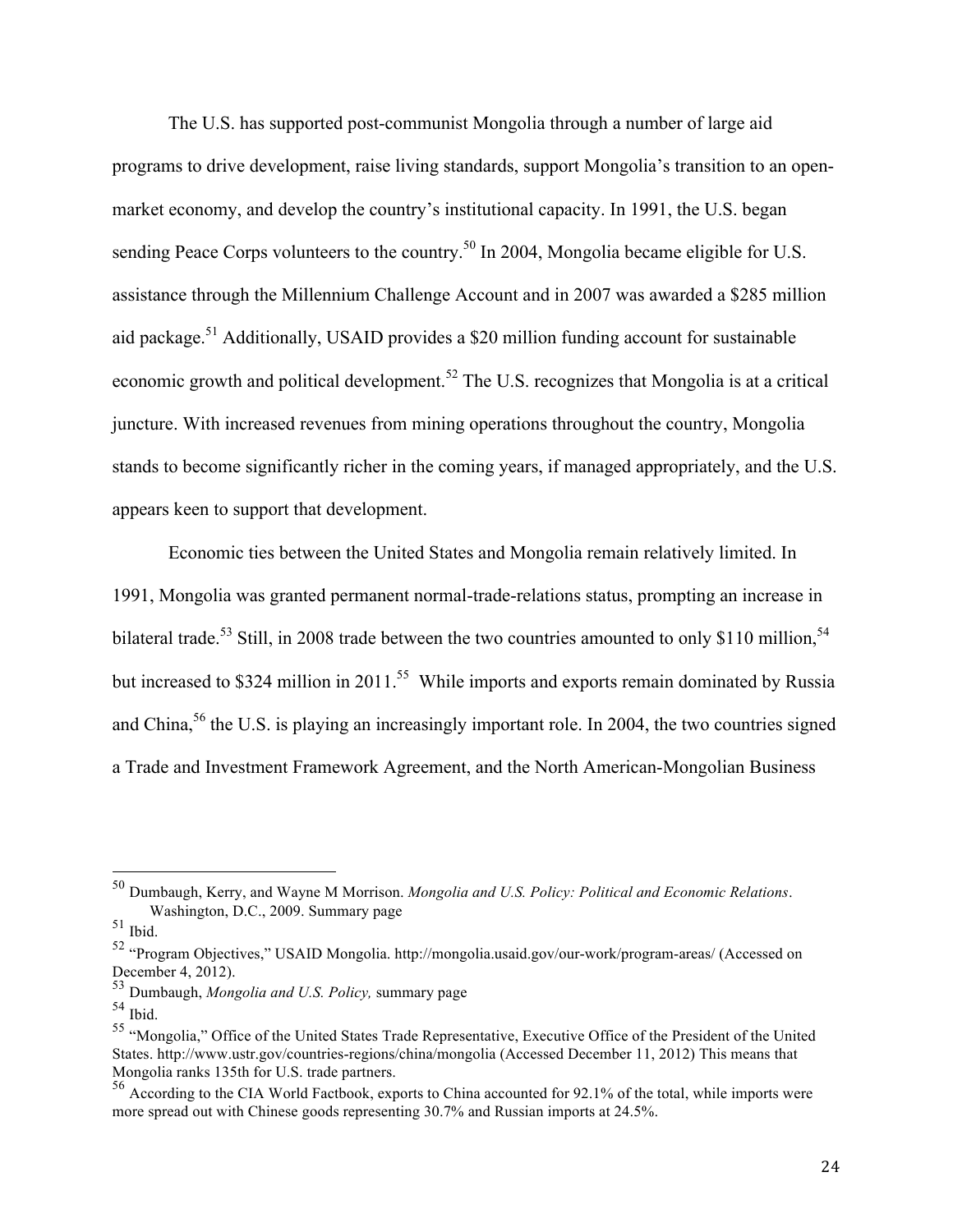Council continues to support U.S. companies operating in Mongolia.<sup>57</sup> There is also increased discussion regarding whether U.S.-based resource extraction company Peabody Energy will be awarded the coal deposit Tavan Tolgoi in South-Gobi province.<sup>58</sup> To foster additional trade links and U.S. foreign direct investment, a Transparency Agreement was signed in 2012 to address the restrictions in investment that have resulted from a lack of transparency and uneven law enforcement.<sup>59</sup> While trade remains relatively small, I argue that the efforts demonstrated to this point provide a fertile ground for future ties. However, it is unlikely that the U.S. will ever be a major Mongolian trading partner, and given issues of transportation, China and Russia will continue to dominate the Mongolian market. Mongolia can and should balance out this economic influence, but will have to accept certain geographic limitations regardless.

Mongolian-U.S. relations continue to development, albeit with notable limitations. The new partnership between Mongolia and NATO point to more military/defense agreements in the future, and there is some evidence that the U.S. Embassy in Mongolia is trying to pave the way for increased foreign direct investment through recent agreements. Mongolia's relations with European countries follow along a similar line.

#### *Mongolian-E.U. Relations*

Several E.U. member states and the E.U. as a whole have increasingly begun to work with Mongolia in the same sectors as the U.S.- defense, aid, and business. There is notable overlap in relations between the European Union and Mongolia with the United States. For

 <sup>57</sup> Ibid, p. 11

<sup>58</sup> "Introductory Op-Ed by Ambassador Campbell," *Embassy of the United States in Ulaanbaatar, Mongolia*. http://mongolia.usembassy.gov/oped 0925.html (Accessed on December 4, 2012).

<sup>59</sup> "Pivot to Our Future," *Embassy of the United States in Ulaanbaatar, Mongolia, October 17, 2012.*  http://mongolia.usembassy.gov/remarks\_101512.html (Accessed on December 4, 2012).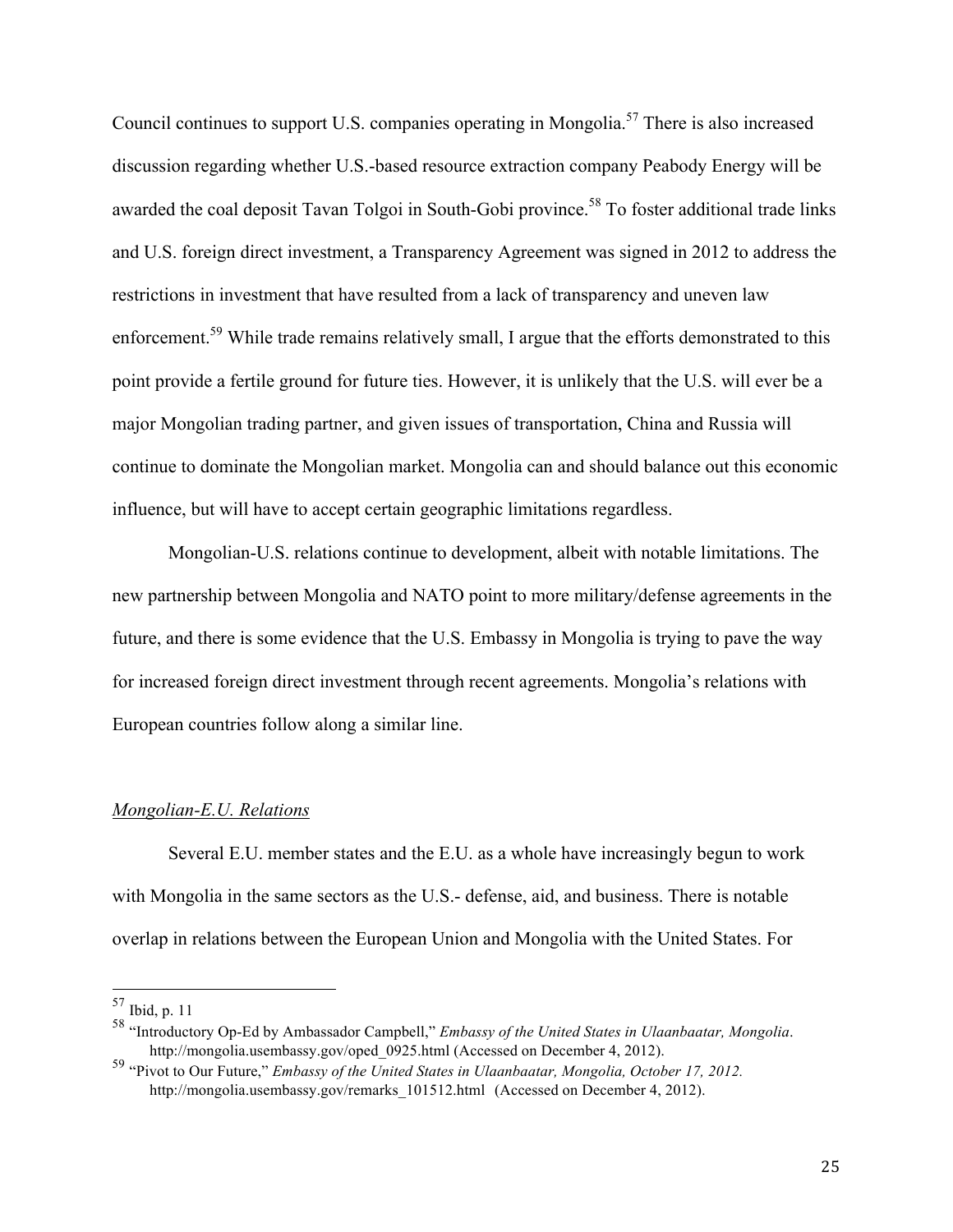example, Mongolia's partnership with NATO is indicative not only of increased U.S.-Mongolian ties, but also of increased cooperation with European NATO allies. Nonetheless, there are several important elements specific to the Mongolian-E.U. relationship that support defining the E.U. collectively as one of Mongolia's key "third neighbors."

While European foreign policy, especially as regards relations with Mongolia, are largely handled through the E.U.'s Common Foreign and Security Policy,<sup>60</sup> Mongolia's historic connections with several key European countries, in particular, have provided the necessary impetus for improving relations in recent years. Germany is Mongolia's key partner in Europe, largely as a result of historically strong relations between Mongolia and East Germany.<sup>61</sup> Other key Eastern European partners include Poland and the Czech Republic.<sup>62</sup> Mongolia's key partners in Eastern Europe have advocated for developing relations between the European Union and this ex-Soviet satellite. A shared experience and background of interaction in the Soviet Union has produced unique historical ties between Mongolia and many of the countries of Eastern Europe, providing the necessary foundation for the expansion of ties with the E.U. as a whole.

In 1989, formal relations were established between the European Community and Mongolia.<sup>63</sup> The cornerstone of European-Mongolian relations, the 1993 Trade and Cooperation Agreement, set an important tone to the relationship.<sup>64</sup> This agreement allowed for future developments in the E.U.-Mongolia relationship including a Partnership and Cooperation Agreement signed in 2010, which not only brought Mongolia into a bilateral political dialogue

 <sup>60</sup> Interview with Assistant to Manager, Finnish Consulate in Ulaanbaatar.

<sup>61</sup> "Mongolia," Federal Foreign Office (Germany). December 2011. http://www.auswaertigesamt.de/EN/Aussenpolitik/Laender/Laenderinfos/01-Nodes/Mongolei\_node.html (Accessed on December 4, 2012). <sup>62</sup> Concept of Foreign Policy

<sup>63</sup> "Mongolia-EU Partnership draws closer," *Embassy of Mongolia in Vienna, Austria*, April 21, 2011. http://www.embassymon.at/news/news\_346.html (Accessed on December 4, 2012).

<sup>64</sup> "Mongolia," European External Action Service (EEAS). http://www.eeas.europa.eu/mongolia/index\_en.htm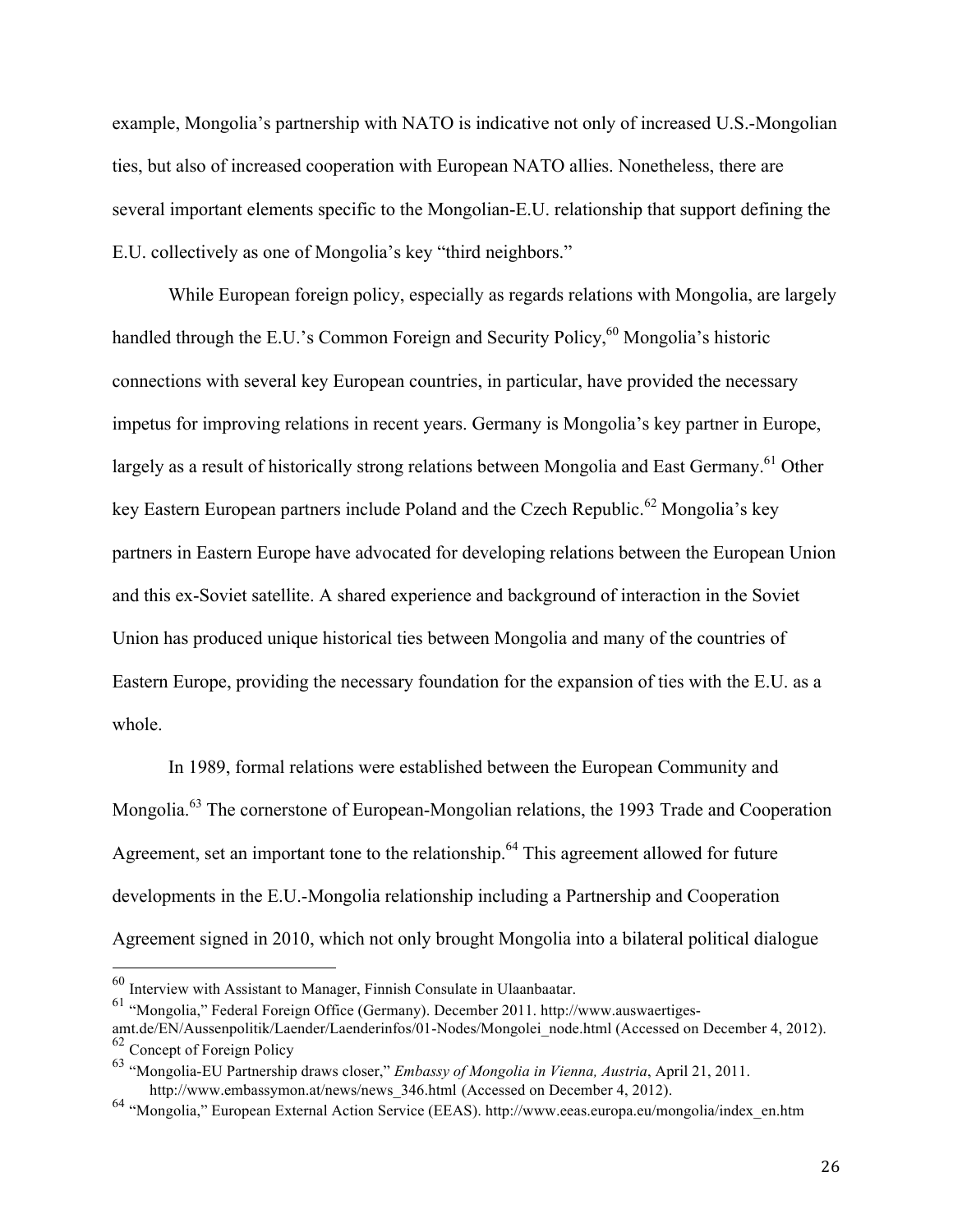process with the E.U., but also gave the country favorable trading terms.<sup>65</sup> In 2006, Mongolia joined the Asia-Europe Meeting (ASEM),<sup>66</sup> allowing the country to participate in ASEM structures and negotiations.<sup>67</sup> Today, Mongolian products are assured virtually tariff-free entry into Europe, and the E.U. is now Mongolia's third largest trading partner. 68 Furthermore, on November 20, 2012, Mongolia's accession to the OSCE was formalized in recognition of shared interests.<sup>69</sup> Economic relations are complemented by multiple development projects, with E.U. member countries currently devoting 15 million euro to Mongolian development and education projects annually.70 As economic and political agreements continue to support Mongolian-E.U. relations, Mongolia stands to profit from attracting a multitude of "third neighbors" and E.U. moves to deepen ties with Eurasia.<sup>71</sup>

As the European Union settles the integration of Eastern Europe, it has increasingly sought to engage with other countries in the post-Soviet sphere of influence. Ties with Mongolia are likely to be tied to E.U. efforts to improve relations with other Central Asian states. As will be explored later, Mongolia is unique from Central Asia in several important ways, including its governance structure and ability/want to cooperate with Europe.

 <sup>65</sup> "European initiative for democracy and human rights (EIDHR) (2000-2006)," *Europa: Summaries of EU Legislation*.

http://europa.eu/legislation\_summaries/human\_rights/human\_rights\_in\_third\_countries/r10110\_en.htm (Accessed on December 4, 2012).

<sup>66 &</sup>quot;Mongolia," EEAS

<sup>67</sup> ASEM's official website: http://www.aseminfoboard.org (Accessed on December 4, 2012).

<sup>68</sup> "Delegation to Mongolia," European External Action Service.

http://eeas.europa.eu/delegations/mongolia/index\_en.htm (Accessed on December 4, 2012).

<sup>69</sup> *Statement by the Spokesperson of the High Representative on Mongolia's Accession to the OSCE*. Brussels, 2012.

<sup>70</sup> "Partnership and Cooperation Agreements (PCAs): Russia, Eastern Europe, the Southern Caucasus and Central Asia," *Europa: Summaries of EU Legislation*.

http://europa.eu/legislation\_summaries/external\_relations/relations\_with\_third\_countries/eastern\_europe\_and central\_asia/r17002\_en.htm(Accessed on December 4, 2012).

<sup>71</sup> "Political and Economic Relations: General Framework," *Delegation of the European Union to Mongolia*. http://www.eeas.europa.eu/delegations/mongolia/eu\_mongolia/political\_relations/index\_en.htm (Accessed on December 4, 2012).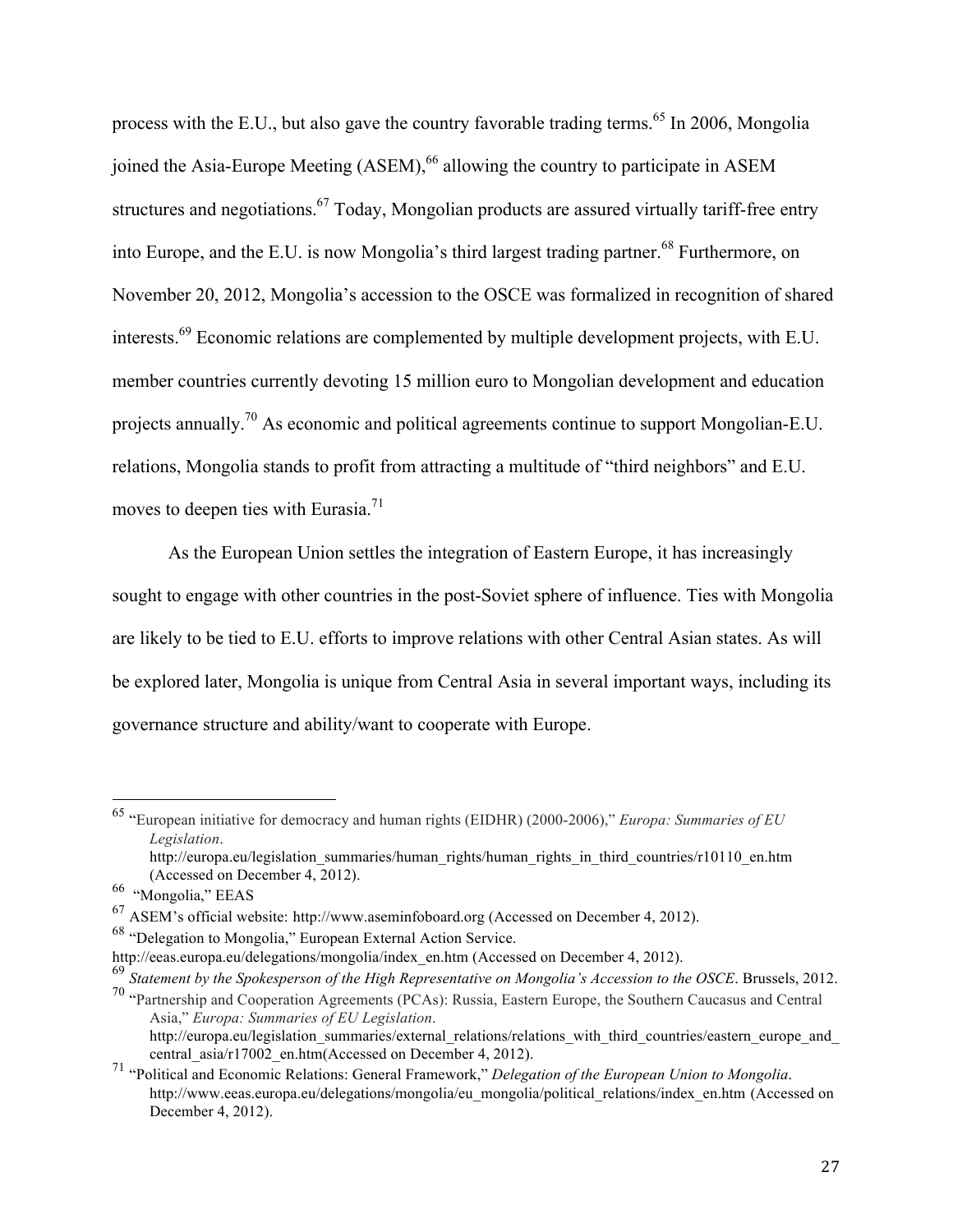#### *Explaining U.S./E.U. Role*

Mongolia is enjoying the rewards of close cooperation with the world's leading democracies. As demonstrated above, Mongolia has benefited from foreign investment and access to international markets in addition to development assistance, educational and institutional support. It remains unclear, however, what accounts for this increased interest over the past 10 years in what was once an ignored Soviet client state. Economic interests are growing, but to date these remain limited. Mongolia may have some geostrategic value, but the country has explicitly avoided any conflict with Russia or China. Perhaps Mongolia's secret is a little softer than its Khanate heritage would suggest.

Mongolia's economy grew over 17% in real terms in 2011, making it the fastest growing economy in the world.<sup>72</sup> Driving this record growth are large mining developments such as Oyu Tolgoi cooper/gold mine in South Gobi, as well as number of smaller projects throughout the country. However, international investors remain unsure about the stability of their investments in Mongolia.<sup>73</sup> The rules of the game have been known to change according to political and public demands, threatening to derail key projects and creating pressing problems in public relations for mining operations. For example, during the 2012 parliamentary election, one of the main concerns for Mongolian voters was how the country should regulate its new mining wealth and what steps should be taken regarding redistribution and investment.<sup>74</sup> Many investors were scared off, having perceived a high level of risk after political promises of redistribution came to the front line of the campaigns.<sup>75</sup>

 <sup>72</sup> "Mongolia," CIA World Factbook. November 27, 2012

<sup>73</sup> Garvey, Paul. "Market Wary of Mongolia's poll," *The Australian.* June 25, 2012. (Accessed on December 4, 2012).

<sup>74</sup> Ibid.

<sup>75</sup> Ibid.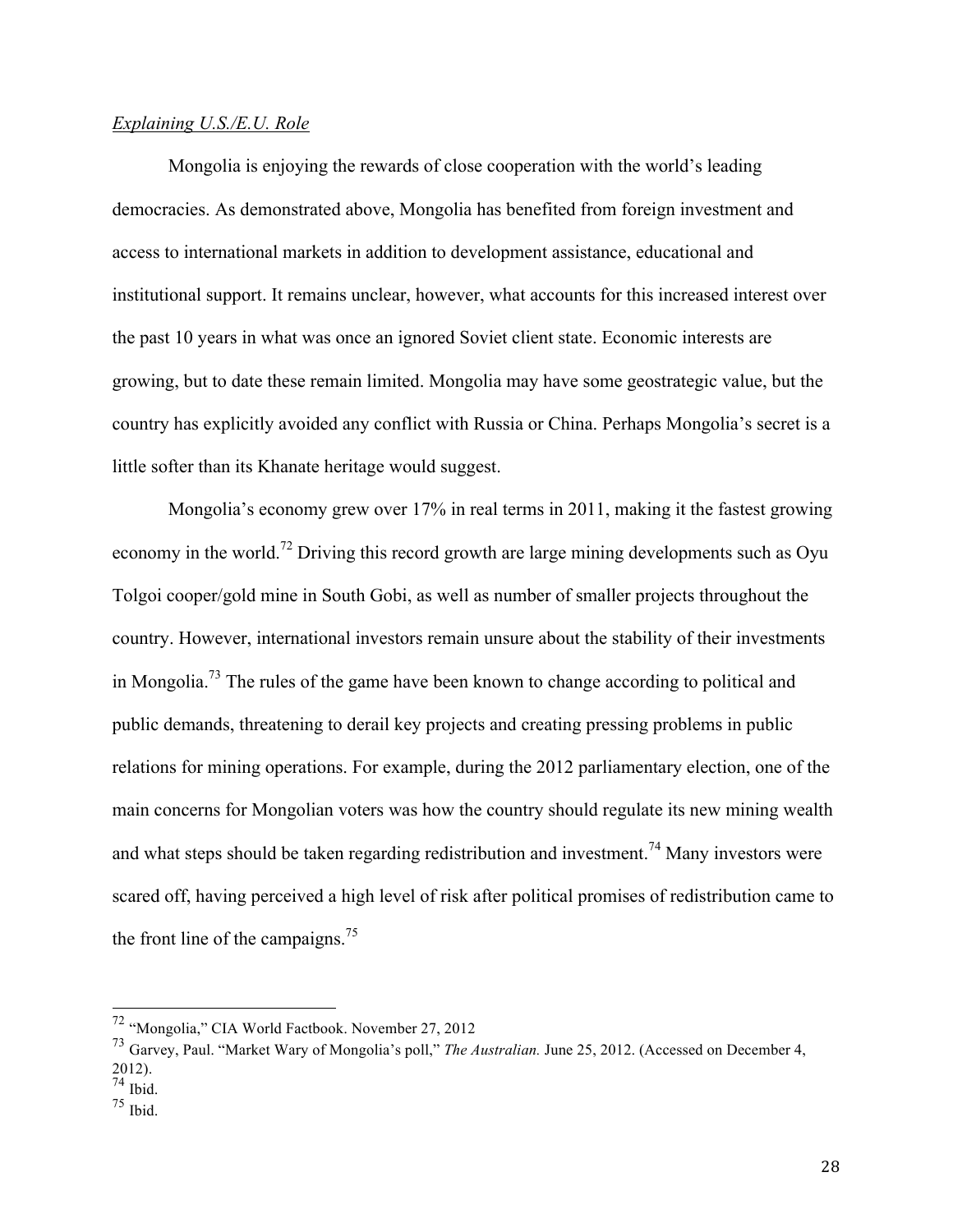That is not to say that economic ties are not of growing importance. As Peabody Energy emerges as a possible stakeholder in Tavan Tolgoi, a large coal and gold deposit, and imports and exports continue to grow with both the U.S. and E.U., Mongolia's economy could soon become more central to its foreign policy. In fact, the "third neighbor" process also drives investment decisions, with some preference for non-Russian/Chinese held companies. Munkh-Ochir has even gone so far as to say that geo-economic balance, rather than geo-political or geostrategic balancing, will ultimately define Mongolia's national security in the near future.<sup>76</sup> However, today Mongolia's economy and business/investment potential remain limited, and cannot fully account for the country's growing cooperation with the U.S. and E.U.

Mongolia is located between two huge powers, Russia and China, both of which are key foreign policy and security concerns for the U.S. and E.U. This might suggest that geostrategic interests can account for the limited, but growing interest in Mongolia. Indeed, Mongolia is located just to the south of Russia's vulnerable Siberian provinces, and has the ability to upset stability in the PRC Inner Mongolian Autonomous Region or even Xinjiang. In order to prove geostrategic interest is a significant factor, there would need to be some concrete benefit to the U.S. and E.U. by cooperating with Mongolia to the detriment of China and/or Russia. However, this is not the case. Rather, Mongolian relations with the U.S. are more about Mongolian security and Mongolian support for peacekeeping missions than they are about geopolitics or the U.S. using Mongolia as a base of operations against the Russian Federation or the PRC.

The U.S. has little strategic interest in Mongolia in anyway that could significantly further its interests vis-à-vis Russia or China. The U.S. has enough forces and allies in the area between Japan, Taiwan, South Korea, and Southeast Asia to serve its interests in ensuring that

 <sup>76</sup> Dorjjugder, Munkh-Ochir. "Same Rules, New Dimensions For Mongolia's National Security: Adapting to the New Geo-Strategic Environment," Brookings Institute (October 2009).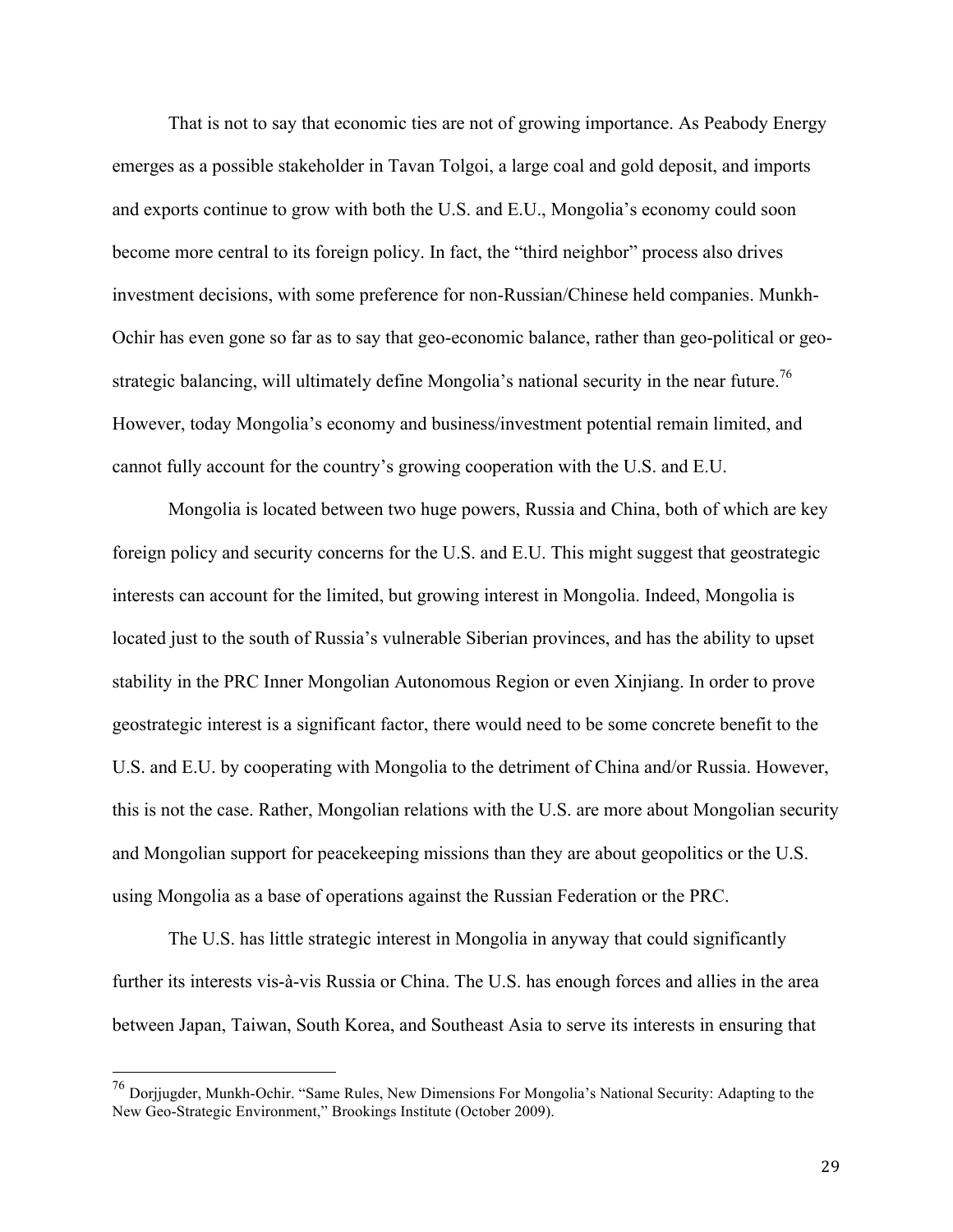China's rise does not upset regional stability or the global status quo. As noted earlier, there are military-to-military relations between Mongolia and the US, but these seem to further more diverse goals than the containment of Russia or China. Khaan Quest is an international training exercise aimed at developing Mongolian military capability as a NATO partner and on UN peacekeeping missions. China initially criticized the developments in Khaan Quest as a disguise for conducting counter-terrorism operations near or even beyond its border; $^{77}$  however, in recent years it has dropped its objections and has even sent observers to the exercise.<sup>78</sup> While China and Russia might feature highly on the list of U.S. security concerns, and Mongolia does seek closer security arrangements with the U.S., neither side is interested in the geostrategic goals that would be necessary to fully explain our puzzle.

Mongolia does not want to make any moves that might push its neighbors to take action against it. In fact, the Mongolian *Concept of Foreign Policy* clearly states that foreign forces will not be allowed to use the territory of Mongolia as a base of operations against either of its two neighbors.<sup>79</sup> Mongolian foreign policy options in this regard are and will continue to be limited. To highlight this point, in 2009, India was considering establishing an airbase in Mongolia to provide stategic leverage in Central Asia and to compliment its currently inactive base in Tajikistan.<sup>80</sup> However, the plans were rejected early on amid concerns it would be detrimental to Chinese security interests.<sup>81</sup> Recognizing that neither China nor Russia would react favorably to foreign military engagement in the country, Mongolia is fully aware that it is not in its interests to allow the U.S. or any other foreign military force to work within its borders in anyway that

 <sup>77</sup> Soni, Sharad K. *Towards Confidence Building: Sino-Mongolian Relations in the Post-Cold War Era*. Rep. p. 57 <sup>78</sup> Ibid.

<sup>79</sup> Concept of Foreign Policy 1994

<sup>80</sup> Sharma, Ritu. "India shelves proposal to set up airbase in Mongolia?" *Jansmachar.net*. 18 Sept. 2009. Web. 17 Nov. 2009

 $81$  Ibid.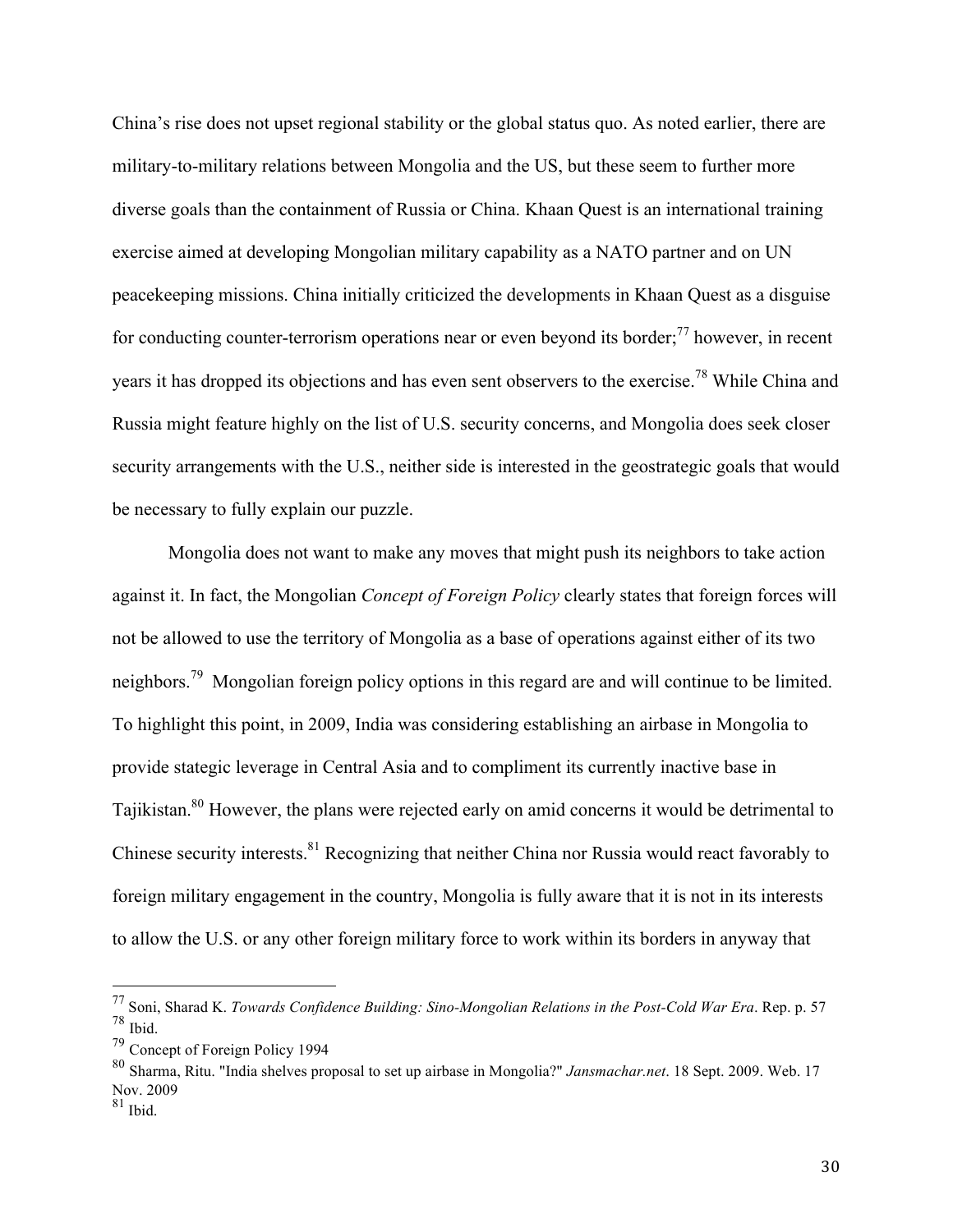might explicitly refer to goals in contradiction with Russian or Chinese security interests. This not only constrains Mongolian policy, it also constrains U.S. options in Mongolia. The U.S. has stated that its goals in Mongolia are not geostrategic, ${}^{82}$  nor need they be.

Once again, the above is not meant to completely discount the geo-strategic value that increased cooperation with the Mongolian government can bring in furthering U.S. and European security interests. Mongolia does offer a space for "ears on China" and "eyes on Russia" as Stephen Noerper describes.<sup>83</sup> However, this strategic potential is purposely left to a bare minimum. China's interactions with Mongolia might offer some crucial clues as to how China will treat its neighbors- some of them U.S. allies- and how states in the region might respond to China's breathtaking economic growth, but beyond case study surveys (such as this one) the actual defensive and/or offensive potential of engaging with Mongolia remains minimal for the U.S. and would ultimately prove detrimental to Mongolia's security.

While hard power choices, such as economic ties and military value may partially answer our question, the limitations presented mean that some other variable must be present. I propose that Mongolia has recognized the potential *small power* resource available to it as a functioning, democratic state. By being a proven democracy, Mongolia has made itself an attractive partner for other democratic states. Democracy might represent a strongly ideological base for Mongolia's international support,<sup>84</sup> but ideology is not as weak as realism might lead us to assume. Ideological support is perhaps Mongolia's strongest weapon in its *small power* arsenal. The following section will seek to demonstrate the role that democracy plays in international politics. After a brief overview of the definitions of democracy, I show that the U.S. and E.U. are

 <sup>82</sup> Narangoa, Li. "MONGOLIA AND PREVENTIVE DIPLOMACY." *Asian Survey* 49, no. 2 (2012). p. 373

<sup>83</sup> Noerper, Stephen E. *Ten Things We Get from Mongolia*. Honolulu, Hawaii, 2012. p. 1

<sup>84</sup> Wachman, NBR, p. 5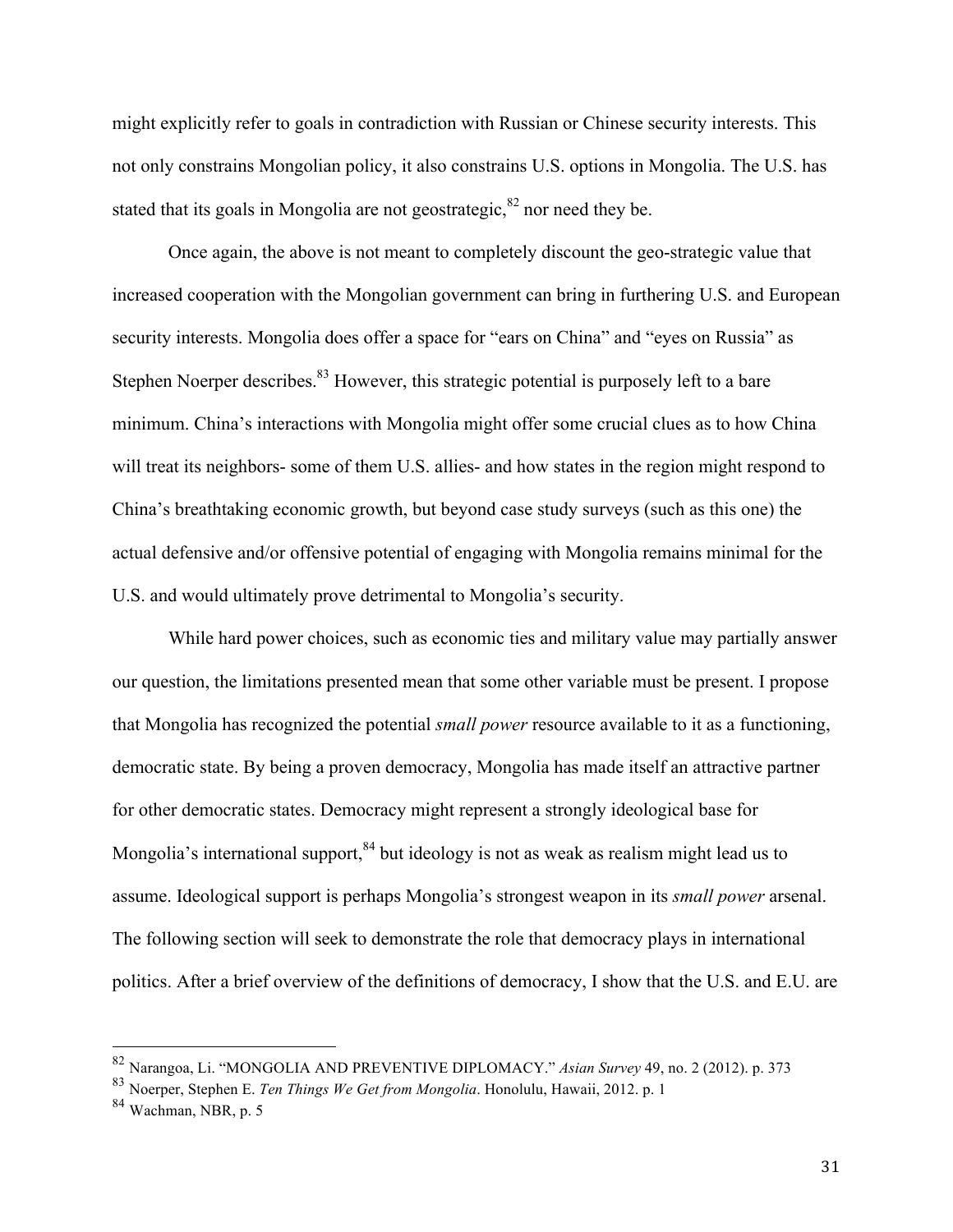among the primary international supporters of international democratization. Followed by evidence that Mongolia has established itself as a clearly democratic country, I argue that its democratic status is at least one leading factor in Mongolia's foreign affairs.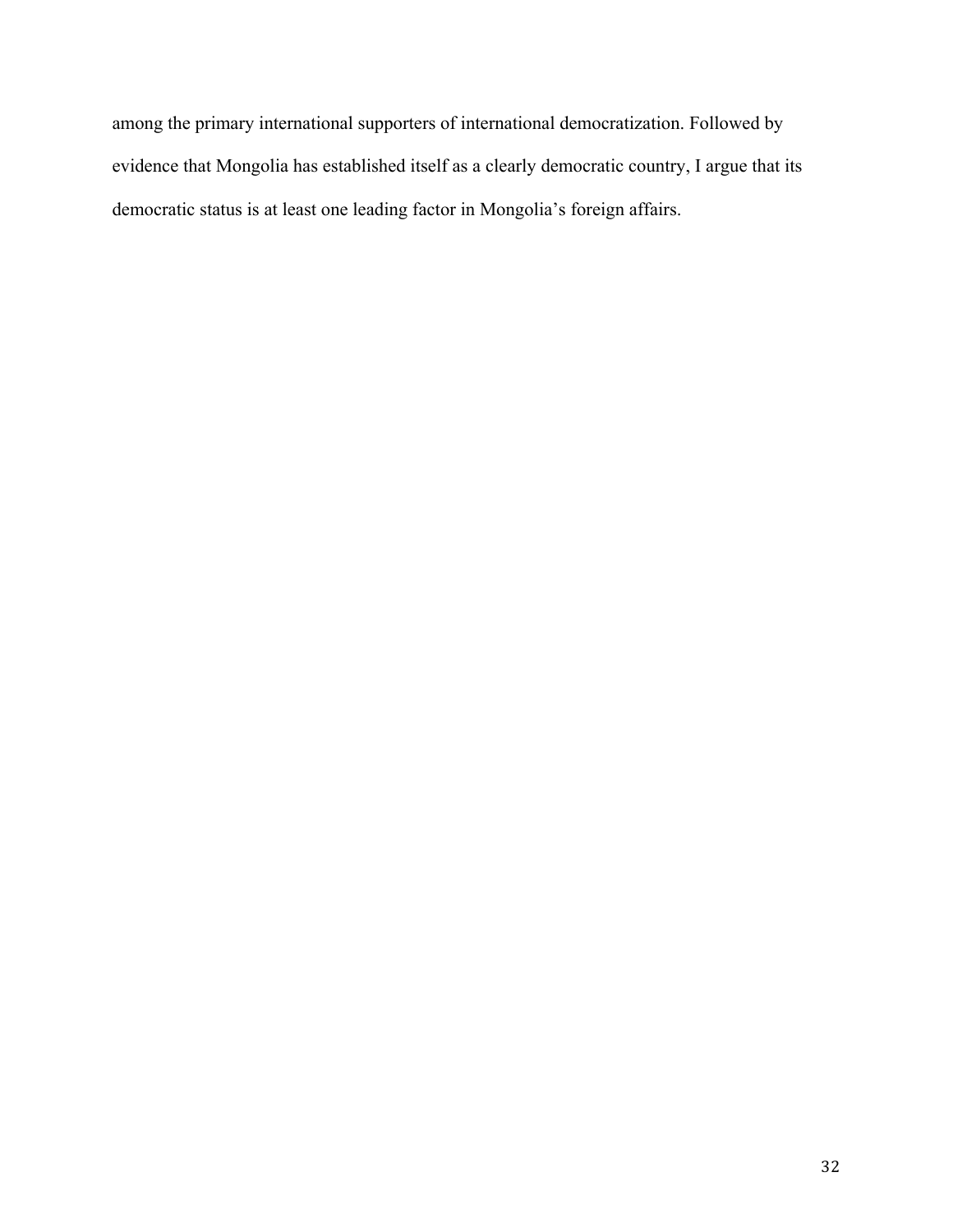### **Democracy Matters**

While "democracy" as a term remains controversial, there are certain minimum points that seem to be widely agreed upon, and supported by international actors. Democracy refers to a set of minimum political requirements, typically including effective public political participation through elections, a constitutional basis for governance, respect for human rights, and political equality before the law.<sup>85</sup> Democratization is not an end result, but rather an on-going process towards a more rule-based, consensual, and participatory form of government.<sup>86</sup> Free and fair electoral and liberal democracies stand out as truly democratic. An electoral democracy is one in which the legislative and chief executive positions are filled through multiparty elections.<sup>87</sup> When elections are complemented by a constitution that ensures equality for all citizens and an established rule-of-law to guard civil liberties, the system of governance is referred to as a liberal democracy. <sup>88</sup> Within these basic working-definitions, individual countries and international organizations have taken to promoting democratic governance both at home (in their own regions) and abroad. In considering the role of democracy in Mongolia's foreign policy, the exact definition of what the term "democracy" entails is not as important as understanding what the U.S. and E.U. hope to accomplish through their promotion of it.

### *U.S. and E.U. Democratization Support*

The European Union and the United States of America have been the leading forces in global democratization, especially within the former Soviet sphere. Europe and the United

 <sup>85</sup> Epstein, Susan B., Nina M. Serafino, and Francis T. Miko. *Democracy Promotion: Cornerstone of U.S. Foreign Policy?* Washington, D.C., 2007, p. 3

<sup>86</sup> Ibid., p. 5

 $87$  Ibid., p. 6

<sup>88</sup> Ibid.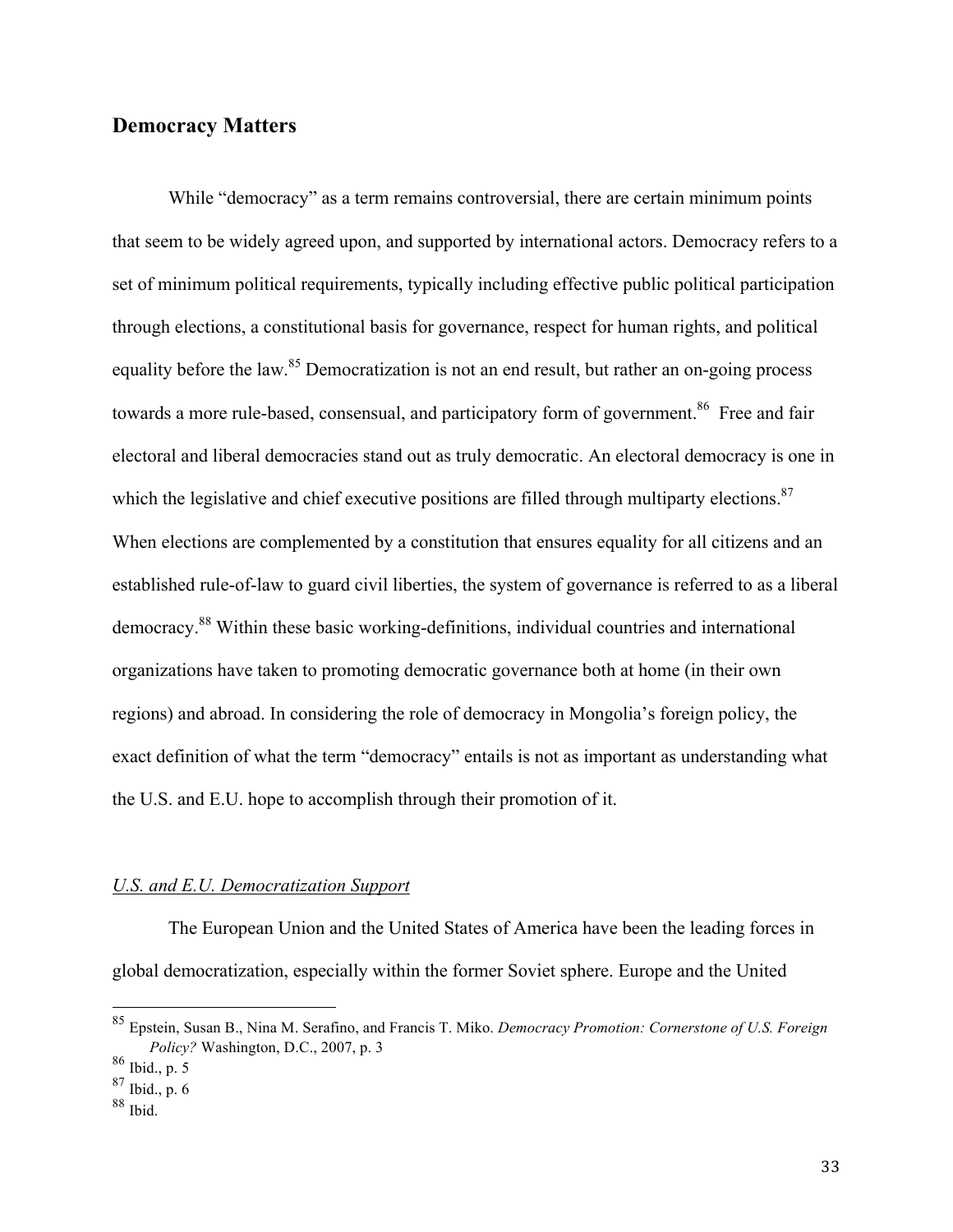States, however, have taken slightly different directions in their promotion of democratization, both historically and contemporarily. The United States's primary goal has been to increase global security through democratization support. The E.U., on the other hand, has been largely focused on fostering democratization in Eastern Europe as a step towards EU integration, and has only recently displayed real interest in extra-regional democratization efforts. Both players' motivations are important to understanding what benefits democratization might bring to any given country.

While U.S. foreign policy has favored democracies since the country's independence, it was in the aftermath of the September 11, 2001 terrorist attacks that the promotion of democracy became a cornerstone of U.S. foreign policy and tied directly to the nation's security.<sup>89</sup> Democracy was viewed as essential for long-term stability and fighting terrorism around the globe. In the post-9/11 world, democratization became a U.S. strategic priority,<sup>90</sup> being tied to two important concepts in democratization literature: democratic peace theory and the instability of authoritarian regimes. The Democratic Peace Theory maintains that democracies do not go to war with each other,<sup>91</sup> meaning that with more democracies the world would be "safer" and more prosperous, thus furthering U.S. global and regional interests. A key caveat, however, is that the democratic peace theory seems to only apply to mature/established democracies, whereas transitional governments have proven far less stable.<sup>92</sup> Democracy is supposed to facilitate longterm economic growth by allowing for the freedom of expression and innovation as well as

 <sup>89</sup> Ibid., p. 1

<sup>90</sup> Lagon, Mark P. *Promoting Democracy : The Whys and Hows for the United States and the International Community*. New York City, 2011. p. 3

<sup>&</sup>lt;sup>91</sup> Dalacoura, Katerina. "US Foreign Policy and Democracy Promotion in the Middle East : Theoretical Perspectives and Policy Recommendations." *Ortadogu Etutleri* 2, no. 3 (2010). p. 60

<sup>92</sup> Epstein, *Democracy Promotion,* p. 8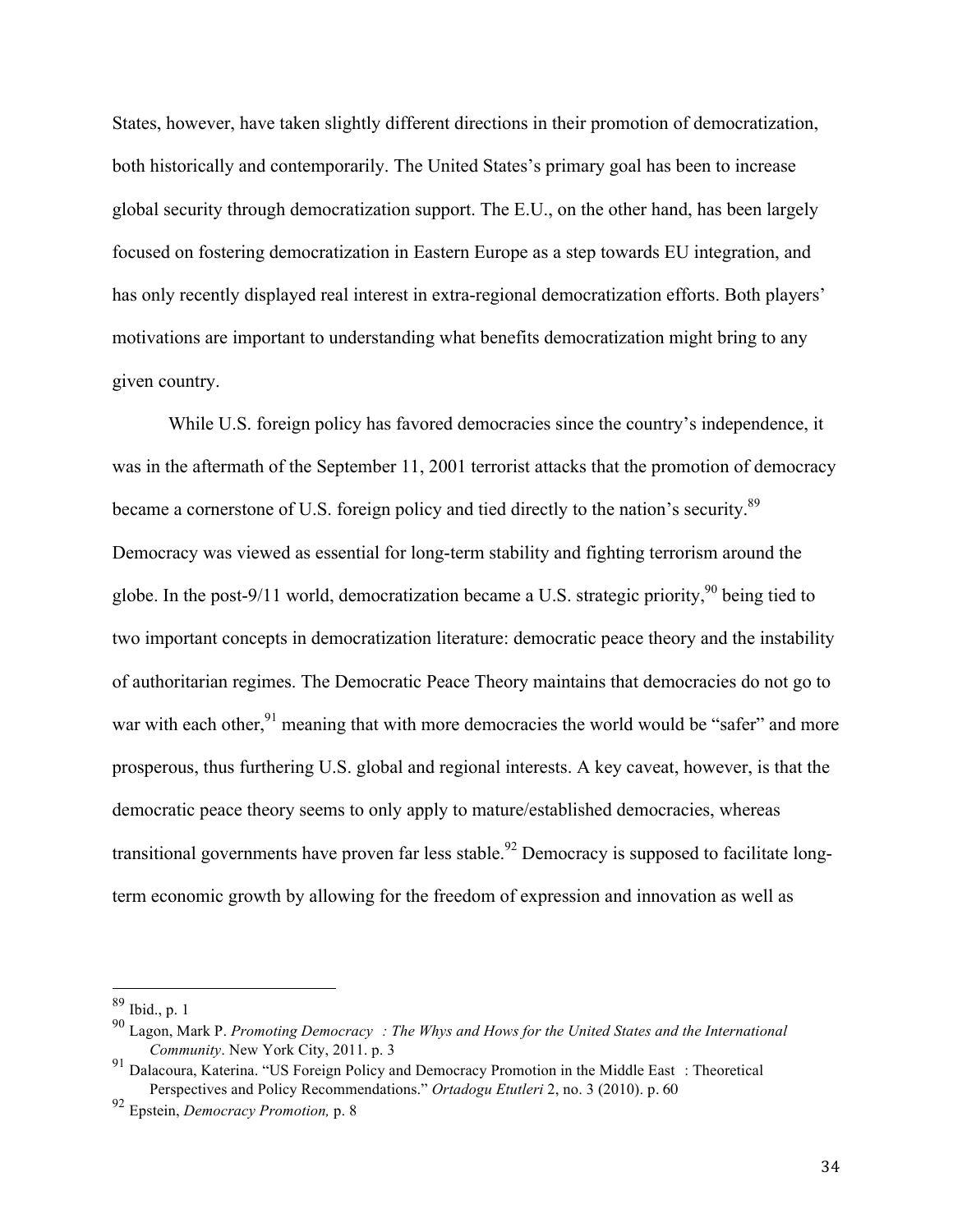promoting rule of law, which can foster predictability for investors and control corruption.<sup>93</sup> Democracy also supposedly promotes free markets as a result of individual freedoms.<sup>94</sup> The promotion of pluralism in mature democracies is also regarded as tantamount to stopping violent extremism.<sup>95</sup> Democracy is simply good governance.<sup>96</sup>

The U.S. promotion of democracy is based on recognition of the connection between governmental legitimacy and security, and that a more stable world is more conducive to U.S. economic, political, and security interests. For the purposes of U.S. policy makers, a democracy promotion program refers to technical and financial support for the strengthening of democratic parties, governments, and institutions.<sup>97</sup> USAID reported \$1.5 billion dollars of expenditures directly related to the promotion of democracy in 2004; the National Endowment for Democracy provides funding for the International Republican Institute and the National Democratic Institute for their non-governmental assistance to developing democracies.<sup>98</sup> Through these programs the United States is able to reward democratizing regimes and further its own international interests.

The E.U. is the largest regional promoter of democracy; but the fact that it is comprised of sovereign member states, limits the extent to which one can identify a common foreign policy theme. However, the E.U. does possess several important mechanisms to further its democratization agenda, including membership privileges and a developing reputation as a moral international actor. The 2012 announcement that the E.U. would be awarded the Nobel Peace Prize, underscores the E.U.'s achievements as a force for democratization and, by extension, global stability and human rights.

 <sup>93</sup> Lagon, *Promoting Democracy,* p. 2

<sup>94</sup> Epstein, *Democracy Promotion,* p. 8

<sup>95</sup> Lagon, *Promotiing Democracy,* p. 2

<sup>96</sup> Burnell, Peter. "From Evaluating Democracy Assistance to Appraising Democracy Promotion." *Political Studies* 56, no. 2 (June 15, 2008). p. 415

<sup>97</sup> Epstein, *Democracy Promotion*, p. 6

<sup>98</sup> Burnell, *From Assistance to Appraising,* p. 416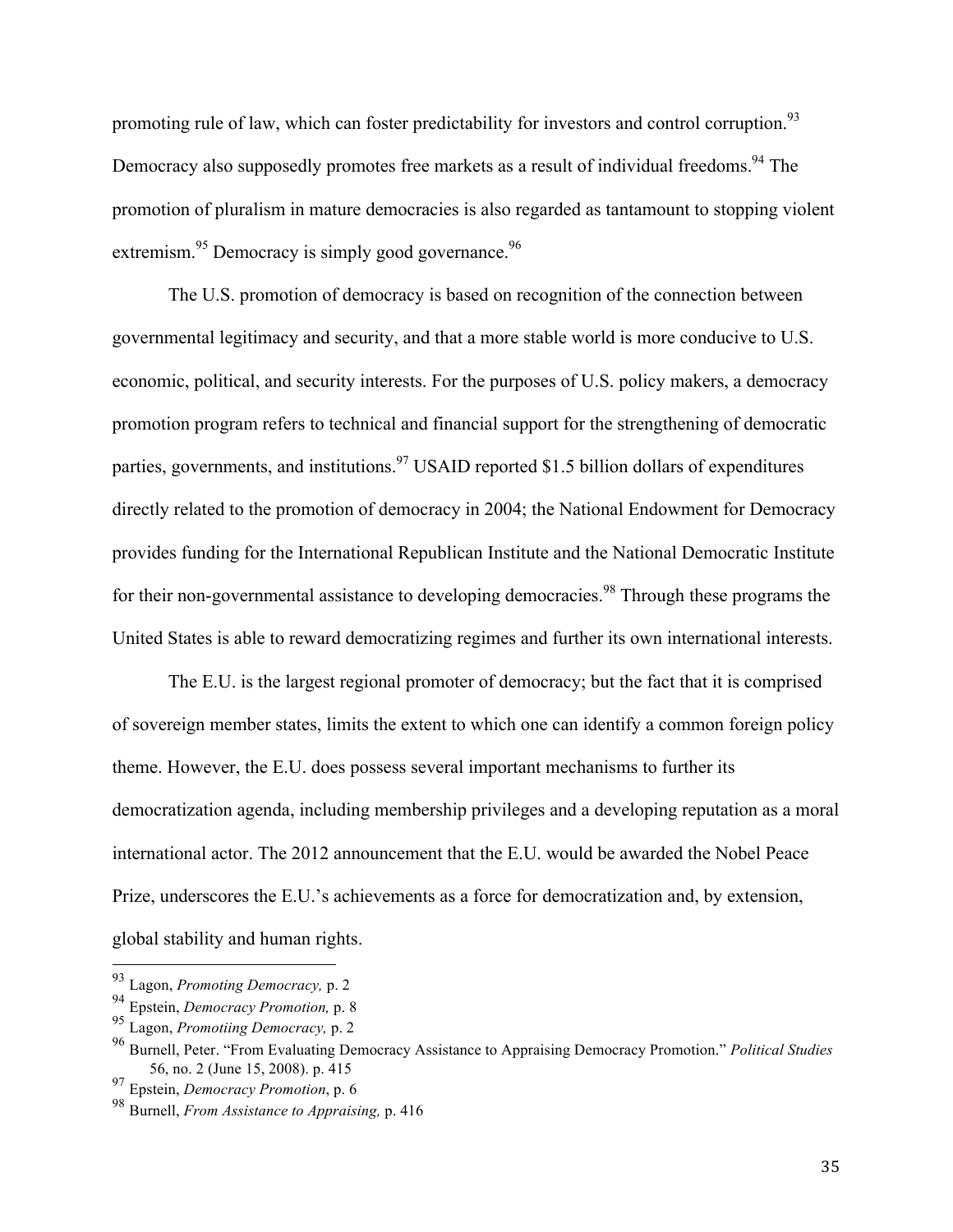In order to begin the process of obtaining E.U. membership, states must demonstrate a commitment to democracy and human rights. E.U. membership, by extension, not only carries a number of important economic advantages, but also provides some level of security as well. Organizations such as the E.U. constrain the larger powers' options and work to level the playing field between large and small states by awarding each country an equal vote.<sup>99</sup> The "leverage", <sup>100</sup> provided by economic and security incentives, is integral to understanding the democratization of Eastern Europe. Shortly after the fall of the Berlin Wall in 1989, European politicians began to link political freedom and democracy to economic development.<sup>101</sup> The promotion of democracy was considered one element of Europe's post-Cold War security strategy, contributing to the integration of Eastern Europe,  $102$  whereby Europe was able to successfully integrate the previously communist regimes between Western Europe and Russia. Not only did this mean that the borders of Western Europe were more secure, its also meant that Eastern Europe could ensure the support of "the West" as it cut ties with the newly formed Russian Federation. Outside of Europe, the successful integration of the post-Soviet, Eastern European states portrayed the union as a moral actor on an international level.<sup>103</sup> The Treaty of the European Union, maintains that the E.U. was created under the virtues of liberty, democracy, and respect for human rights, and as such is bound to require that these principles are also held by all member states.<sup>104</sup>

While the U.S. can rely on the federal government as a direct source of democratization funding and support, the E.U. is more fragmented and as such democratization efforts are largely on a country-by-country basis. The largest democracy-promoters in the E.U. include the

 <sup>99</sup> Wivel, *Small E.U. Member States,* p. 395

<sup>100</sup> Ibid. p. 423

<sup>&</sup>lt;sup>101</sup> Olsen, Gorm Rye. "Promotion of Democracy as a Foreign Policy Instrument of ' Europe ': Limits to International Idealism." *Democratization* 7, no. 2 (2007). p. 145

<sup>102</sup> Ibid., p. 142

<sup>103</sup> Ibid.

<sup>104</sup> European Initiative for Democracy and Human Rights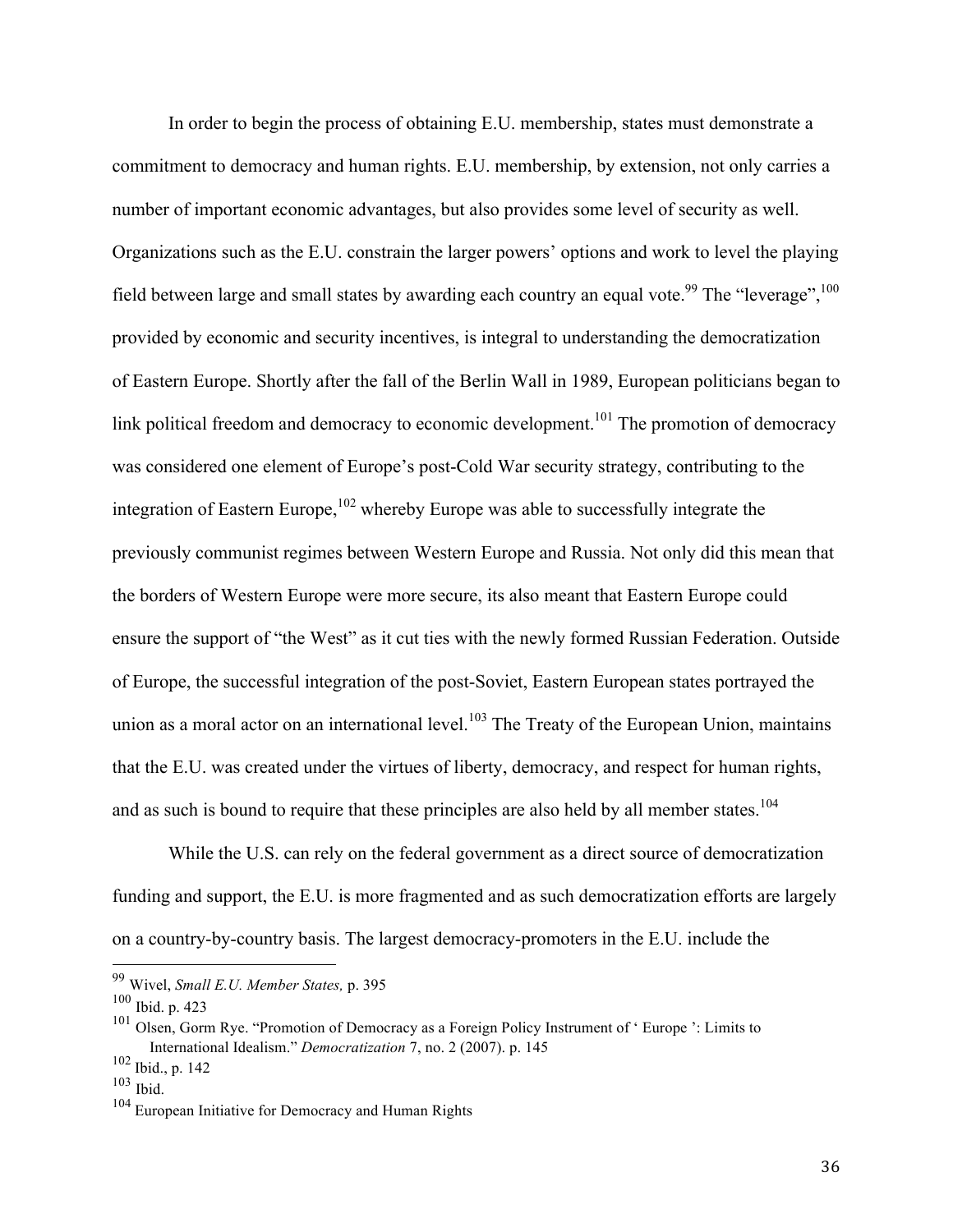*Netherlands Institute for Multiparty Democracy*, Britain's *Westminster Foundation for* 

*Democracy*, and Germany's *Stiftungen*. <sup>105</sup> While the E.U.'s foreign policy is largely handled by each of its member states individually, the promotion of democracy is probably the most accessible means to further its security interests.<sup>106</sup> Democracy is both a goal and an instrument of European foreign policy, <sup>107</sup> meaning that not only does the E.U. foster democratization for the stability and peace that are assumed to arise from this form of governance, but it also recognizes that simply by appearing to support democratization, the E.U. is looked upon more favorably. Democratization is one way for the E.U. to cultivate soft power.

The European Parliament, through such initiatives as the European Foundation for Democracy through Partnership (EPD), the European Initiative for Democracy and Human Rights, and the Democracy Caucus at the European Parliament, takes an active role in pan-E.U. foreign policy. The EPD provides a platform for networking between various European civil society organizations concerned with the promotion of democracy both in Europe and elsewhere.<sup>108</sup> The European Democracy Caucus is responsible for defining E.U. foreign policy as it concerns the promotion of democracy and human rights.<sup>109</sup> While the E.U. was devoted to the democratization of Eastern Europe immediately following the dissolution of the Soviet Union in the 1990s, today Europe is looking to promote democracy in various strategic areas. Most notably, Europe is increasingly engaged with the Caucasus and Central Asian states. Svante E. Cornell and S. Frederick Starr identify Europe's goals in the Caucasus and Central Asia as

 <sup>105</sup> Wivel, *Small E.U. Member States*, p. 416

<sup>106</sup> Olsen, *Democracy as a Foreign Policy Instrument*, p. 143

<sup>107</sup> Ibid., p. 144

<sup>108</sup> As reported on the EPD official website: http://www.epd.eu/about/who-we-are

<sup>109</sup> As reported by the Democracy Caucasus official website:

http://www.democracycaucus.org/42904.html?sessionidkey=sessionidval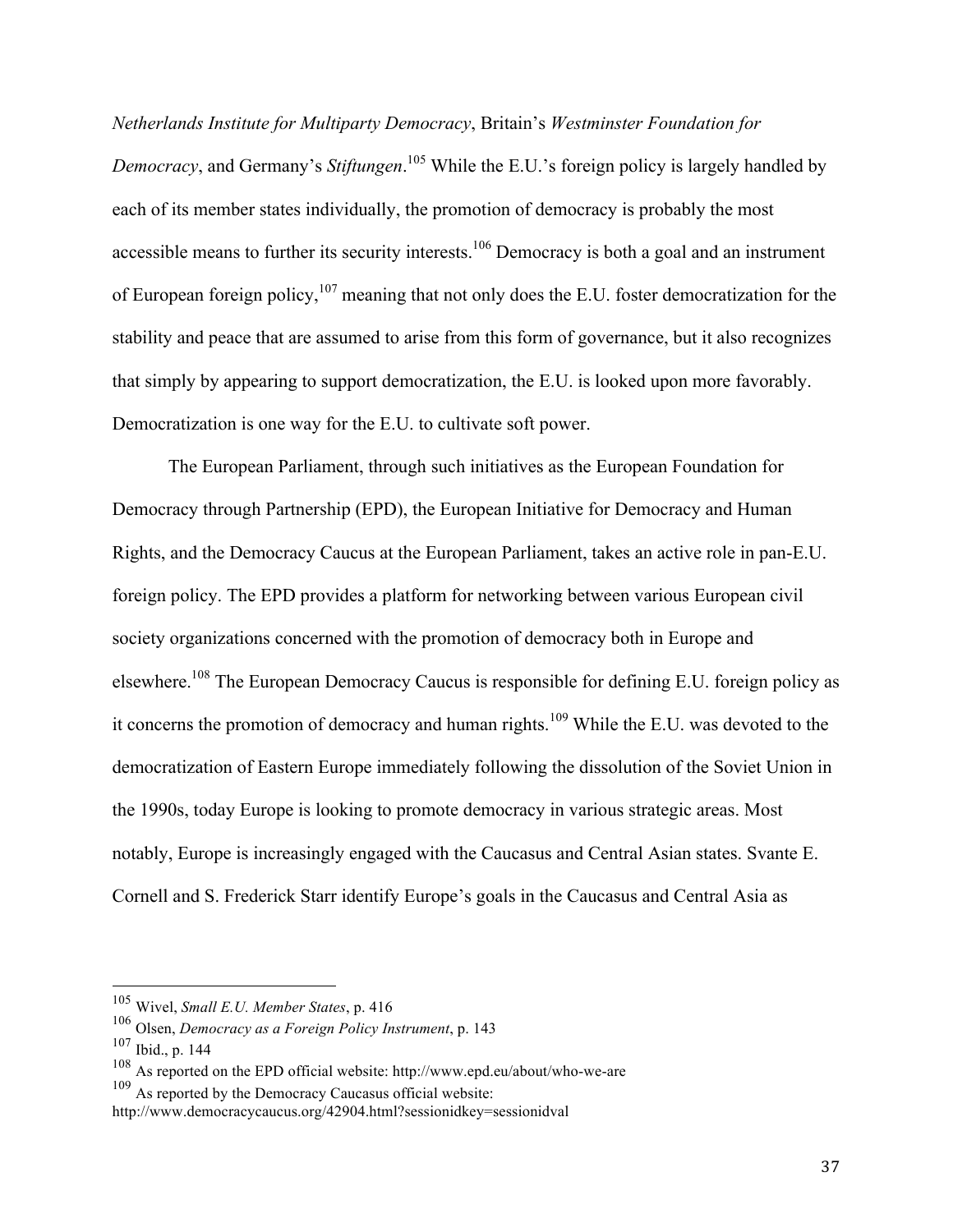threefold: governance, energy, and security.<sup>110</sup> While energy and security are driving factors for any state, Europe's increasingly important engagement with Inner Asia is also driven by a democratization agenda.

The United States and the European Union both have an interest in promoting democratization. They also have an inherent interest, by extension, in working more closely with those countries that have successfully democratized. Is Mongolia one such success story?

#### *Mongolia's Credentials*

The expression "not all that glitters is gold" is perhaps best rephrased for our purposes as "not all that democratizes will become a democracy". When Mongolia became an official democracy, no one was sure how a small state with less than 3 million people would manage to produce a real democracy in-between the authoritarian PRC and the uncertain democratization of the newly established Russian Federation.<sup>111</sup> However, all available indicators support that it accomplished just that.

Mongolian democracy has proven itself to be stable and dynamically developing since the democratic revolution in the winter of 1990. Following nationwide protests and hunger strikes, the largest of which took place in the center of Ulaanbaatar on Sukhbaatar Square, the ruling Mongolian People's Revolutionary Party declared that they would step down to allow elections and economic opening.<sup>112</sup> In short, Mongolia made the transition from communism to democratic capitalism almost overnight. Since this point, Mongolia has had 6 successful

 <sup>110</sup> Cornell, Svante E. and S. Frederick Starr. "The Caucasus: A Challenge for Europe," *Central Asia-Caucasus Institute: Silk Road Studies Program* (John Hopkins University-SAIS, 2006). P. 7

<sup>&</sup>lt;sup>111</sup> Fish, M.Steven. "The Inner Asian Anomaly: Mongolia's Democratization in Comparative Perspective." *Communist and Post-Communist Studies* 34, no. 3 (September 2001). P. 323

<sup>112</sup> For a detailed history on Mongolia's political transition see: Rossabi, Morris, *Modern Mongolia: From Khans to Commissars to Capitalists* (Berkeley: University of California Press, 2005).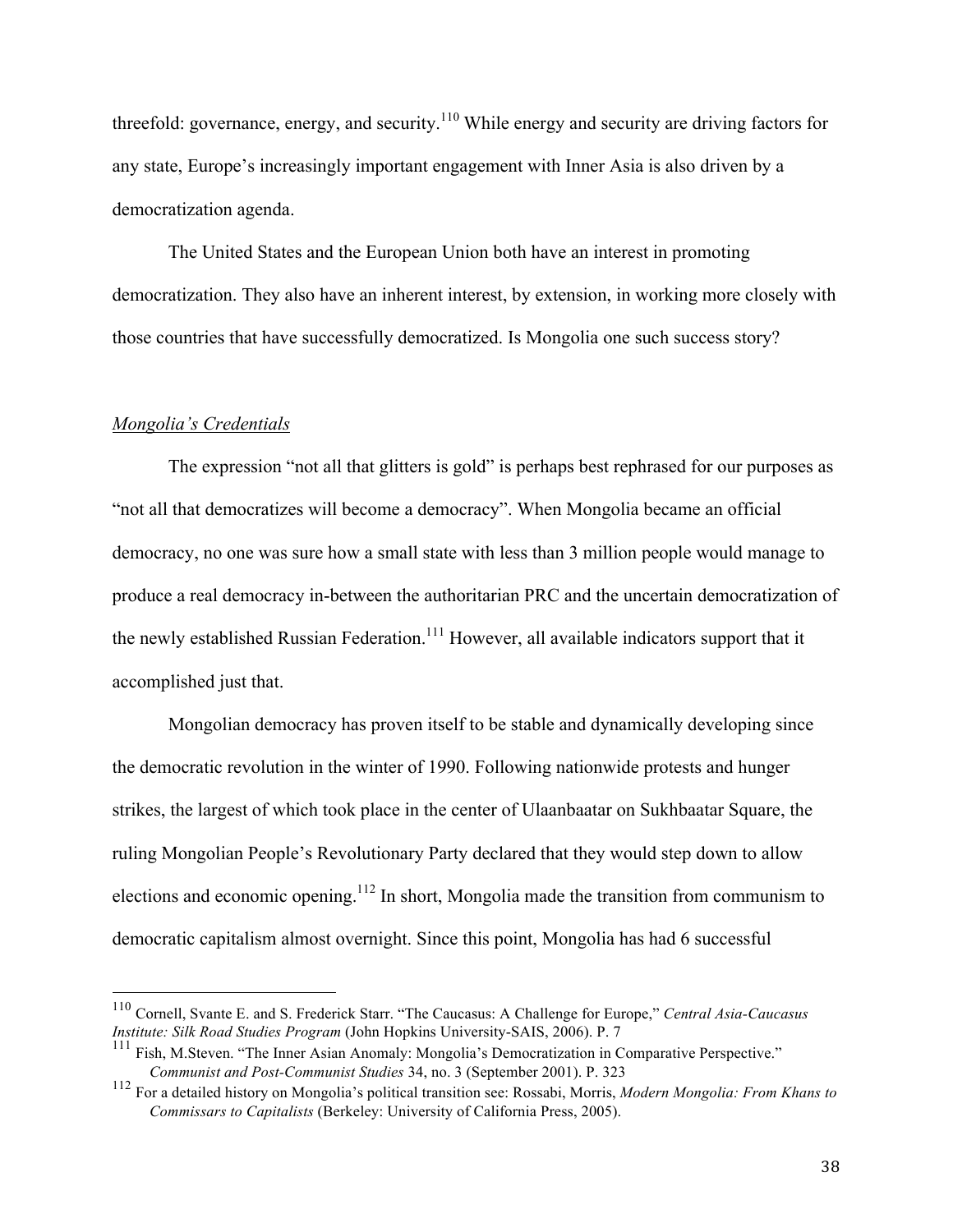parliamentary elections and 5 Presidential elections, all of which have resulted in a successful hand over of power. For example, the most recent Parliamentary elections on June 28, 2012 were an important step in demonstrating the strength of Mongolian democracy. Under a new election law, <sup>113</sup> Mongolia demonstrated its commitment to continuing reform. While inconsistencies in elections, and widespread corruption are problems for any developing democracy, Mongolia's democratic development has been largely positive.

Mongolia's democratic transition was largely based on domestic political will. Real democratization ultimately is an "exercise in national political self-determination.<sup>114</sup> True democratization has to be domestically driven otherwise it will lack legitimacy.<sup>115</sup> From all available indicators, Mongolia has not been prone to backsliding on its democratic transition, as have other post-Soviet countries.<sup>116</sup> Mongolia was ranked at 6.23 by Democracy Index 2011<sup>117</sup>, 6.36 in 2010<sup>118</sup>, 6.6 in 2008,<sup>119</sup> and 6.6 and 2006,<sup>120</sup> on a 10 point scale, meaning that it has been consistently ranked as a "flawed democracy"<sup>121</sup>, which while admitting its problems, firmly ranks Mongolia as a democracy above hybrid and authoritarian regimes. Freedom House has ranked Mongolia as "free" for all available years (2002-2012).<sup>122</sup> Although Mongolia is still a developing democracy, it is hard to argue that it is not a functioning one. Signs of increased civil

<sup>&</sup>lt;sup>113</sup> The Election Law is available in Mongolian at the General Election Commission's official website: http://www.gec.gov.mn/law/34/200 (Accessed on December 4, 2012).

<sup>114</sup> Burnell, *From Assistance to Appraising,* p. 414

<sup>115</sup> Ibid., p. 421

<sup>&</sup>lt;sup>116</sup> Kyrgyzstan and Ukraine are contemporary examples of political backsliding in the past decade.

<sup>&</sup>lt;sup>117</sup> Democracy Index 2011

<sup>118</sup> Democracy Index 2010

<sup>119</sup> Democracy Index 2008

<sup>120</sup> Democracy Index 2006

<sup>&</sup>lt;sup>121</sup> "Flawed Democracy" is one step below a "full democracy" according to the Democracy Index, with a score between 6 and 8, exclusive. It is recognizes that a country is a democracy, but that factors such as corruption, ineffective governmental institutions, or an undemocratic political culture ultimately hinders democratic rights and governance. These flaws make it impossible to categorize a state as fully democratic, but do not entail a hybrid or authoritarian regime.

<sup>122</sup> Freedom House, 2002-2012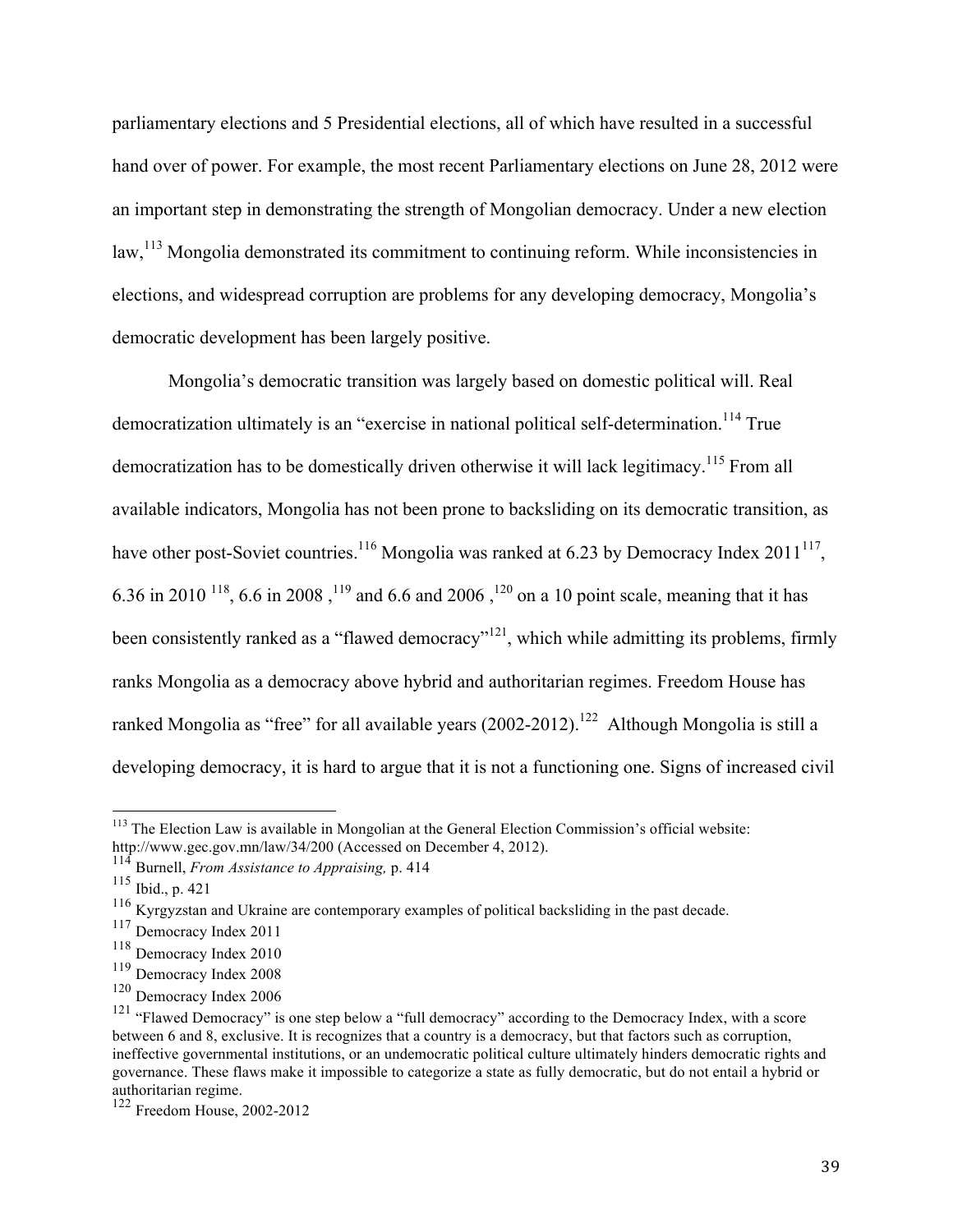society engagement and contested election results are actually a sign of a thriving democratic system, where the ability to change the status quo is recognized and a number of political parties are competing against each other.<sup>123</sup>

Mongolia is a liberal democracy. It has a strong constitution that guarantees a number of civil liberties for its citizens and it has demonstrated a strong commitment to reforming its elections in response to domestic and international demands. As an ex-communist/currently liberal democracy, Mongolia is an ideal model of what the U.S. and E.U. hope to achieve through fostering international democratization. Democracy as a point of ideological cooperation provides impetuous for the development of more security-focused arrangements. Mongolia is an example of a state that has been able to capitalize on the *small power* provided to it by the successful adoption of a democratic system, and convert that soft power into something more tangible.

#### *U.S. and E.U. support to Mongolian Democracy*

The United States and increasingly the European Union support democracy as the sole legitimate form of government. Democracy is crucial to a peaceful and a stable international system; as such, both have sought to foster democratic transition and reward successful and stable democracies. In the case of Mongolia, the U.S. has repeatedly voiced "shared values" between itself and Mongolia resulting in a number of high profile visits and joint declarations, while offering the U.S. some key benefits. The E.U. is also beginning to recognize the

<sup>&</sup>lt;sup>123</sup> The arrest of ex-President of Mongolia, Nambaryn Enkhbayar, on charges of corruption shortly before campaigning for the 2012 parliamentary election, caused several observers to question the legitimacy of Mongolia's government. They claimed that the charges where politically motivated and cited the arrest as a step backwards for Mongolia's political development. However, such remarks are based largely on speculation and from information provided by Enkhbayar's allies, both in Mongolia and abroad. For a nuanced account of the arrest, allegations, and charges please see: http://blogs.ubc.ca/mongolia/2012/enkhbayar-corruption-foreign-reporting-rule-of-law/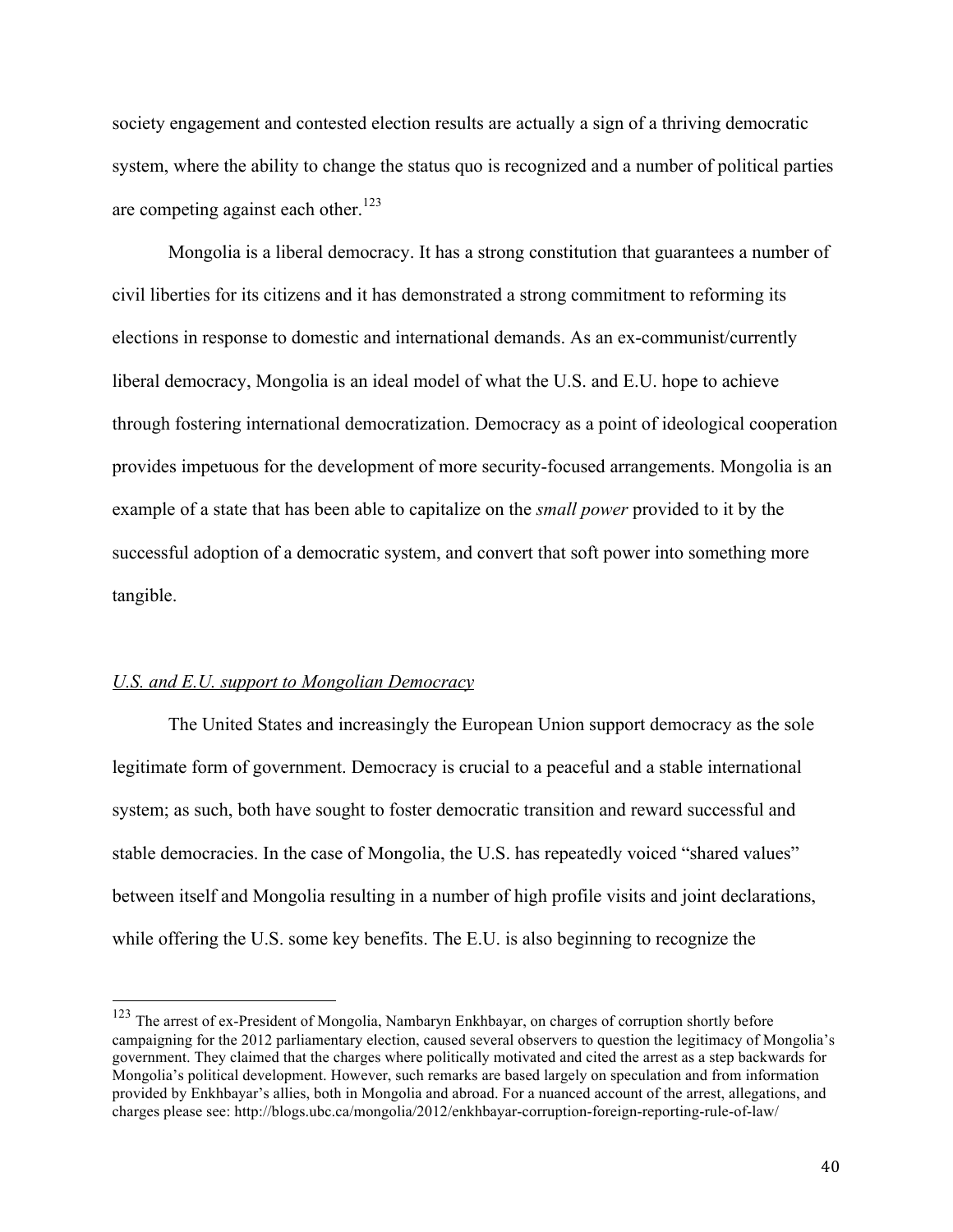permanence of Mongolia's democracy and increasingly recognizing its potential as a regional partner over other Inner Asian hybrid/authoritarian regimes.

High profile visits are an important indication of bilateral ties and entail some level of prestige and significance to relationships between nations. Between the U.S. and Mongolia, several high-profile visits have highlighted the slowly deepening relationship between these two distant countries, often making explicit mention to Mongolia's democratic status (see Table 2 for a list of the most prominent visits). For furthering U.S.-Mongolian relations, several visits stand out. Following the 2005 visit by President George Bush to Ulaanbaatar, a joint statement was issued declaring that shared values and strategic interests were the foundation for ties between these two democratic countries.<sup>124</sup> The statement also highlighted U.S. support to Mongolia's political development, including parliamentary trainings and helping to establish institutional mechanisms such as ensuring legislative and public affairs offices in all ministries.<sup>125</sup> Following President Elbegdorj's visit to Washington, D.C. in 2011, another joint statement reiterated the two countries' shared values in regards to promoting democracy, freedom, and human rights worldwide, as well as ensuring a "peaceful, stable, and prosperous" Asia-Pacific through regional cooperation and multilateral institutions.<sup>126</sup> Prior to this visit, the U.S. Congress released the "Resolution of Support for Partnership between the U.S. and Mongolia" in honor not only of President Elbegdorj's visit, but also in recognition of Mongolia's commitment to democracy and promoting economic, academic, and cultural cooperation.<sup>127</sup> During Vice-President Joe Biden's

 <sup>124</sup> Embassy of Mongolia in the United States of America

<sup>125</sup> Ibid.

<sup>126</sup> "U.S.-Mongolia Joint Statement," *The White House: Office of the Press Secretary*, June 16, 2011. http://www.whitehouse.gov/the-press-office/2011/06/16/us-mongolia-joint-statement (Accessed on December 4, 2012).

<sup>127 &</sup>quot;U.S. Senate Passes Resolution Expressing Strong Support for the Growing Relationship Between the United States and Mongolia," *Embassy of the United States in Ulaanbaatar, Mongolia*, June 17, 2011. http://mongolia.usembassy.gov/news\_61711.html (Accessed on December 4, 2012).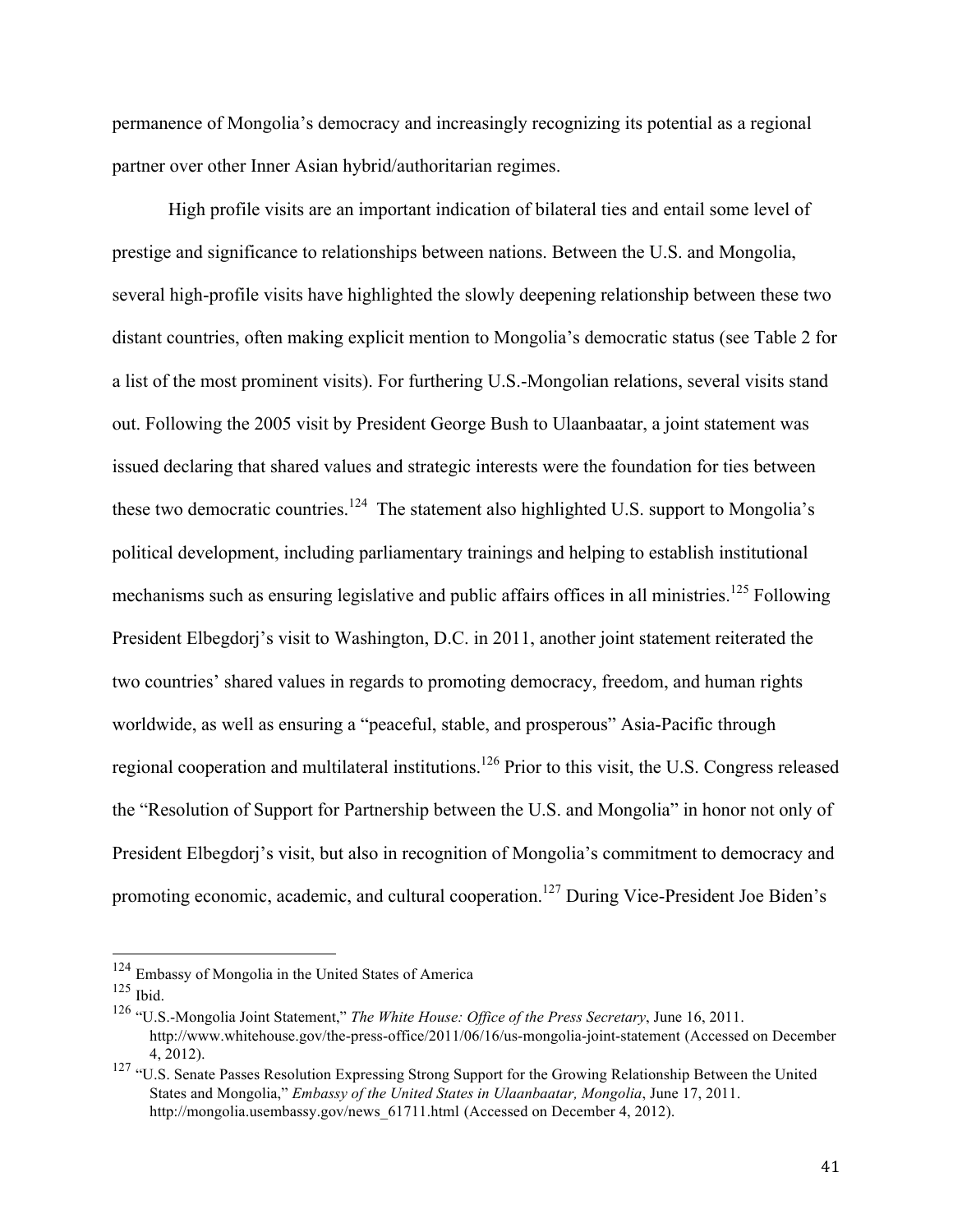visit to Ulaanbaatar on August 22, 2011, Biden made specific note of how Mongolia's successful transition to democracy has helped forge a stronger relationship between the two states, that Mongolia continues to emerge as a shining example for other transitioning regimes, and even that his visit and others are a sign of "how impressed we [the United States] are" with this process.<sup>128</sup> Secretary of State Hilary Clinton's brief visit in 2012 gave her time not only to praise Mongolia's democratic status, but also to point out the benefits that the transition has allowed, saying that "you can't have economic liberalization without political liberalization".<sup>129</sup> Mongolia has managed to attract the attention of the U.S. and its diplomatic prestige has been increased as a result of these important high-profile visits.

#### **Table 2: High-Profile Visits**

| <b>To Mongolia</b>                      | To the United States of America |
|-----------------------------------------|---------------------------------|
| 2005: Rep. Dennis Hastert               | 1991: President Ochirbat        |
| 2005: President George Bush             | 2001: Prime Minister Enkhbayar  |
| 2011: Vice-President Joe Biden          | 2004: President Bagabandi       |
| 2012: Secretary of State Hilary Clinton | 2011: President Elbegdorj       |

Outside of high-profile diplomacy, the U.S. has also signaled its support for Mongolia and the value it places on Mongolian democracy in a number of other statements and institutional mechanisms. The U.S.-Mongolia Friendship Caucus seeks to educate and inform U.S. politicians on Mongolia, focusing on Mongolia's political system and the reform process.<sup>130</sup> The International Republican Institute (IRI) began working in Mongolia in 1992, working

<sup>&</sup>lt;sup>128</sup> "Vice President Biden's Remarks at a Public Event with Mongolian Prime Minister Sukhbaatar Batbold," *Embassy of the United States in Ulaanbaatar, Mongolia,* August 22, 2011.

<sup>129</sup> Perlez, Jane. "From Mongolia, Clinton Takes a Jab at China." *The New York Times* (July 9, 2012). (Accessed on December 4, 2012).

<sup>130</sup> As reported by the Embassy of Mongolia in the United States of American:

http://www.mongolianembassy.us/mongolia and usa/us mongolia friendship caucus.php. (Accessed on December 4, 2012). The other four focuses were development assistance, commercial, security, and people-to-people relations.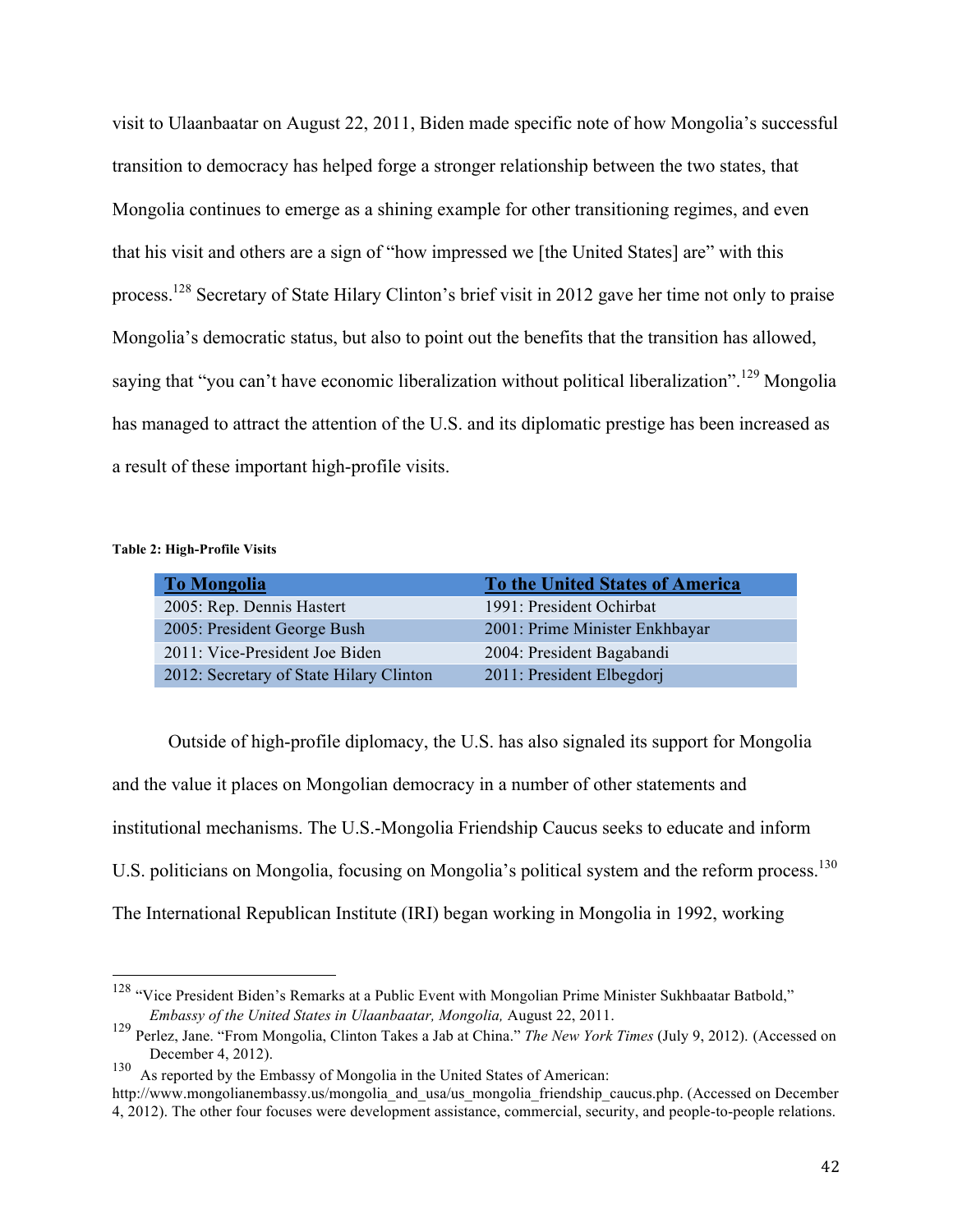explicitly to support democratic governance and institutional development.<sup>131</sup> In 2010, the U.S. Embassy hosted events celebrating the  $20<sup>th</sup>$  anniversary of Mongolia's "decision for democracy", during which then-Ambassador Addleton identified democracy as one of five pillars of U.S.- Mongolian relations.<sup>132</sup> In July 2011, Mongolia was granted Presidency of the Community of Democracies, and will host a meeting of the organization in 2013.<sup>133</sup> The organization makes clear reference to Mongolia as an example of successful democratization and simultaneous political and economic transitions. 134

The United States recognizes that Mongolia is an important partner as it continues to shift its diplomatic focus to the Asia-Pacific. Mongolia is a U.S./international successful story for democratization and has been held up as a model of Asian democratization, in particular.<sup>135</sup> The U.S. has stated that its goals in Mongolia are not geostrategic in nature, and that the U.S. is, instead, focused on helping develop "a base of democracy" in Mongolia.<sup>136</sup> Mongolian democracy contributes to the country's stability in an area defined by such authoritarian powers as Russia and China.<sup>137</sup> The United States sees its own security as dependent on the domestic political stability of other states, and sees Mongolia's democratic system as a potential balancing force against authoritarianism in the region.

As with E.U.-Mongolian relations more generally, there is significant overlap between the U.S. and E.U. promotion of Mongolian democracy and the support the country has earned in

 <sup>131</sup> As reported on IRI's official website: http://www.iri.org/countries-and-programs/asia/mongolia (Accessed on December 4, 2012).

<sup>&</sup>lt;sup>132</sup> "Ambassador Addelton's Remarks at the Asia Society Breakfast: Warm Relations in a Cold Place: The United States and Mongolia," *Embassy of the United States in Ulaanbaatar, Mongolia*, June 14, 2011. http://mongolia.usembassy.gov/speeches\_061411.html (Accessed on December 4, 2012).

<sup>133</sup> The White House, *U.S.-Mongolia Joint Statement*

 $134$  See the Community of Democracies official website: http://community-

democracies.org/index.php?option=com\_content&view=article&id=2&Itemid=3

<sup>135</sup> Noerper, *Ten Things We Get from Mongolia*. p. 1

<sup>136</sup> Narangoa, *Preventative Diplomacy,* p. 373

<sup>137</sup> Wachman, NBR, p. 5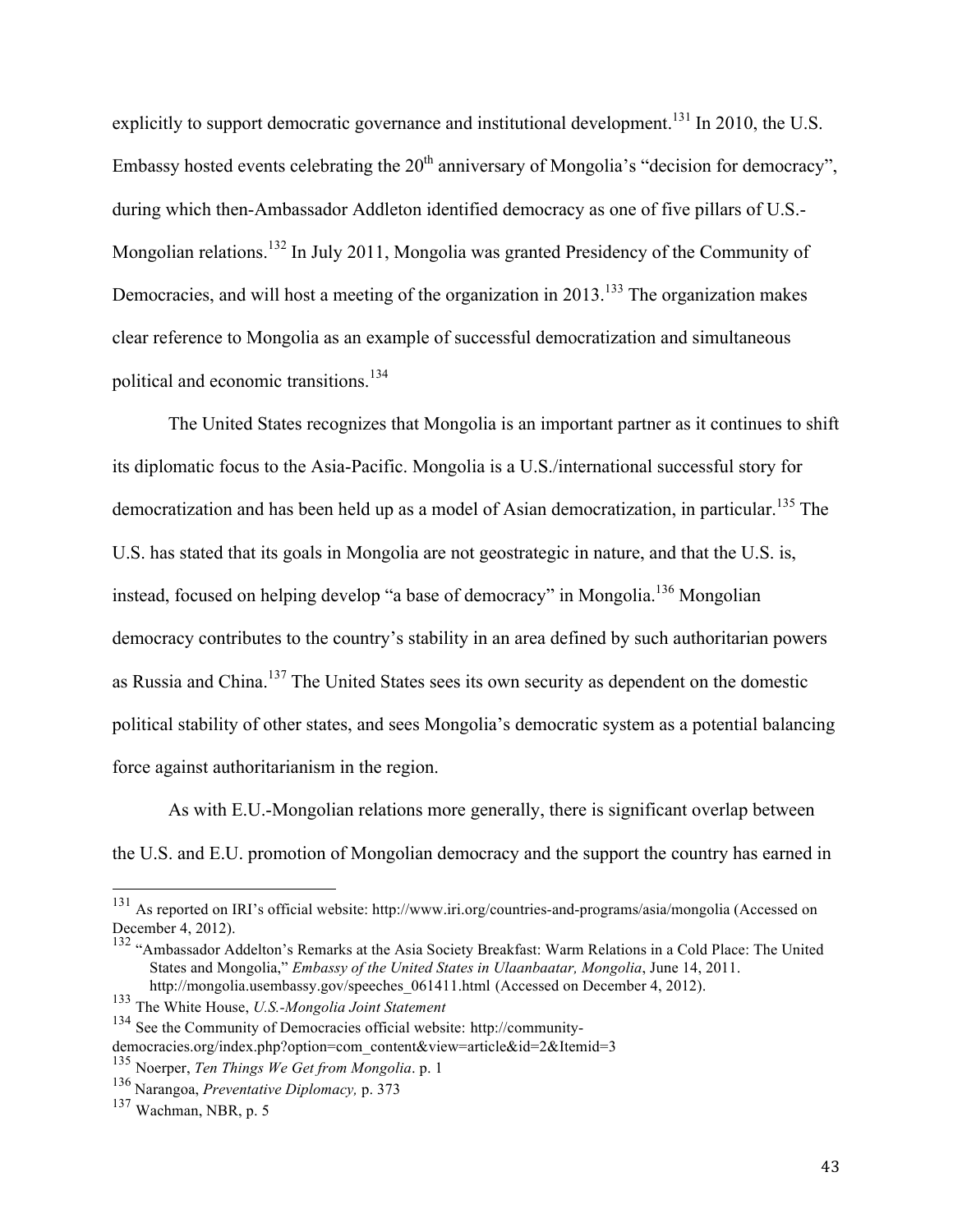return. Additionally, the U.S. has devoted far more energy to international democratization, with the E.U. initially focused on Eastern Europe with the dissolution of the Soviet Union. 138 The E.U., like the U.S., is interested in cooperating with other democracies and Mongolia's democratic credentials support the increasingly important partnership between Europe and Mongolia.

Mongolia's commitment to democracy has led the E.U. to look more favorably on Mongolia.<sup>139</sup> Mongolia's proven commitment to democracy is in line with E.U. global goals, particularly as they concern Central Asia.<sup>140</sup> Mongolia's accession to the Organization for Security and Co-operation (OSCE) in Europe on November 22, 2012 is a clear indication that Europe and Mongolia are coming closer together on a number of issues. As the official announcement was being made, the OSCE Secretary General noted that Mongolia's participation would allow the organization to better tackle transnational issues, while Mongolia stood to benefit from the OSCE's expertise in democratic transitions.<sup>141</sup> These shared values are defined as respect for human rights, democracy, and the rule of law.  $142$  The Partnership and Cooperation Agreements also explicitly support democratic development.<sup>143</sup> The U.S. responded to this announcement in a similar fashion, citing the accession as an indicator of Mongolia's importance to the democratic community as an example of a successful transition from communism to

 <sup>138</sup> Interview, Driector of Mongolian Institute of Strategic Studies, Mashbat Sarlagatai, Ulaanbaatar, Mongolia. June 6, 2012

 $^{139}$  Mendee, EU, p.1

<sup>140</sup> Ibid.

<sup>141</sup> "Secretary General welomes Mongolia to OSCE, stresses added value to security community," *OSCE News*  (November 22, 2012). (Accessed on December 4, 2012).

<sup>142</sup> *Statement by High Representative Catherine Ashton Following the Legislative Elections in Mongolia on 28 June 2012*, 2012.

<sup>143</sup> European Initiative for Democracy and Human Rights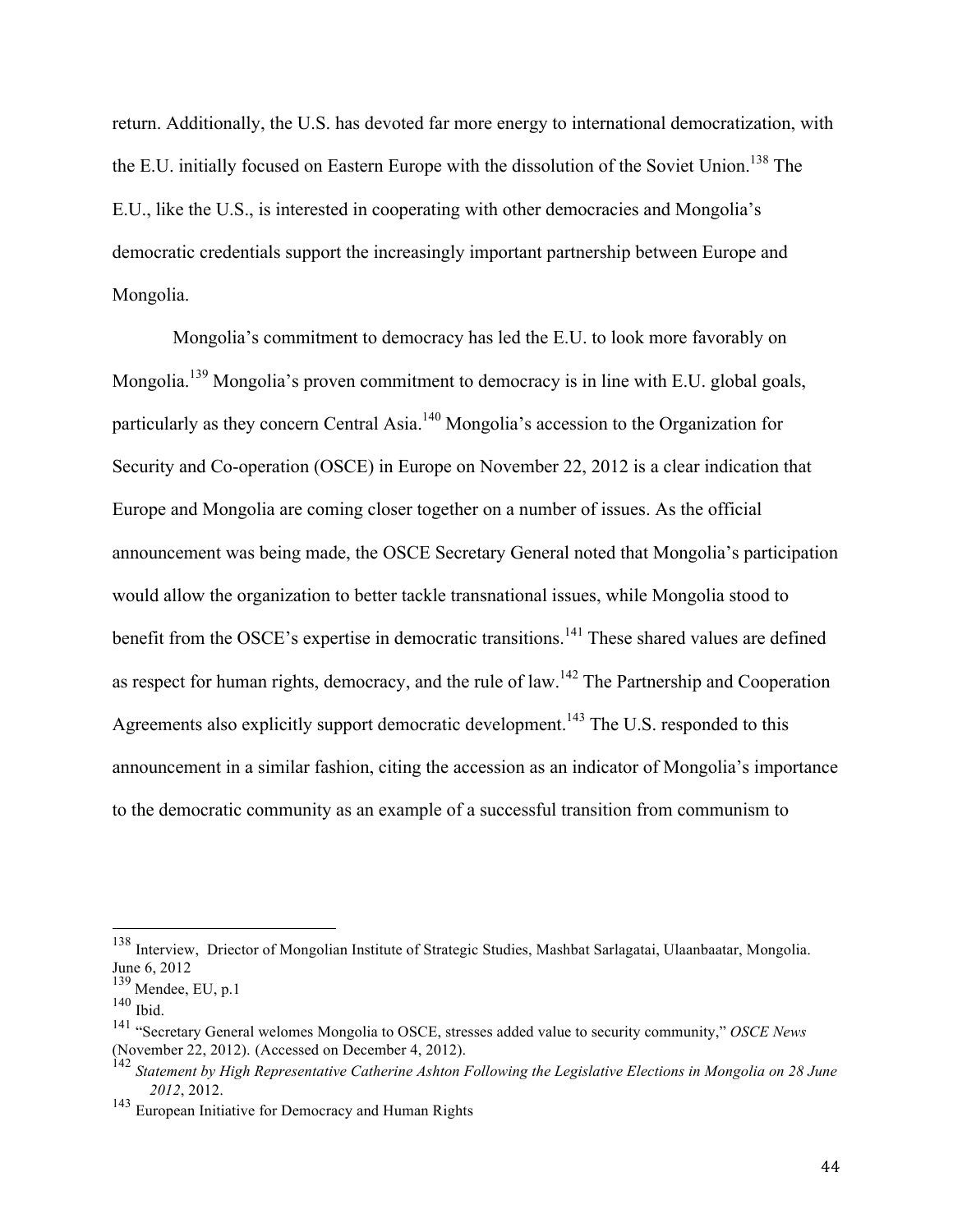democracy.<sup>144</sup> A number of European development projects in Mongolia are handled directly by the European Institute for Democracy and Human Rights, which aims to encourage democratic institutional reform and support for human rights, specifically regarding the rights of inmates and sexual minorities.<sup>145</sup> Furthermore, Germany's Konrad-Adenauer-Stiftung (KAS) political foundation has taken an active role in supporting Mongolia's democratization through seminar trainings and programs to strengthen decentralization efforts.<sup>146</sup> Europe began developing relations with democratic Mongolia at a slower pace than the United States, but the proximity of Eastern Europe to Eurasia and a shared history between Mongolia and many Eastern European nations under the Soviet Union sets the groundwork for more multifaceted relations in the future.

The U.S. and Mongolia have reiterated shared democratic values numerous times, and various E.U. countries have remarked on the progress that Mongolia has made in its democratic development. While democracy promotion might be a difficult concept to support let alone undertake, in the case of Mongolia, democracy is already established and proven, the question is not how to get a country to democratize, but rather how to reward one once democratization has already taken a firm root.

#### *Results*

Mongolian democracy stands out in stark contrast to it neighbors, Russia and China, as well as when compared across the larger post-communist world, such as the Central Asian

 <sup>144</sup> "U.S. Envoy on Mongolia as OSCE Participating State," *IIP Digital* (November 22, 2012). http://iipdigital.usembassy.gov/st/english/texttrans/2012/11/20121123139050.html#axzz2E82SDh1V (Accessed on December 4, 2012).

<sup>145 &</sup>quot;EU supports Mongolia's Technical and Vocational Education and Training (TVET) sector with 7 mln euro project," *Delegation of European Union to Mongolia*, May 31, 2012. http://eeas.europa.eu/delegations/mongolia/press\_corner/all\_news/news/2012/20120531\_01\_en.htm (Accessed on December 4, 2012).

<sup>146</sup> For more information on KAS, please see: http://www.kas.de/mongolei/en/ (Accessed on December 4, 2012).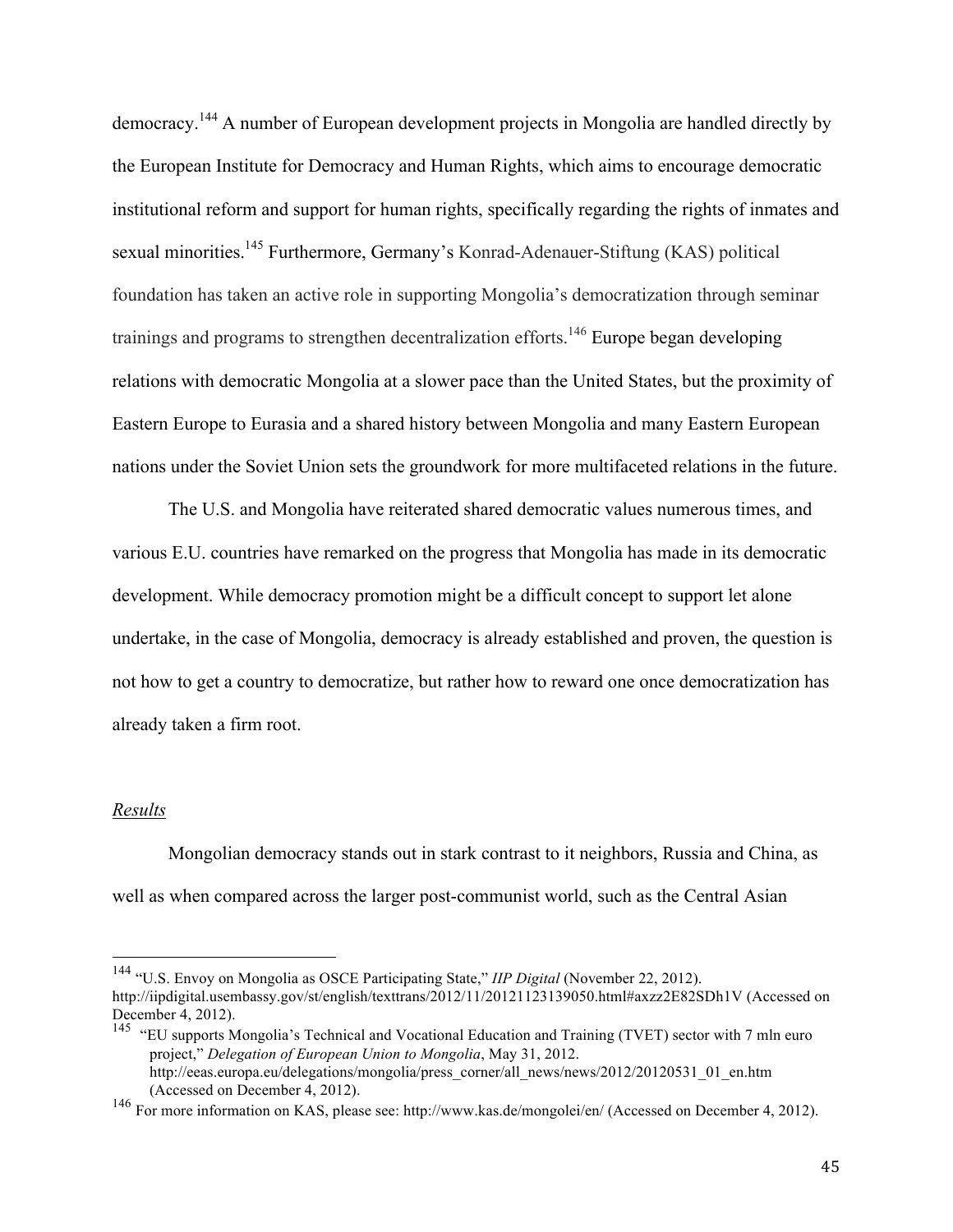authoritarian states Kazakhstan, Uzbekistan, and Turkmenistan.<sup>147</sup> Despite all its "robustness/rowdiness", the Mongolian political system is clearly democratic. A perfect democracy where all citizens have an equal say and where the government is equally responsive to all its citizens' demands does not exist.<sup>148</sup> From Hilary Clinton's statement in Ulaanbaatar in support of democratization, it can be observed that Mongolia is becoming one of the poster countries for democracy and the rewards, stability, and development benefits that are associated with this political system. Mongolia can be held against claims that democracy is not for Asia. This is by no means meant to suggest that Mongolia's own motivation in democratizing was to attract "Western" favor; rather, the point is that once democratized, the benefits to the Mongolian state and population were international as well domestic.

At the same time, Mongolia has been able to actively leverage its democratic credentials as part of its efforts to adapt to the post-communist international system and fulfill its "third neighbor policy." Mongolia's *Concept of Foreign Policy* states that the country's foreign policy is guided by international norms such as respect for human rights and freedoms. <sup>149</sup> *The Concept of National Security of Mongolia* identifies the country's democratic government as key to the state's continued security in the sectors of civil rights and information security.<sup>150</sup> Furthermore, Mongolia's democratic government distinguishes it a region defined by Russia, China, and the Central Asian states.

Does democracy matter? It seems that democracy is a potential tool that Mongolia can and has used to increase its attractiveness as a partner for U.S., E.U., and potentially other leading democracies. Attracting this interest is a key factor in Mongolia's foreign policy, since it

 <sup>147</sup> As rated by Democracy Index

<sup>148</sup> Epstein, *Democracy Promotion*, p. 11

<sup>149</sup> Concept of Foreign Policy, Section II, Article 8

<sup>&</sup>lt;sup>150</sup> The Concept of National Security of Mongolia, Section IV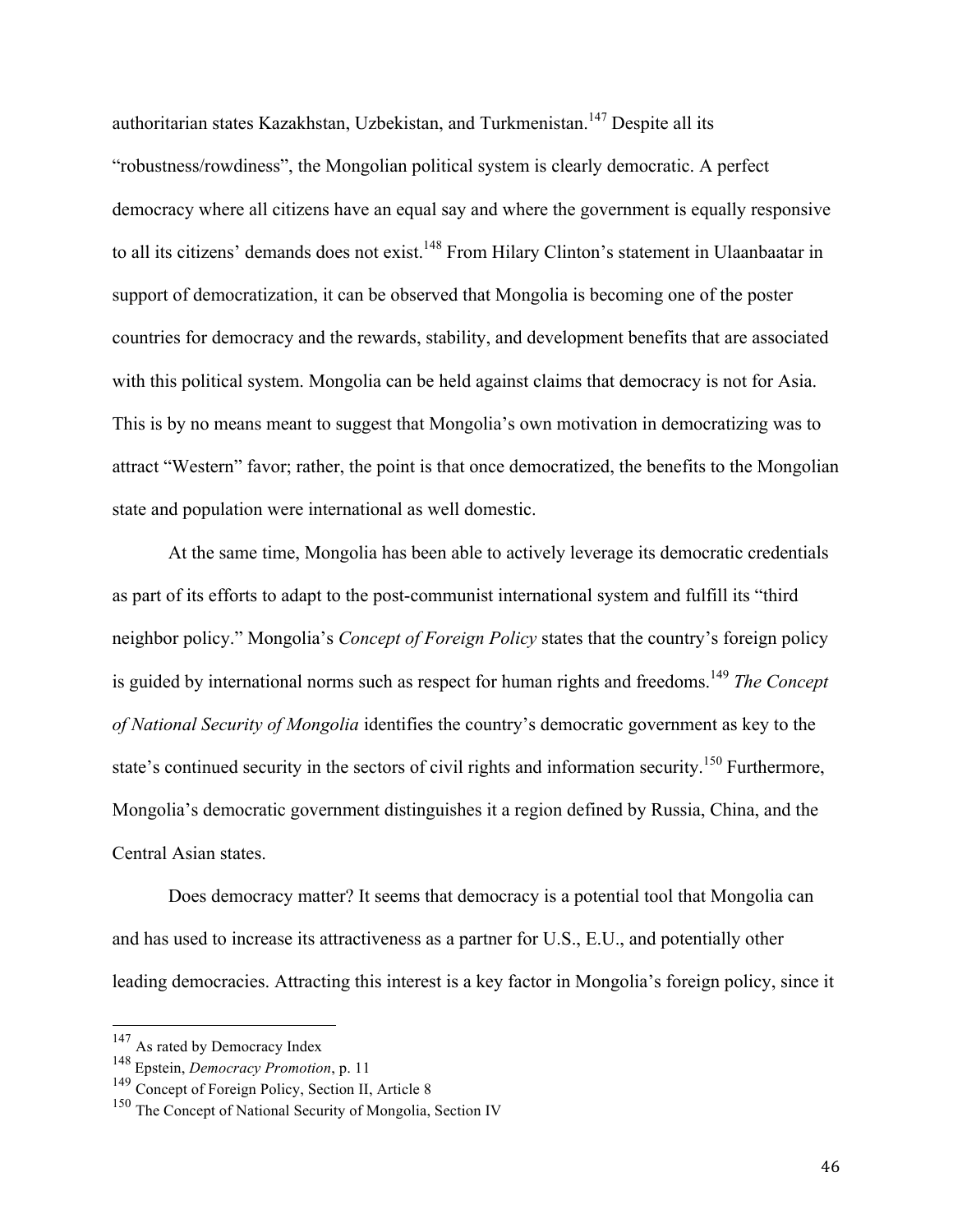allows Mongolia to command a larger number of "third neighbors" as a counterbalance to Russian and especially Chinese influence. It is crucial that Mongolia implements a strong policy of diversification. Indeed, as a small state between giants, it knows only too well that over dependence on any one power will not afford it the sovereignty and autonomous decisionmaking power that it needs to survive as an independent state. If Mongolia's democratization was not a factor and the country's natural resources, growing economy, and/or strategic location were the only factors influencing relations with the U.S. and E.U., we might still expect some diplomatic gestures (Kazakhstan and Uzbekistan are also OSCE participating states). However, we would not see the level of high profile visits, the institutional support, or rhetorical references to Mongolia as a responsible stakeholder. We would also see more emphasis on economic ties and perhaps stronger military relations.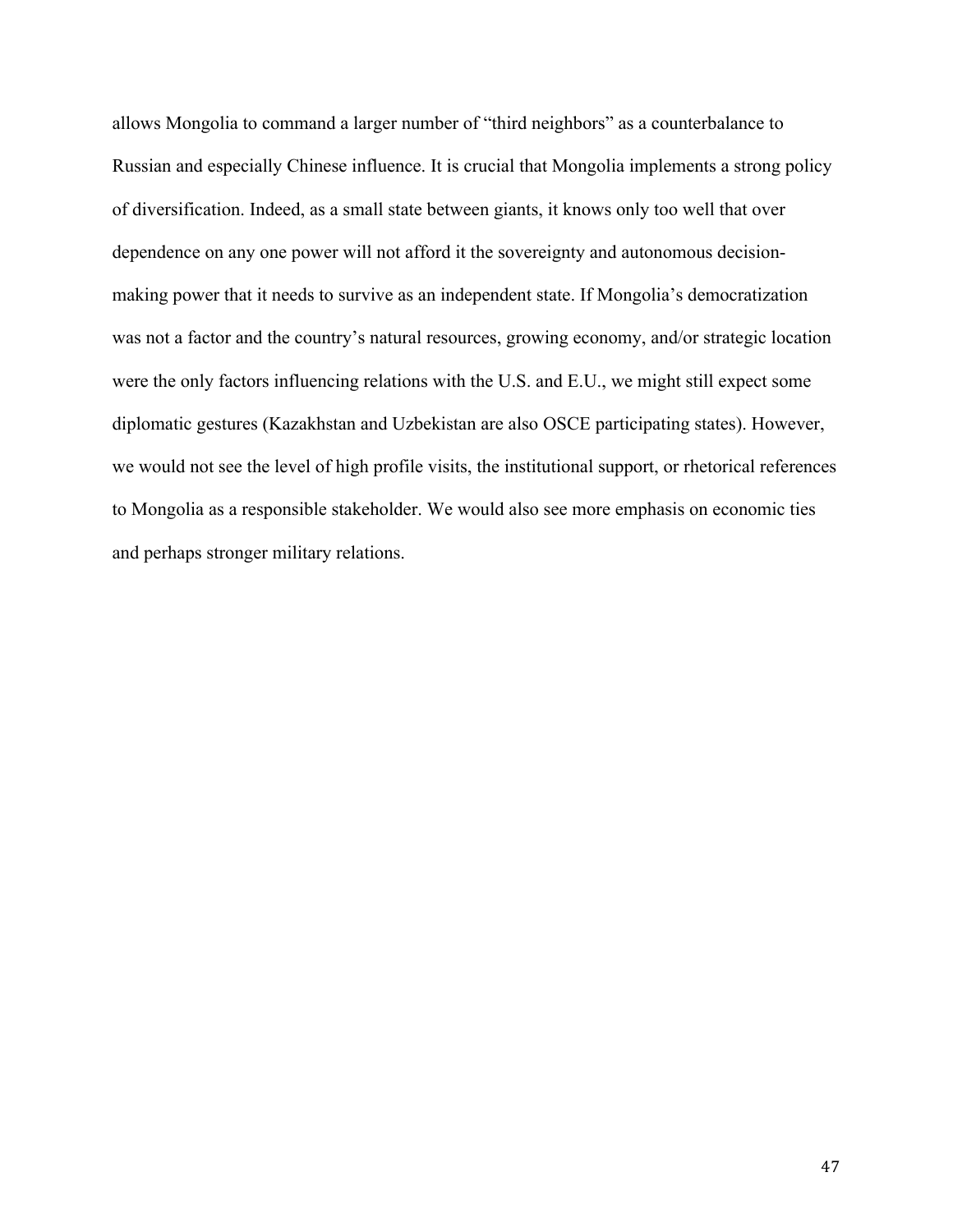### **Conclusions**

This thesis has attempted to present a new framework for understanding small state foreign policy behavior. I began with a two-part definition for defining "smallness" in the contemporary international system, saying that small states are those that approach their foreign policy and security objectives from a position of asymmetry and display certain behavioral characteristics, such as a specialized form of balancing behavior. If we accept that small states are able to balance larger powers and make independent foreign policy decisions, then they must be able to harness some sort of power to affect their security environment. Hard power is certainly not an option for small states due to large disparities in military capabilities. Soft power was also shown to be inappropriate, because it is inherently paired with hard power and assumes that states have the capacity to present themselves favorably through political ideals, policies, and culture. I argued that the smaller international profile of many small states would complicate the use soft power, making it less than ideal for analyzing their foreign policy behavior. *Small power* was then presented as a viable alternative, defined as the effort undertaken by small states to attract the attention of larger, less-threatening powers to balance against the role of a larger, threatening state. One particular option for the cultivation of *small power* was explored at length: democratization.

Mongolia was presented as a detailed case study/model for understanding how a small state can leverage its democratic credentials to achieve its foreign policy goals. Mongolia's foreign policy explicitly aims to balance the role of its two huge neighbors, the People's Republic of China and the Russian Federation. This strategy, termed the "third neighbor policy", aims to attract the attention, support, and resources of larger regional and global powers to ensure that more than just China or Russia have a stake in the continued independence and sovereignty of

48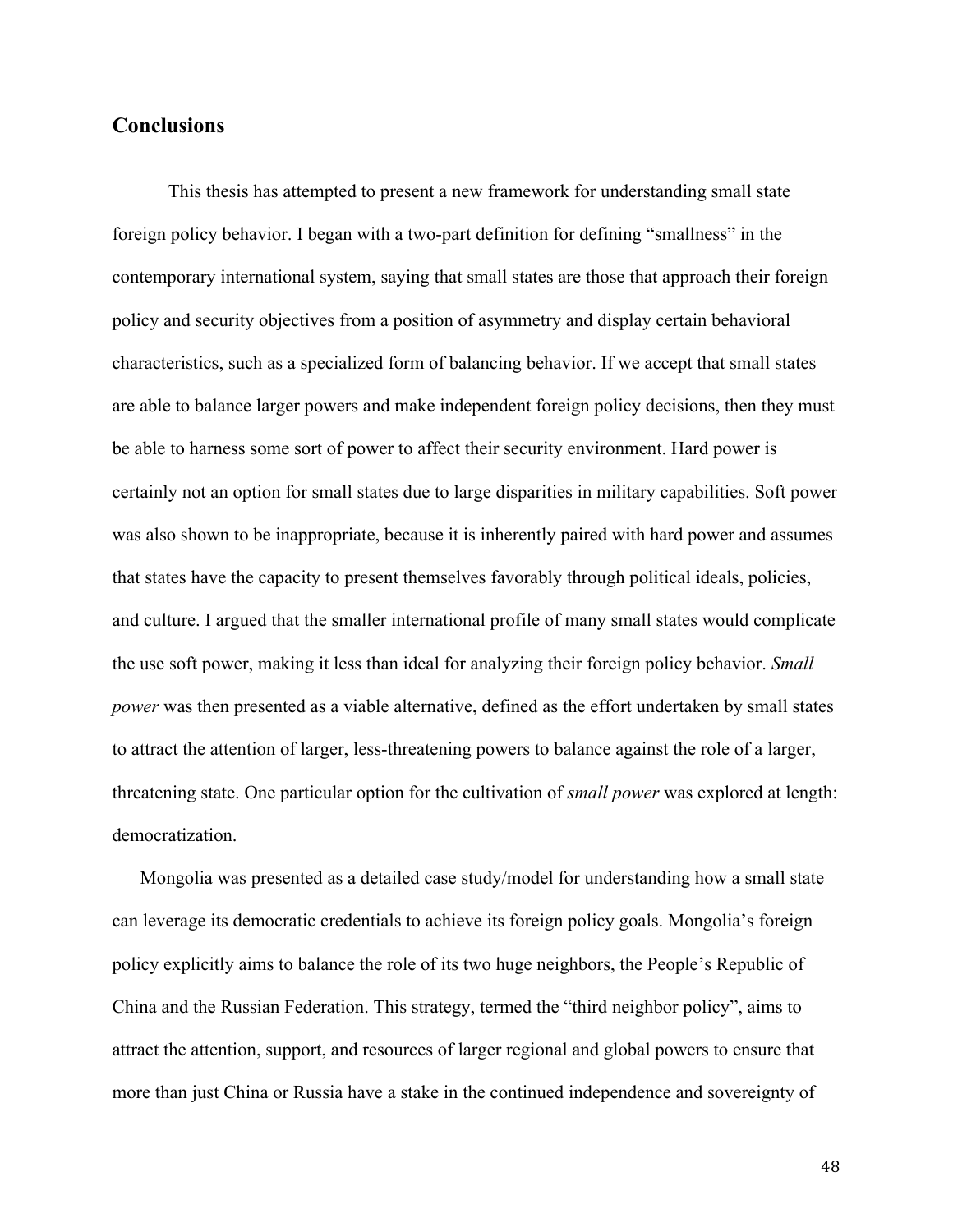the modern Mongolian state. One important direction of this policy has been to deepen the relationship between Mongolia and the U.S./E.U. After discounting strategic and economic interests as the sole driving factors in these relationships, I concluded that by virtue of being an example of a successful transition to democracy and an open market economy, Mongolia has been able to build stronger bonds between itself and the United States/European Union than its small size, population, and developing economy might suggest. Both the U.S. and E.U. have promoted democratization as a foreign policy platform, and Mongolia has been able to further its own interests as a result.

This approach leads me to a number of important policy implications/considerations for both the U.S. and E.U., as well as small state foreign policy makers (See Table 3: Policy Implications). I eschew specific policy recommendations in favor of broader implications to frame the policy debate around small state foreign policy rather than offer concrete suggestions that are likely to vary on a case-by-case basis.

#### **Table 3: Policy Implications**

| <b>For Large States: Needs of Small States</b> | <b>For Small States: Engage with Larger</b> |
|------------------------------------------------|---------------------------------------------|
| 1. Diversification over Protection             | 1. Military options are not viable          |
| 2. Strategic Objectives are not viable         | 2. Ethical Neutrality                       |
| 3. <i>Small Power</i> must be rewarded         |                                             |

Larger states must recognize the needs of small states in order to most effectively engage with them; to this end large powers must take the following conclusions into consideration as they seek to benefit from relations with smaller countries: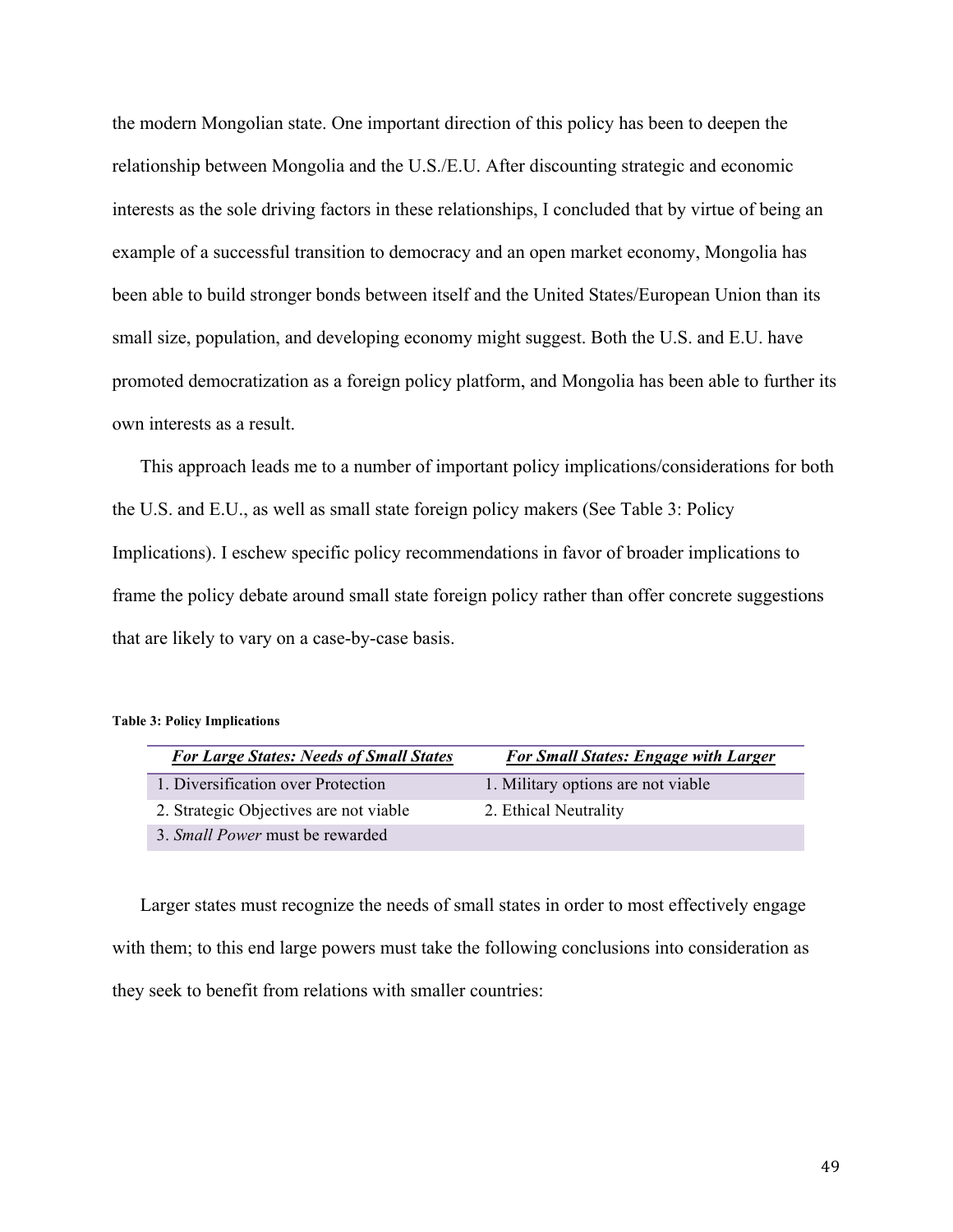- **1. Small states often aim for diversification over protection.** Many small states approach their foreign policies with an eye to ensuring numerous partners and interested countries. Their goal is not necessarily to seek insurances of protection from a larger power, but to make sure that as many states as possible have a vested interest in the small state's prosperity and independence. The goal of such a policy is a balance the influence of large powers, and to ensure that no state would detrimental action against the small state as it would be against the interests of numerous other stakeholders.
- **2. Advancing strategic objectives is not always the best policy.** Approaching small states for geo-strategic reasons will make the state a threat to its larger neighbors, which has the potential to cause those neighbors to take actions against the small state and the U.S. or E.U. To avoid upsetting regional stability, many small states will avoid a situation that could put their neutrality at risk. Rather relations between the U.S. or E.U. with a smaller state would be more effectively formulated through economic relations and institutional support, with minimal military-to-military relations.
- **3.** *Small power* **cultivation only works when rewarded.** Small states will seek to influence their immediate security environment through *small power* mechanisms; however, if efforts to increase *small power* (such as contributing to peacekeeping operations or democratizing) are not properly rewarded this mutually beneficial policy option may be abandoned. Small states can make effective partners for international security operations if approached with their specific interests and needs in mind.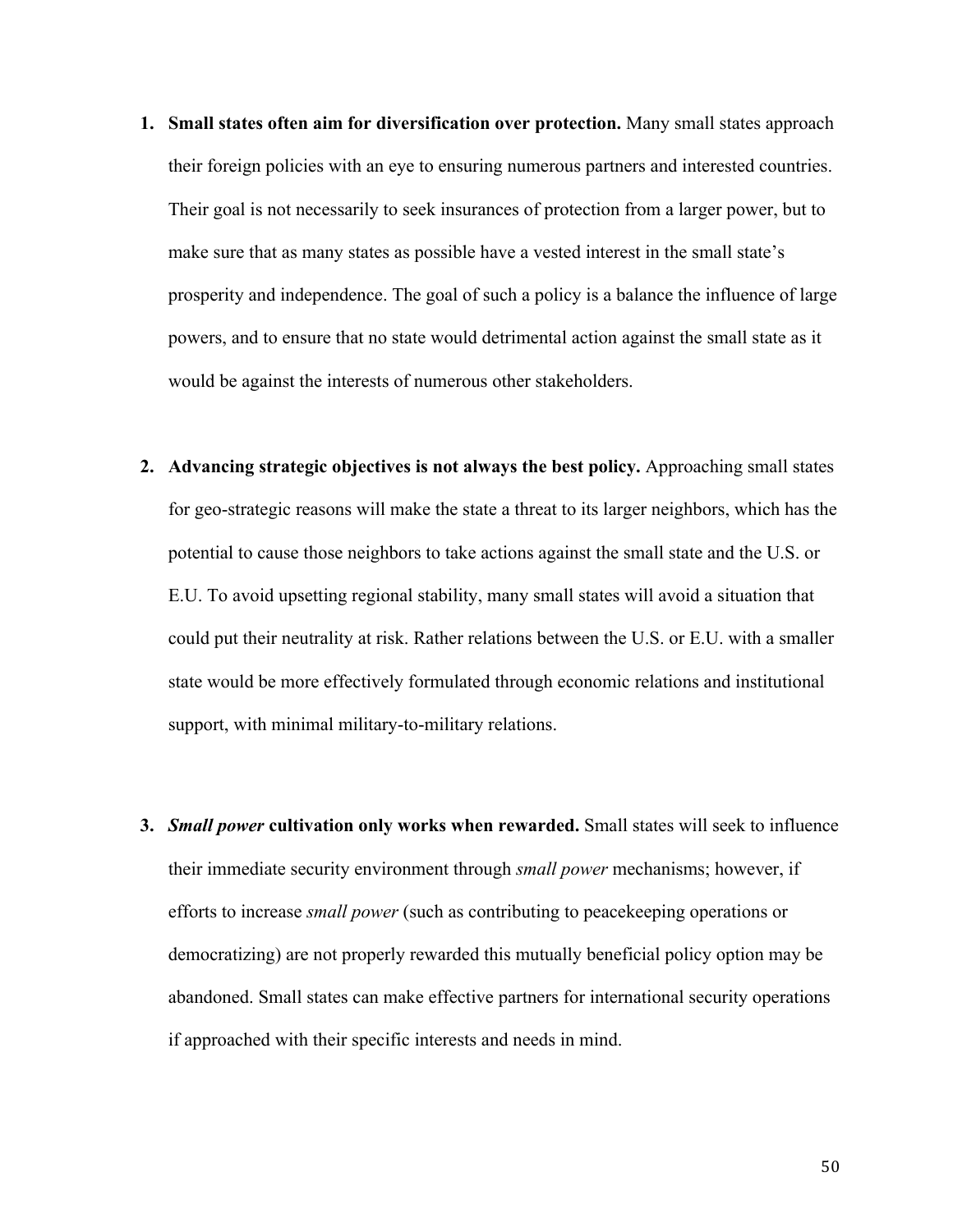For their part, small states can begin to effectively balance of the influence of larger neighbors and global powers to maintain their uncertain sovereignty by paying attention to the following points:

- **1. Military options are not viable.** Small states cannot hope to defend themselves against larger powers, and as such must ensure a more nuanced balancing strategy in line with their strategic objectives. Adapting to international circumstances is often a strength of small nations, with Mongolia standing out as a prime example. North Korea, on the other hand, continues to seek military solutions to its perceived vulnerability, establishing itself as a pariah state, largely unable to maintain close political, economic, or defence ties with other countries (with larger non-democratic states like Russia and China being a notable exception).
- **2. Ethical neutrality is emerging as a successful strategy.** By ensuring that their larger neighbors do not see them as a threat, small states can greatly increase their relative security; therefore, they should aim to avoid taking provocative stances against their neighbors. However, to attract larger states in North America and Europe, small states can leverage democratic credentials and adherence to human rights norms in addition to any geo-strategic value or resource wealth to further those relations significantly. Maintaining neutrality between neighbors, but displaying adherence to emerging international norms/ethics can benefit small states both domestically and internationally.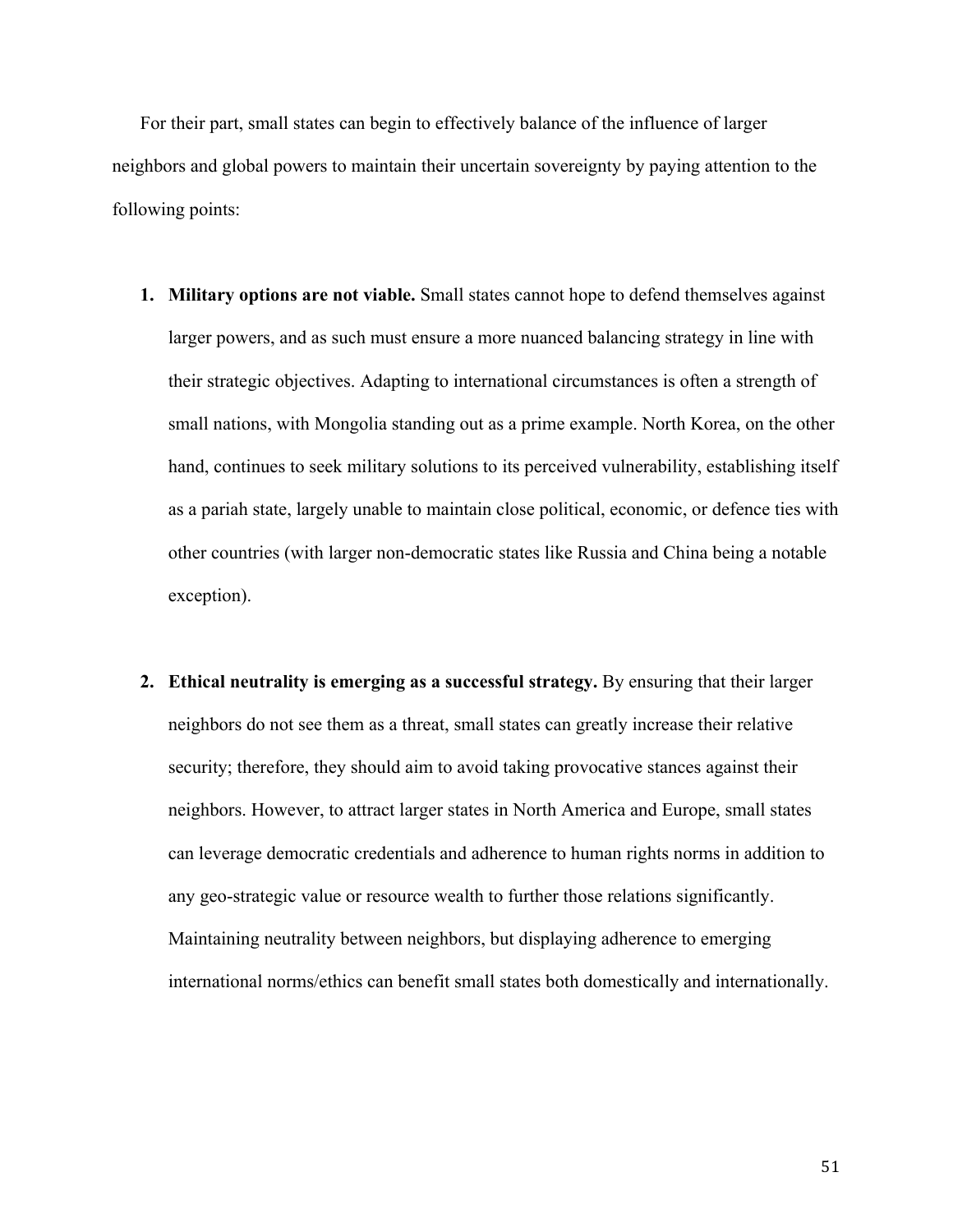Small states present a unique challenge to International Relations theory. In many ways, all states have the same goals: to freely control their territory and ensure their independence from other threatening powers. Small states, however, will have to approach these goals with far less policy options that larger powers. While Mongolia was presented as a clear model for understanding the role of democratic governance with *small power*, it is hardly unique in this regard. Burma/Myanmar has undertaken sweeping political reforms, at least in part to counter over-reliance on China. To its credit, it has been incredibly successful, with the E.U. and U.S. quick to drop sanctions against it. Many post-Soviet states have also been keen to leverage their democratic credentials to meet their own security and foreign policy goals. The Baltic States (Estonia, Latvia, Lithuania) quickly transitioned to democracy following their independence in 1990, and today are protected as members of the European Union and NATO. Georgia has been able to garner U.S. support for its democratic revolution, and now appears to be on target to reach its goals of E.U. and NATO membership as well. While Mongolia offered a clear example for the purposes of this thesis, other small states have demonstrated remarkably similar foreign policy behavior. Small states display unique concerns as a result of asymmetry and as such deserve special analytical efforts to more fully understand their decision-making.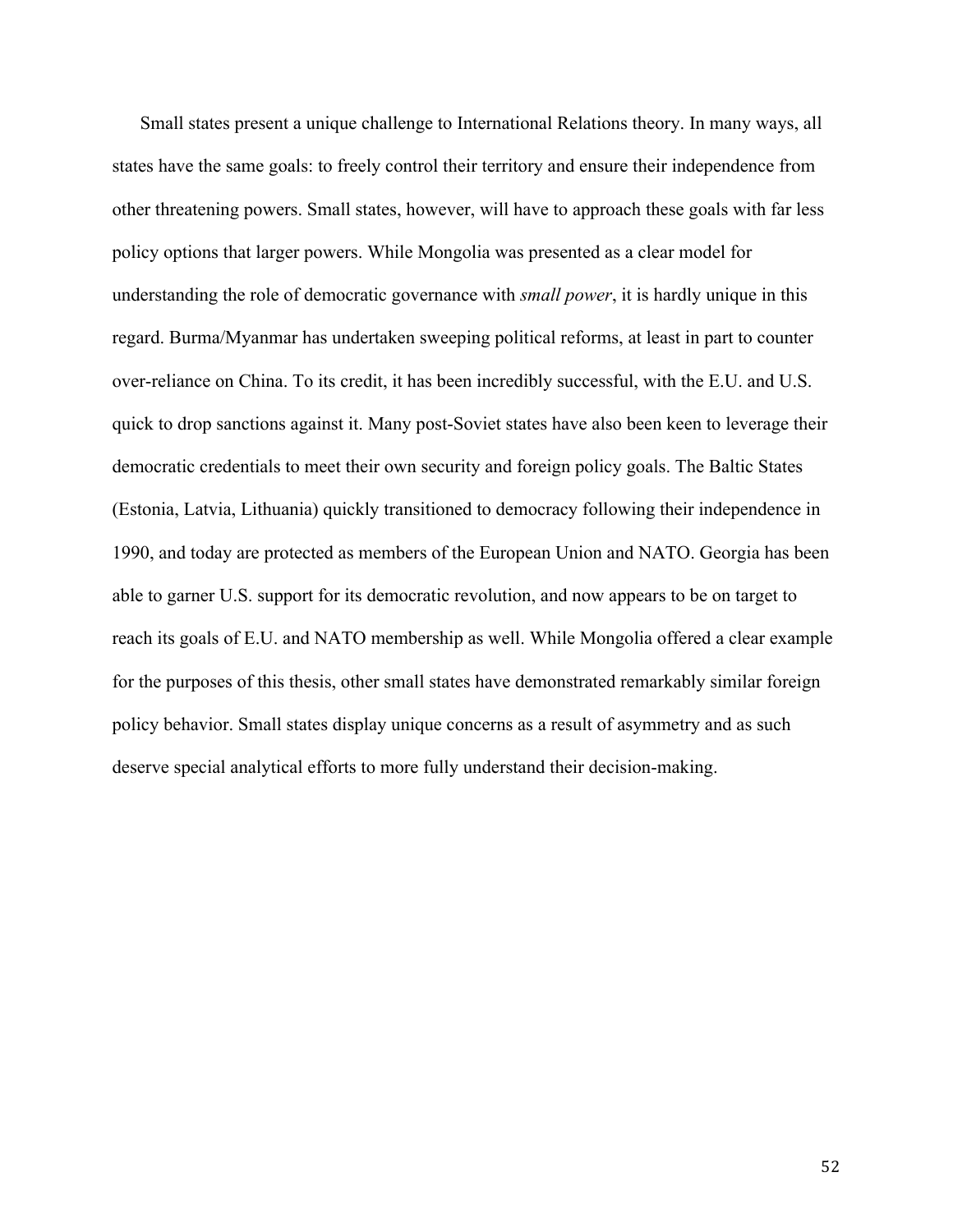### **Bibliography**

- Aaltola, Mika. "Agile Small State Agency: Heuristic Plays and Flexible National Identity Markers in Finnish Foreign Policy." *Nationalities Papers* 39, no. 2 (March 2011): 257–276. http://www.tandfonline.com/doi/abs/10.1080/00905992.2010.549469.
- Aaltola, Mika, and Valtteri Vuorisalo. "SECURING GLOBAL COMMONS." *Development*. Helsinki, 2011.
- "Ambassador Addelton's Remarks at the Asia Society Breakfast: Warm Relations in a Cold Place: The United States and Mongolia," *Embassy of the United States in Ulaanbaatar, Mongolia*, June 14, 2011. http://mongolia.usembassy.gov/speeches 061411.html (Accessed on December 4, 2012).
- Bradshaw, Arthur L. *United States and Mongolia Conduct Exercise Gobi Wolf*, 2009.
- Brown, Michelle Sgt. "Khaan Quest 2012 opening ceremony demonstrates strength of multilateral relationships," August 13, 2012. http://www.army.mil/article/85459/Khaan\_Quest\_2012\_opening\_ceremony\_demonstrates\_ strength of multinational relationships/ (Accessed on December 4, 2012).
- Burnell, Peter. "From Evaluating Democracy Assistance to Appraising Democracy Promotion." *Political Studies* 56, no. 2 (June 15, 2008): 414–434.
- Clapp, Priscilla, and Suzanne Dimaggio. *Advancing Myanmar ' s Transition : A Way Forward for U.S. Policy*, 2012.
- Christine Ingebritsen, Iver Neumann, Sieglinde Gstohl, and Jessica Beyer, ed., *Small States in International Relations* (Seattle: University of Washington Press, 2006).
- Cornell, Svante E. and S. Frederick Starr. "The Caucasus: A Challenge for Europe," *Central Asia-Caucasus Institute: Silk Road Studies Program* (John Hopkins University-SAIS, 2006).
- Crowards, Tom. "Defining the Category of Small States." *Journal of International Development* 14, no. 2 (March 2002): 143–179.
- Dalacoura, Katerina. "US Foreign Policy and Democracy Promotion in the Middle East : Theoretical Perspectives and Policy Recommendations." *Ortadogu Etutleri* 2, no. 3 (2010): 57–76.
- Daly, John C.K. "Kazakhstan and Mongolia Broaden Relations," The Jamestown Foundation. April 18, 2008.

Diamond, Larry. "Promoting Democracy." *Foreign Policy* no. 87 (1992): 25–46.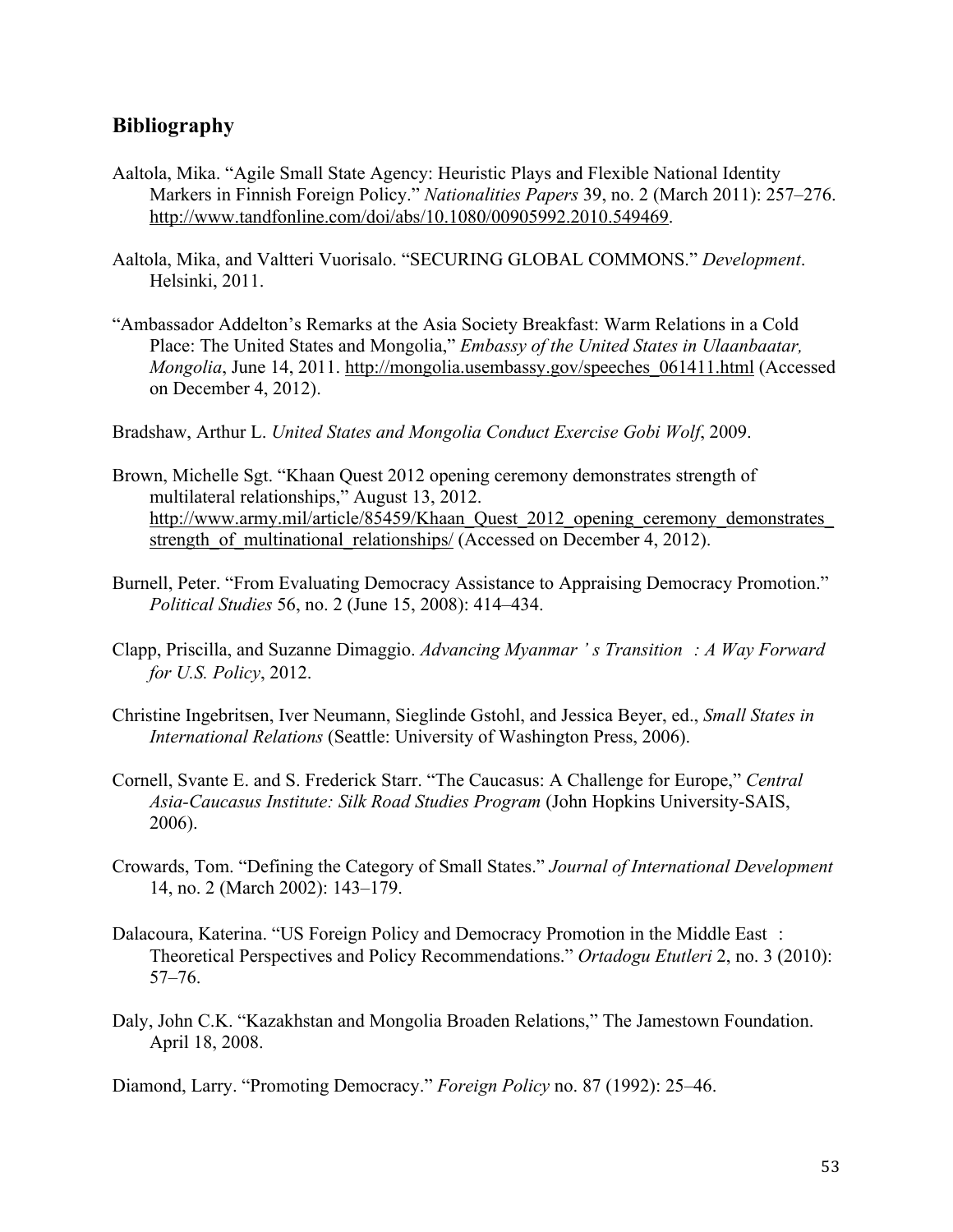Dorjjugder, Munkh-Ochir. *Mongolia's "Third Neighbor" Doctrine and North Korea*, 2011.

- Dorjjugder, Munkh-Ochir. "Same Rules, New Dimensions For Mongolia's National Security: Adapting to the New Geo-Strategic Environment," Brookings Institute (October 2009).
- Dumbaugh, Kerry, and Wayne M Morrison. *Mongolia and U.S. Policy: Political and Economic Relations*. Washington, D.C., 2009.
- Easterly, William, and Aart Kraay. *Small States , Small Problems ?*, World Bank.

Economist Intelligence Unit. *Democracy Index 2010: Democracy in Retreat*, 2010.

- Epstein, Susan B., Nina M. Serafino, and Francis T. Miko. *Democracy Promotion: Cornerstone of U.S. Foreign Policy?* Washington, D.C., 2007.
- "E.U. Launches six new Projects in Mongolia," *Delegation of the European Union to Mongolia*, October 30, 2012. http://eeas.europa.eu/delegations/mongolia/press\_corner/all\_news/news/2012/20121030.ht m (Accessed on December 4, 2012).
- "EU supports Mongolia's Technical and Vocational Education and Training (TVET) sector with 7 mln euro project," *Delegation of European Union to Mongolia*, May 31, 2012. http://eeas.europa.eu/delegations/mongolia/press\_corner/all\_news/news/2012/20120531\_01 \_en.htm (Accessed on December 4, 2012).
- "European initiative for democracy and human rights (EIDHR) (2000-2006)," *Europa: Summaries of EU Legislation*. http://europa.eu/legislation\_summaries/human\_rights/human\_rights\_in\_third\_countries/r10 110 en.htm (Accessed on December 4, 2012).
- Fish, M. Steven. "Mongolia: Democracy Without Prerequisites." *Journal of Democracy* 3, no. July 1990 (1998): 1–12.
- Fish, M.Steven. "The Inner Asian Anomaly: Mongolia's Democratization in Comparative Perspective." *Communist and Post-Communist Studies* 34, no. 3 (September 2001): 323– 338.
- Freedom House. *Freedom in the World 2012: The Arab Uprisings and Their Global Reprecussions*, 2012.
- Freedom House. *Table of Independent Countries*, 2010.
- Friedberg, Aaron. "The Geopolitics of Strategic Asia, 2000-2020." In *Strategic Asia, 2010*, 25– 44, 2010.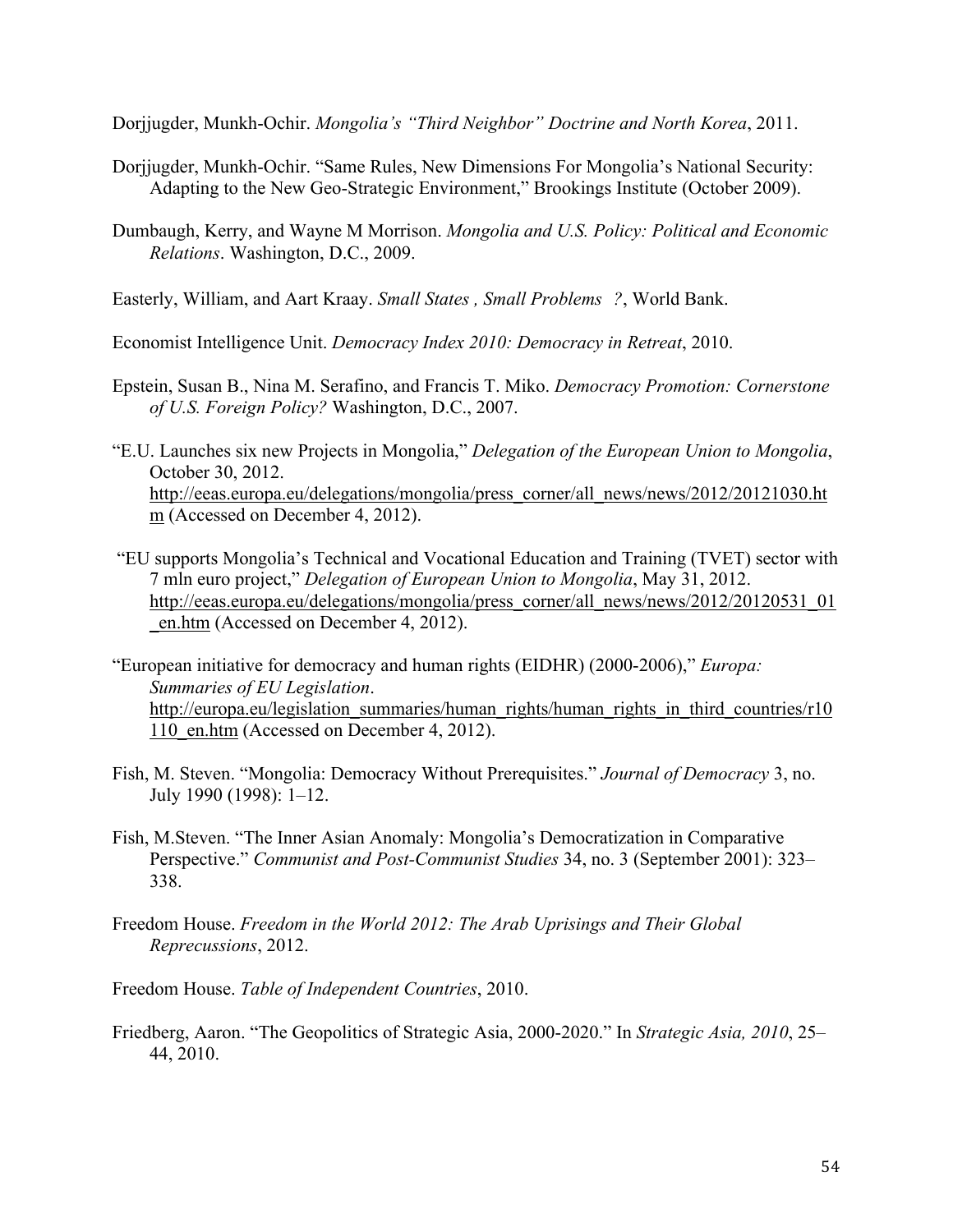- Fritz, V. "Mongolia : Dependent Democratization." *Journal of Communist Studies and Transition Politics* 18, no. 4 (2010): 75–100.
- Garvey, Paul. "Market Wary of Mongolia's poll," *The Australian.* June 25, 2012.
- G. Brooks, Stephen, and William C. Wohlforth. "Hard Times for Soft Balancing." *International Security* 30, no. 1 (July 2005): 72–108.
- Green, Andrew T., and Richard D. Kohl. "Challenges of Evaluating Democracy Assistance : Perspectives from the Donor Side." *Democratization* 14, no. 1 (2007): 151–165.
- Goh, Evelyn. "Great Powers and Hierarchical Order in Southeast Asia: Analyzing Regional Security Strategies." *International Security* 32.3 (2008): 113-57.
- Goh, Evelyn. "Institutions and the Great Power Bargain in East Asia: ASEAN's Limited 'brokerage' Role." *International Relations of the Asia-Pacific* 11 (2011): 373-401. 31 Aug. 2010.
- Goh, Evelyn. "Rising Power… To Do What? Evaluating China's Power in Southeast Asia." *RSIS Working Paper* 226 (2011): 1-27.
- Goh, Evelyn. "Southeast Asian Perspectives on the China Challenge." *Journal of Strategic Studies* 30.4-5 (2007): 809-32. 17 July 2007.
- Goh, Evelyn. "Southeast Asia: Strategic Diversification in the "Asian Century"" Ed. Mercy Kuo and Andrew Marble. *Strategic Asia 2008–09: Challenges and Choices*. Ed. Ashley J. Tellis. National Bureau of Asian Research, 2008.
- Hey, Jeanne A.K., ed., *Small States in World Politics: Explaining Foreign Policy Behavior* (London: Lynne Rienner Publishers, 2003).
- Hey, Jeanne A.K. "Refining Out Understanding of Small State Foreign Policy.pdf." In *Small States in World Politics*, edited by Jeanne A.K. Hey, 185–195. London: Lynne Rienner Publishers, 2003.
- "Introductory Op-Ed by Ambassador Campbell," *Embassy of the United States in Ulaanbaatar, Mongolia*. http://mongolia.usembassy.gov/oped\_0925.html (Accessed on December 4, 2012).

Jargalsaikhan, Mendee. "Finally A New Era in NATO- Mongolia Relations," 2012.

———. *Mongolia ' s Peacekeeping Commitment: Training, Deployment, and Evolution of Field Information Capabilities*. Washington, D.C., 2007.

———. "Mongolia's Quest for Third Neighbours: Why the European Union?," 2012.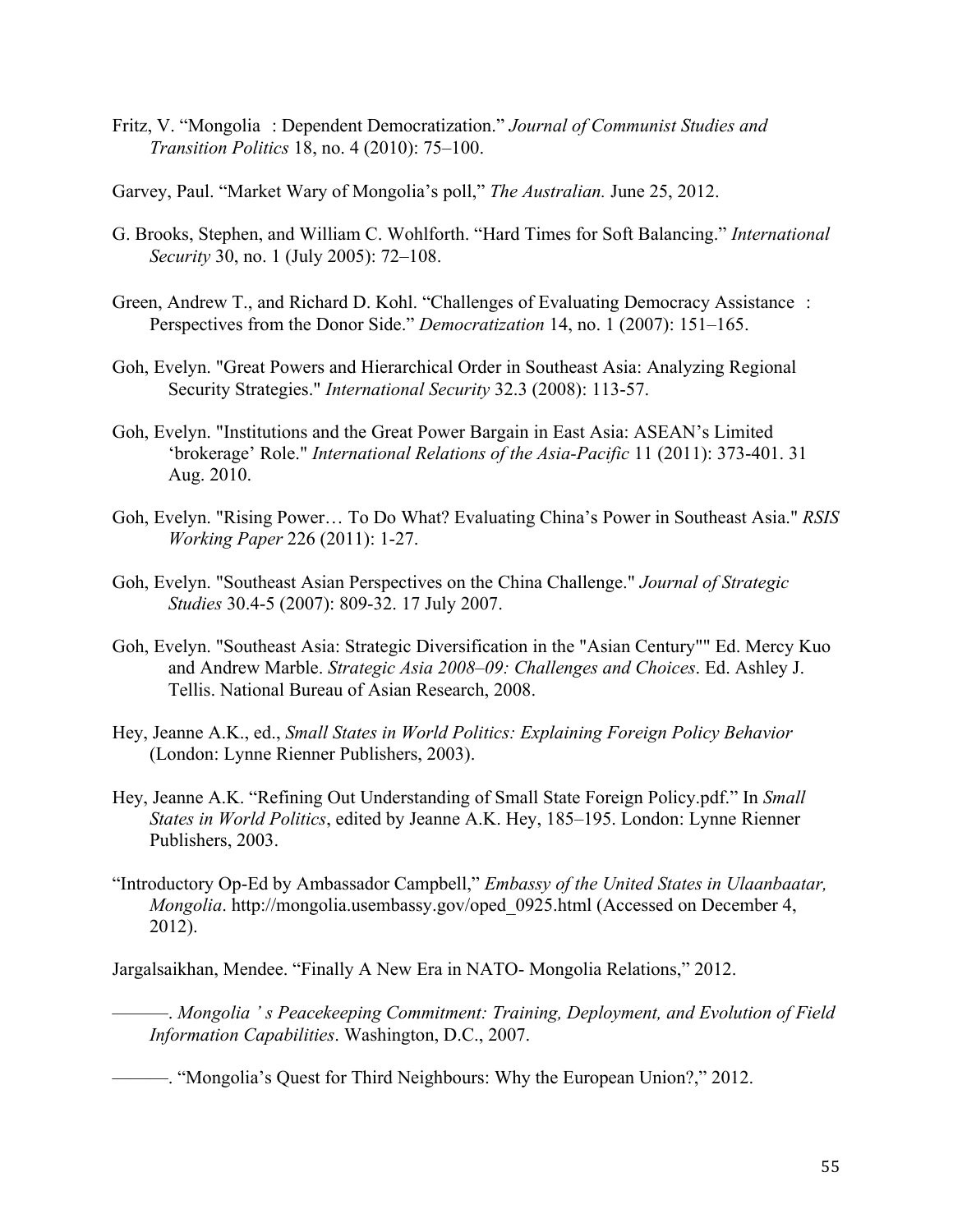———. "Voices From Central Asia," 2012.

- Katzenstein, Peter J. "Small States and Small States Revisited." *New Political Economy* 8, no. 1 (March 2003): 9–30.
- "Khaan Quest 2012 Opening Ceremony Demonstrates Continued Strength of Multinational Relationships in the Pacific Region," *Embassy of the United States in Ulaanbaatar, Mongolia,* August 12, 2012. http://mongolia.usembassy.gov/en-081212.html (Accessed on December 4, 2012).
- Lagon, Mark P. *Promoting Democracy : The Whys and Hows for the United States and the International Community*. New York City, 2011.
- Maass, Matthias. "The Elusive Definition of the Small State." *International Politics* 46, no. 1 (2012): 65–83.
- Mattli, Walter, and Thomas Plümper. "The Demand-side Politics of EU Enlargement : Democracy and the Application for EU Membership." *Journal of European Public Policy* 9, no. 4 (2011): 550–574.
- Miller, Jonathan B., "Mongolia Remains Key to U.S. Strategy in Asia," *Asia Pacific Memo*, September 13, 2012. http://www.asiapacificmemo.ca/mongolia-remains-key-to-us-strategyin-asia (Accessed on December 4, 2012).

"Mongolia," CIA World Factbook. November 27, 2012

"Mongolia," Office of the United States Trade Representative, Executive Office of the President of the United States. http://www.ustr.gov/countries-regions/china/mongolia (Accessed December 11, 2012)

- Mongolian Ministry of Foreign Affairs, *Mongolian State Foreign Policy Blue Book: 2007-2011* (Ulaanbaatar: Mongolian Ministry of Foreign Affairs, 2011).
- "Mongolia-EU Partnership draws closer," *Embassy of Mongolia in Vienna, Austria*, April 21, 2011. http://www.embassymon.at/news/news\_346.html (Accessed on December 4, 2012).
- "Mongolia-United States Relations," *Embassy of Mongolia in the United States of America.*  http://www.mongolianembassy.us/mongolia and usa/mongolia us relations 2004.php (Accessed on December 4, 2012).
- Narangoa, Li. "MONGOLIA AND PREVENTIVE DIPLOMACY." *Asian Survey* 49, no. 2 (2012): 358–379.
- "NATO and Mongolia agree programme of cooperation," *North Atlantic Treaty Organization*, March 19, 2012. http://www.nato.int/cps/en/natolive/news\_85430.htm (Accessed on December 4, 2012).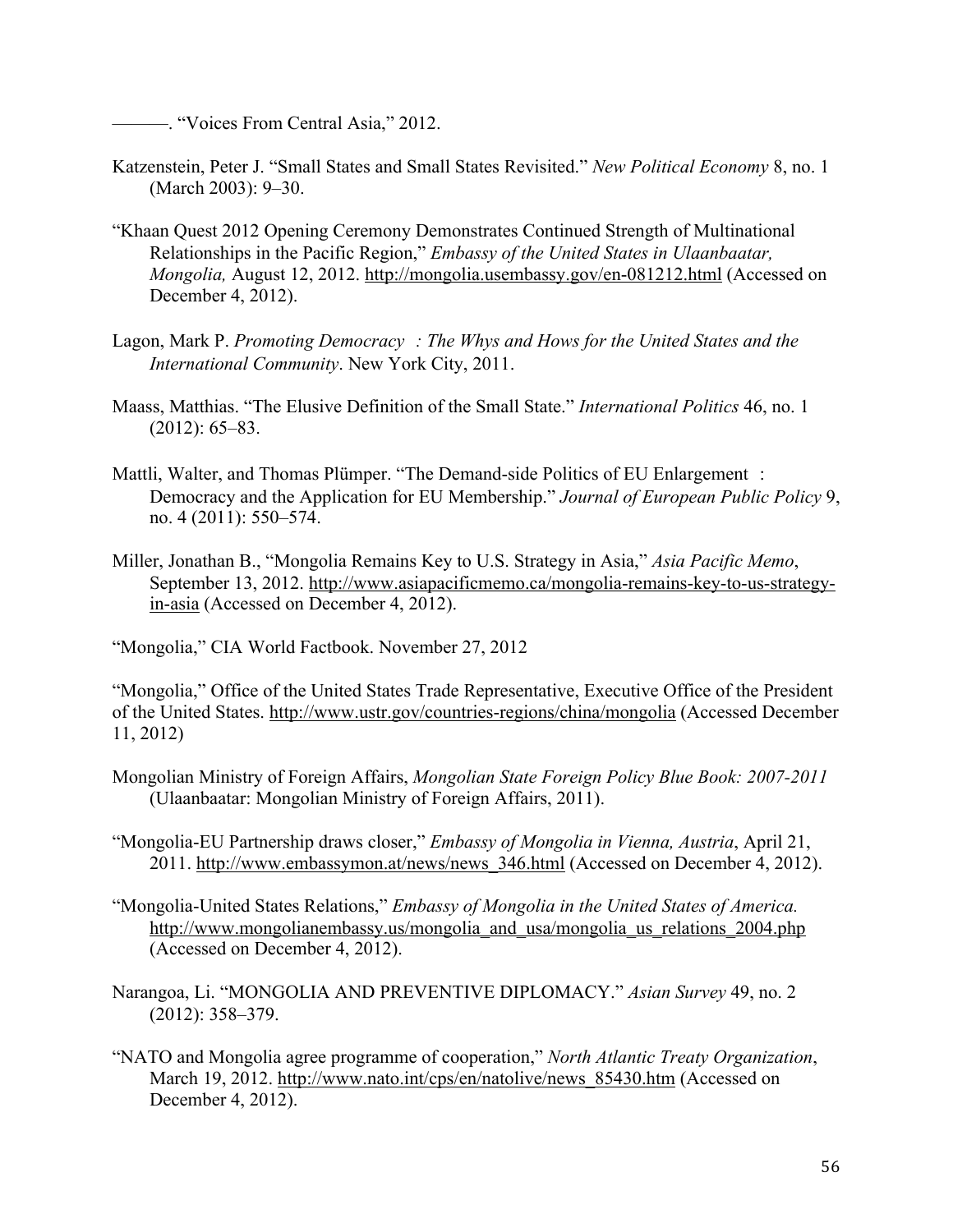Noerper, Stephen E. *Ten Things We Get from Mongolia*. Honolulu, Hawaii, 2012.

- Nye, Joseph S. Jr., *Soft Power: The Means to Success in World Politics* (Boston: PublicAffairs, 2005).
- Olsen, Gorm Rye. "Promotion of Democracy as a Foreign Policy Instrument of ' Europe ': Limits to International Idealism." *Democratization* 7, no. 2 (2007): 142–167.
- "OSCE studies Mongolia's bid to become a member state," *Embassy of Mongolia in Vienna, Austria*, June 23, 2011. http://www.embassymon.at/news/news\_473.html (Accessed on December 4, 2012).
- Pape, Robert A. "Soft Balancing Against the United States." *International Security* 30, no. 1 (2012): 7–45.
- "Partnership and Cooperation Agreements (PCAs): Russia, Eastern Europe, the Southern Caucasus and Central Asia," *Europa: Summaries of EU Legislation*. http://europa.eu/legislation\_summaries/external\_relations/relations\_with\_third\_countries/ea stern\_europe\_and\_central\_asia/r17002\_en.htm (Accessed on December 4, 2012).
- Peceny, M. "Forcing Them To Be Free." *Political Research Quarterly* 52, no. 3 (September 1, 1999): 549–582.
- Perlez, Jane. "From Mongolia, Clinton Takes a Jab at China." *The New York Times* (July 9, 2012).
- "Pivot to Our Future," *Embassy of the United States in Ulaanbaatar, Mongolia, October 17, 2012.* http://mongolia.usembassy.gov/remarks\_101512.html
- "Political and Economic Relations: General Framework," *Delegation of the European Union to Mongolia*. http://www.eeas.europa.eu/delegations/mongolia/eu\_mongolia/political\_relations/index\_en. htm (Accessed on December 4, 2012).
- Porter, Ron A. "Realpolitik in Mongolia-US Relations" (n.d.).
- Quille, Gerrard. "The European Security Strategy: A Framework for EU Security Interests?" *International Peacekeeping* 11, no. 3 (2007): 422–438.
- Rossabi, Morris, *Modern Mongolia: From Khans to Commissars to Capitalists* (Berkeley: University of California Press, 2005).
- Rose, Gideon. "Democracy Promotion and American Foreign Policy." *Foreign A* 64, no. 2 (2000): 186–203.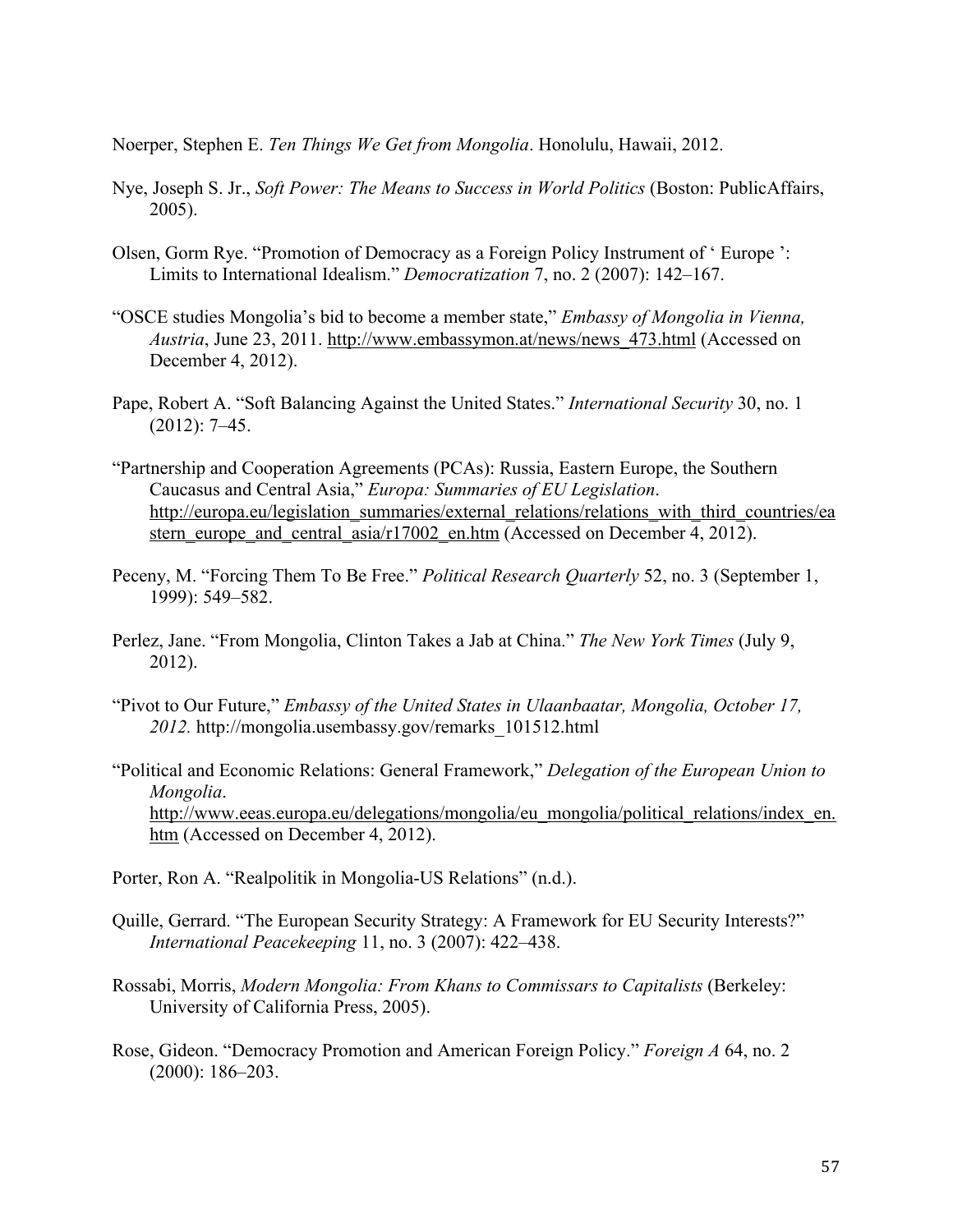- Sachdeva, Gulshan. "India's Attitude Towards China's Growing Influence in Central Asia." *China and Eurasia Forum Quarterly* 4, no. 3 (2006): 23–34.
- "Secretary General welomes Mongolia to OSCE, stresses added value to security community," *OSCE News* (November 22, 2012).
- Sharma, Ritu. "India shelves proposal to set up airbase in Mongolia?" *Jansmachar.net*. 18 Sept. 2009. Web. 17 Nov. 2009
- Sjursen, Helene. "Not so Intergovernmental After All ? On Democracy and Integration in European Foreign and Security Policy." *Journal of European Public Policy* 18, no. 8 (2011): 1078–1095.
- Sneath, David. "Competing Factions and Elite Power: Political Conflict in Inner Mongolia." *Conflict and Social Order in Tibet and Inner Asia*. Lieden: Brill, 2008. 85-113
- *Statement by High Representative Catherine Ashton Following the Legislative Elections in Mongolia on 28 June 2012*, 2012.
- *Statement by the Spokesperson of the EU High Representative Catherine Ashton Concerning the Case of the Former Preseident of Mongolia, Nambaryn Enkhbayar*. Brussels, 2012.
- *Statement by the Spokesperson of the High Representative on Mongolia's Accession to the OSCE*. Brussels, 2012.
- Steinberg, James B, Aaron L Friedberg, J Stapleton Roy, Wallace Gregson, and Thomas Fargo. "Turning to the Pacific: U.S. Strategic Rebalancing Toward Asia." *Asia Policy* 14, no. 14 (2012): 21–49.
- Soni, Sharad K. *Towards Confidence Building: Sino-Mongolian Relations in the Post-Cold War Era*. Rep.
- Sutton, Paul, and Anthony Payne. "Lilliput Under Threat: The Security Problems of Small Island and Enclave Developing States." *Political Studies* 41, no. 4 (December 1993): 579–593.
- Thayer, Carlyle A. "China's "New Security Concept" and Southeast Asia." *Asia-Pacific Security: Policy Challenges*. Ed. David W. Lovell. Asia Pacific, 2003. 89-107. Print.
- Thayer, Carlyle A. "The Rise of China and India: Challenging or Reinforcing Southeast Asia's Autonomy." Ed. Travis Tanner and Jessica Keough. *Strategic Asia 2011-2012: Asia Responds to Its Rising Powers, China and India*. Ed. Ashley J. Tellis. National Bureau of Asian Research, 2011. 312-46. Print.
- Thayer, Carlyle A. *Southeast Asia: Patterns of Security Cooperation*. Rep. Australia Strategic Policy Institute, Sept. 2010. Web.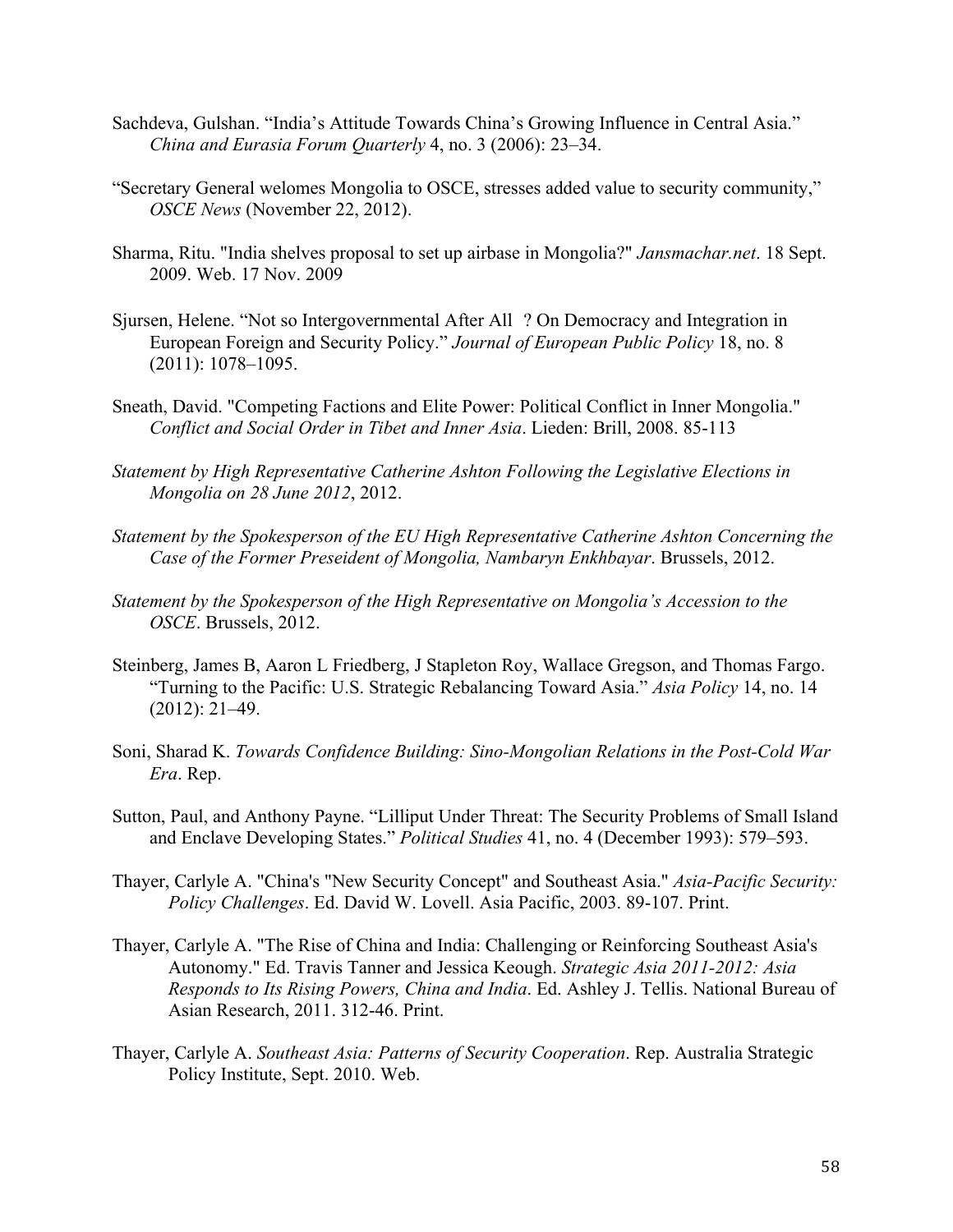*The Economist Intelligence Unit ' s Index of Democracy 2008*, 2008.

The European Parliament. *An EU Strategy for Central Asia*. Vol. 2102, 2008.

Tuya, Nyamosor. *What Is at Stake in Mongolia ' s Election ?*, 2012.

- Tõnurist, Piret. "What Is a ' Small State ' in a Globalizing Economy ?" *Halduskultuur-Adminstrative Culture* 11, no. 1 (2010): 8–29.
- T.V. Paul, James J. Wirtz, and Michel Fortmann, *Balance of Power: Theory and Practice in the 21st Century* (Stanford: Stanford University Press, 2004).
- "U.S. Envoy on Mongolia as OSCE Participating State," *IIP Digital* (November 22, 2012). http://iipdigital.usembassy.gov/st/english/texttrans/2012/11/20121123139050.html#axzz2E 82SDh1V (Accessed on December 4, 2012).
- "U.S.-Mongolia Friendship Caucus Mission Statement," *Embassy of Mongolia in the United States of America*. http://www.mongolianembassy.us/mongolia and usa/us mongolia friendship caucus.php (Accessed on December 4, 2012).
- "U.S.-Mongolia Joint Statement," *The White House: Office of the Press Secretary*, June 16, 2011. http://www.whitehouse.gov/the-press-office/2011/06/16/us-mongolia-joint-statement (Accessed on December 4, 2012).
- "U.S. Senate Passes Resolution Expressing Strong Support for the Growing Relationship Between the United States and Mongolia," *Embassy of the United States in Ulaanbaatar, Mongolia*, June 17, 2011. http://mongolia.usembassy.gov/news 61711.html (Accessed on December 4, 2012).
- U.S. House of Representatives. *H. R. 982: A Bill to Promote Democratic Values and Enhance Democracy, and for Other Purposes*. Washington, D.C., 2007.
- U.S. Senate. *Resolution on US-Mongolian Relations*. Washington, D.C., 2011.
- Unit, The Economic Intellenge. *Democracy Index Economist Intelligence Unit Democracy Index 2006 Democracy Index*, 2006.
- "Vice President Biden's Remarks at a Public Event with Mongolian Prime Minister Sukhbaatar Batbold," *Embassy of the United States in Ulaanbaatar, Mongolia, August 22, 2011.*
- Wachman, Alan M. "Suffering What It Must? Mongolia and the Power of the 'Weak'☆." *Orbis* 54, no. 4 (2010): 583–602.
- Wachman, Alan, and Allen Wagner. *Mongolia: Growth, Democracy, and Two Wary Neighbors*, 2012.